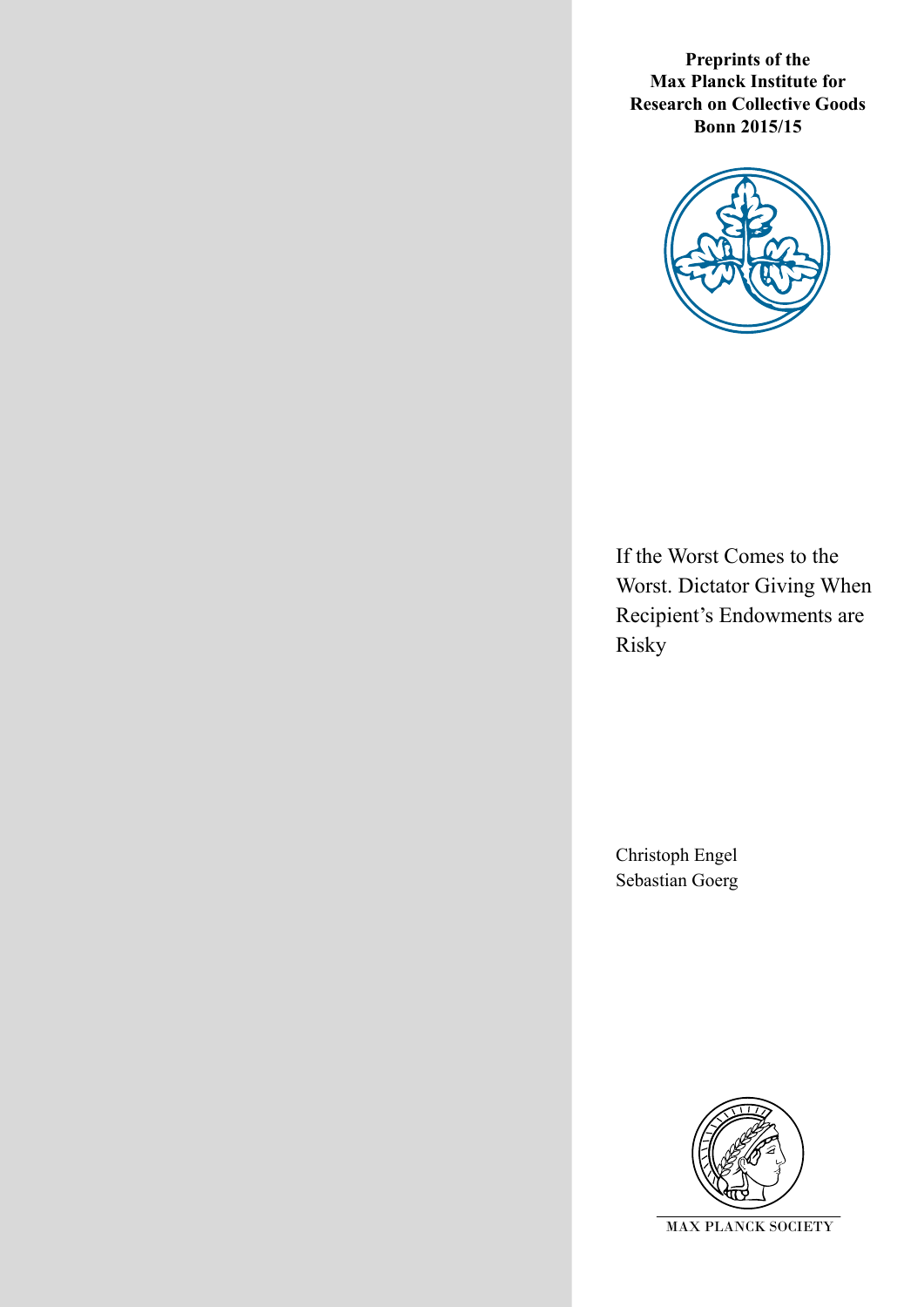

# **If the Worst Comes to the Worst Dictator Giving When Recipient's Endowments are Risky**

Christoph Engel / Sebastian Goerg

October, 2015

Max Planck Institute for Research on Collective Goods, Kurt-Schumacher-Str. 10, D-53113 Bonn http://www.coll.mpg.de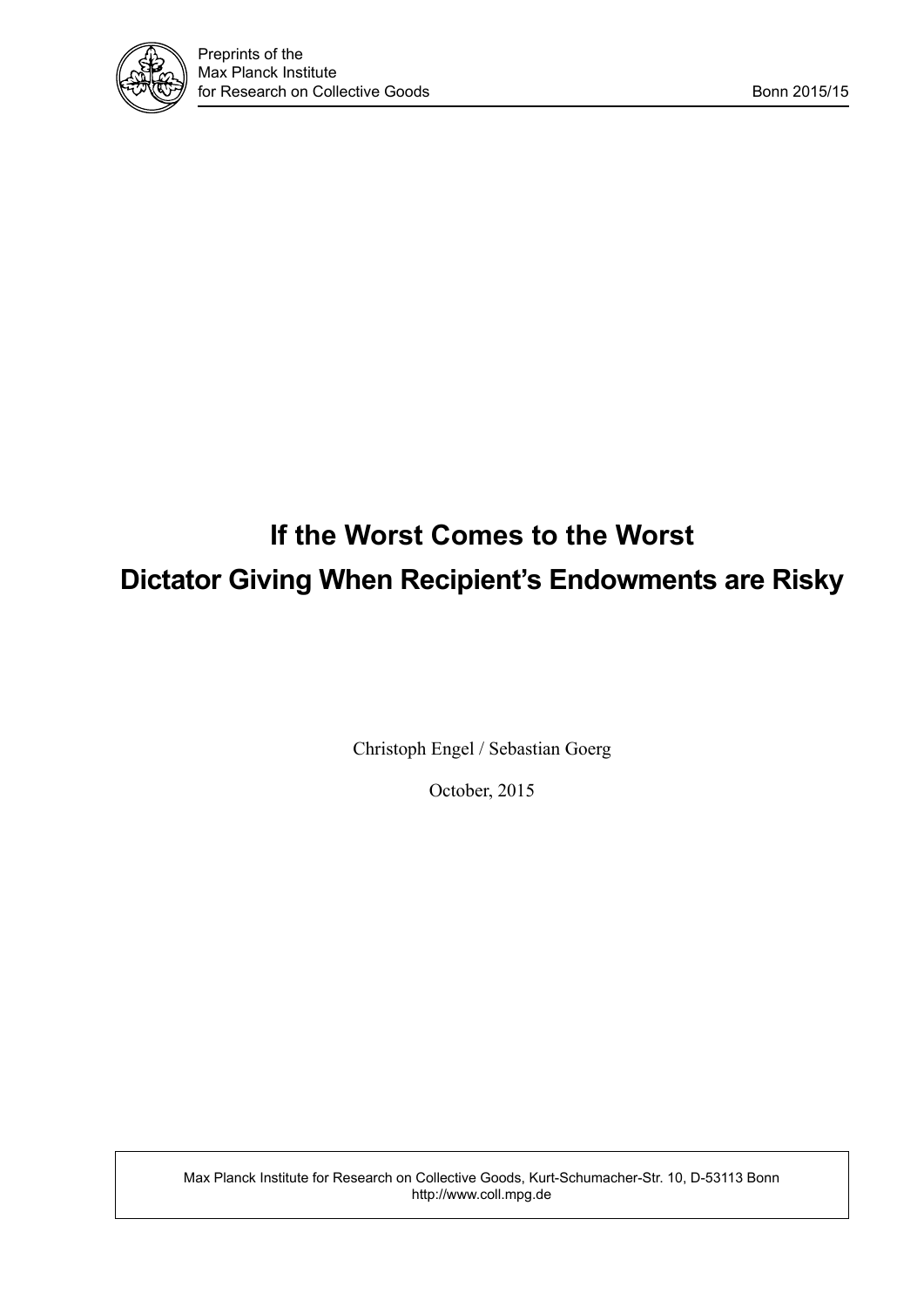# **If the Worst Comes to the Worst**

# **Dictator Giving When Recipient's Endowments are Risky\***

**October 2015** 

**Christoph Engel\*\* / Sebastian Goerg**

### **Abstract**

Donors may often not be sure whether a recipient really deserves their help. Does this uncertainty deter generosity? In an experiment we find that, to the contrary, under most specifications of uncertainty, dictators give more, compared with the donation the same dictator makes to a recipient they know to have the expected value of the endowment with certainty. They are particularly concerned about the possibility that a recipient leaves the lab with no payoff from the game.

JEL: C91, D03, D81 Keywords: Donation, Dictator Game, Uncertainty

<sup>\*</sup> Helpful comments by Anna Kochanova and Franziska Tausch on an earlier version are gratefully acknowledged.<br>
<sup>\*\*</sup> Corresponding author: Prof. Dr. Christoph Engel, Max Planck Institute for Research on Collective Goods,

Kurt-Schumacher-Straße 10, D-53113 Bonn, Germany, phone: ++49 228 9141610, e-mail: engel@coll.mpg.de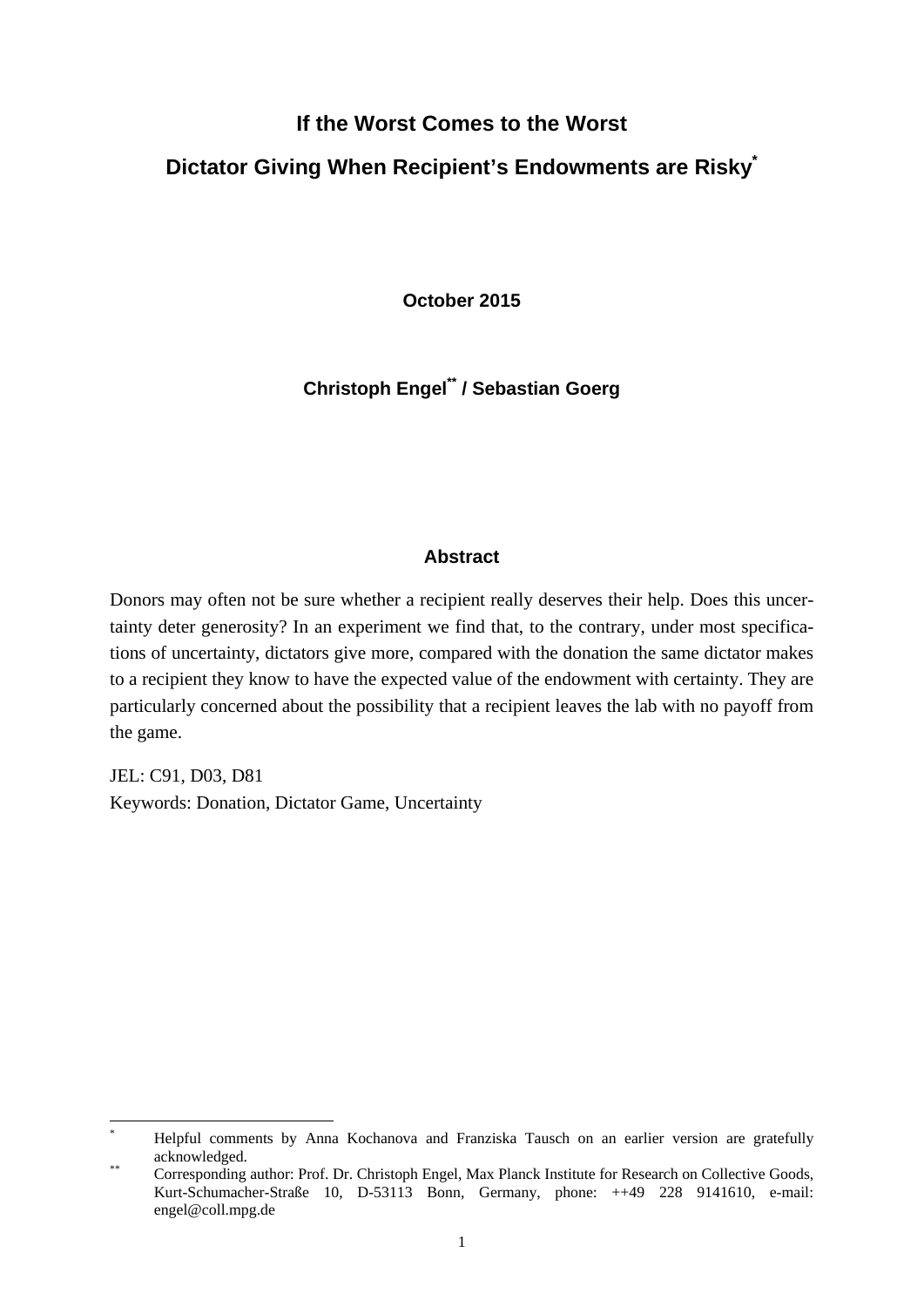# **1. Introduction**

People tend to be generous and consequently charities collect a substantial amount of money. Even under the controlled conditions of the lab, and with guaranteed anonymity, participants are willing to share a sizeable fraction of endowments they receive from the experimenter (Engel 2011). Yet frequently donors may not be sure that the recipient truly deserves their money. The beggar in the street may have a family that would be willing to support him. The charity may not serve the poorest of the poor, but rather those whose distress seems marketable. How do donors react to such uncertainty? Does the risk that the recipient is not really deserving help deter giving? Or do donors play it safe and keep giving to make sure that those do not suffer who really need their help? This is a question of high practical relevance. The recipient of generosity often has a hard time proving that she truly deserves help. If this certainty cannot be provided to the requisite standard, a lot of recipients might miss the help they would otherwise stand a chance to get.

In this paper, in a series of dictator games we experimentally study donations to a recipient whose deservingness is uncertain. In our baseline we provide the recipient with a *fixed* endowment of half the size of the dictator's endowment. We compare this baseline with situations in which the recipient's endowment is randomly drawn from distributions with different characteristics. Although we keep recipients' *expected* endowments fixed, dictators tend to send significantly more if recipients' endowments are risky. Comparing between differently risky endowments we find that transfers decrease in the second moment of the distribution (standard deviation – there are very wealthy and very poor recipients) and increase in the third moment (skewness – it is more likely that recipients are poor). Dictators are most generous if they know nothing about the recipient's endowment.

Our design allows us to shed additional light on these results with a series of within-subjects measures. In a separate stage, using the strategy method, we give each dictator a chance to condition transfers on the size of the recipient's endowment. For each dictator, we thus generate a complete reaction function. It turns out that only the constant of this function has explanatory power for giving if recipients' endowments are risky. How much dictators give if they know the recipient to have no endowment at all turns out to have the highest explanatory power for their choices when the recipient's endowment is uncertain. This is why we conclude that donors are most concerned about the worst of the worst for the recipient. If they cannot rule out this extreme case they become more generous. Dictators also give more if they think that other dictators give more in the same situation, suggesting that they are sensitive to what they believe to be the prevalent normative expectation.

The remainder of the paper is organized as follows: section 2 relates our paper to earlier experimental findings. Section 3 develops hypotheses. Section 4 explains the design of the experiment. Section 5 is the results section. Section 6 concludes.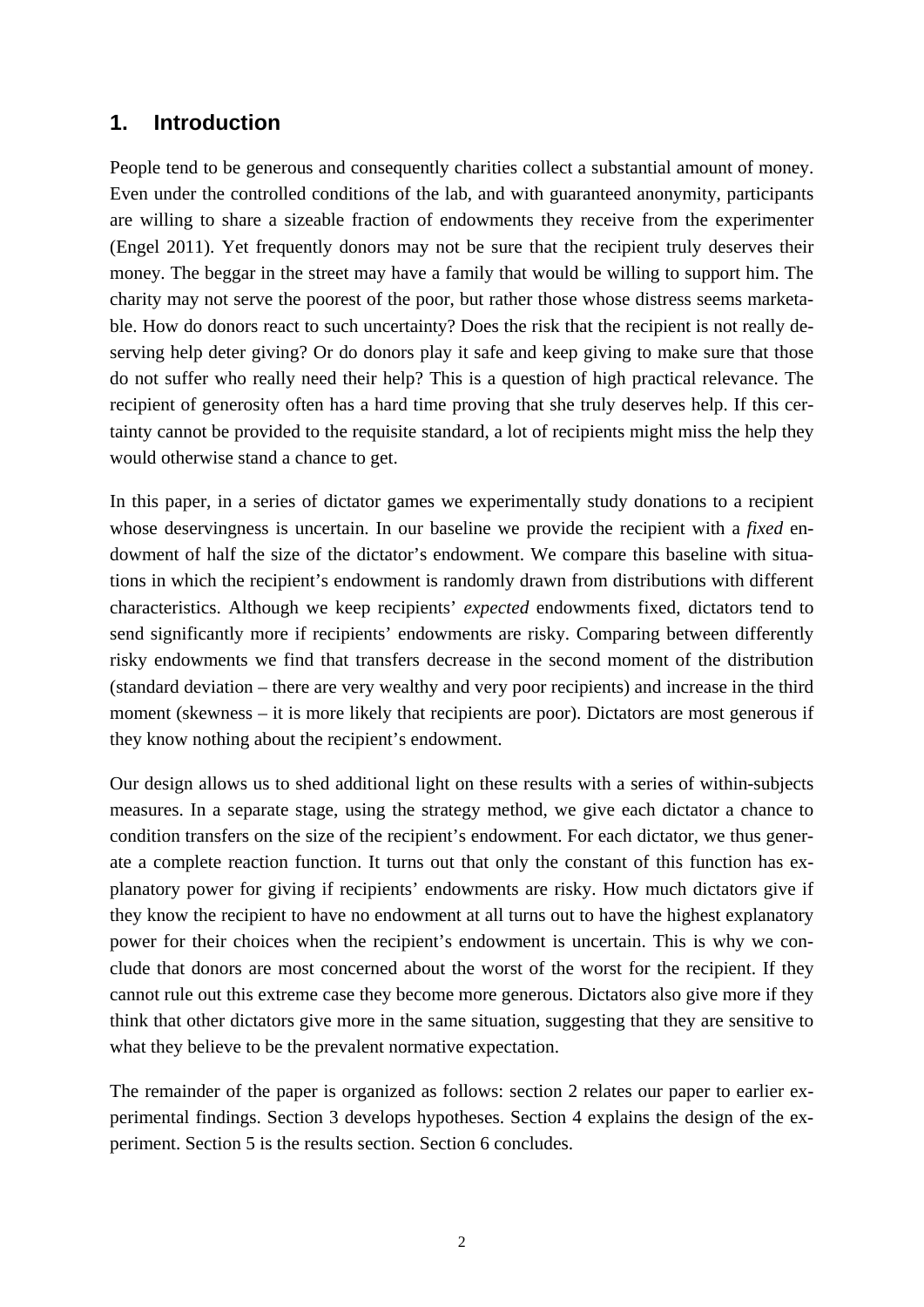# **2. Related Literature**

For our *baseline*, we build on a result from earlier experiments. In the standard design of the dictator game, recipients have no endowment. We know of seven studies in which recipients were given differently large endowments (Bolton and Katok 1998, Cox 2004, Eckel, Grossman et al. 2005, Bardsley 2008, Andreoni and Bernheim 2009, Carpenter, Liati et al. 2010, Korenok, Millner et al. 2012). Using a meta-study one of us has compiled, Figure 1 summarizes this evidence. The independent variable is the recipient's endowment, expressed as a fraction of the dictator's endowment. The dependent variable is the mean fraction of the own endowment the dictator gives to the recipient. The left panel is this raw data. The right panel is a bit more technical, but also more reliable. It is a graphical representation of metaregression on this data. In meta-regression, data points are weighted with the inverse of the standard error, with bubble size indicating the weight. Using this procedure one sees that the relative size of the recipient's endowment almost perfectly predicts dictator generosity (for detail see Engel 2011). $^1$ 



**Dictator Generosity as a Function of Recipient Deservingness** 

The main contribution of our paper is a systematic investigation of the differential effect of risk about the recipient's endowment on generosity. The closest analogue is the paper by Brock, Lange et al. (2013). Similar to us they use a normal dictator game with fixed endowments as a baseline. In their treatments the dictator either has the possibility to grant the recipient a lottery with a positive expected value, or her generosity results in risky payoffs for herself. In the former case, mean generosity goes down from 21% to 15% of the dictator's endowment if the cost paid by the dictator determines the probability of the recipient getting as much as the dictator, or half as much. Generosity in the latter two cases is not distinguishable. The authors are generally interested in how social preferences extend into risky environments, but not in how risk influences the perception of recipient's deservingness. Most importantly,

<sup>1</sup> Meta-regression over those 445 treatments for which standard errors have been reported or could be reconstructed, cons .291 ( $p < .001$ ), coef recipient endowment -.213 ( $p < .001$ ).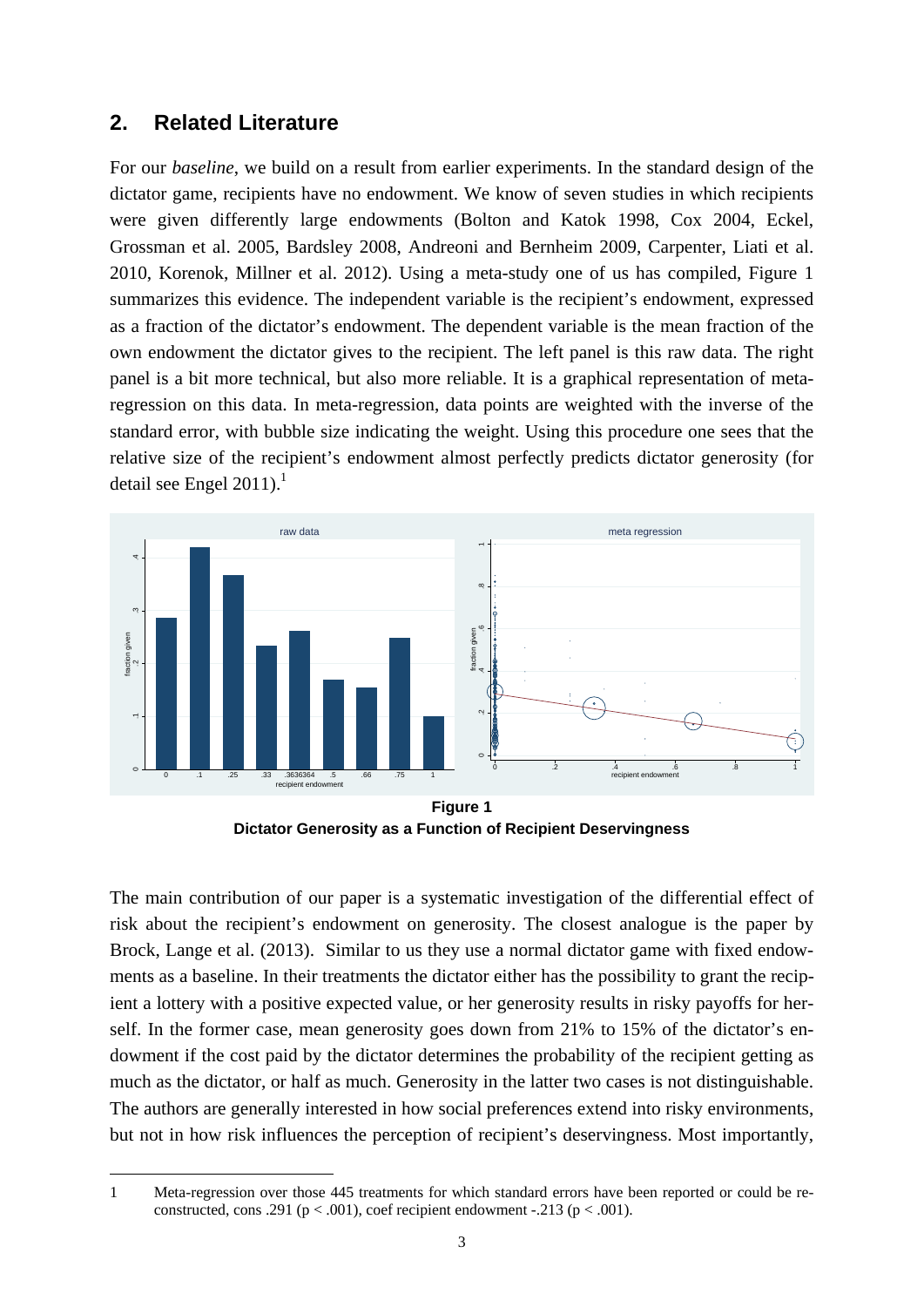dictators in their paper endogenously influence the risk, while we are interested in how exogenously imposed risk on recipients' endowments influences generosity.

Similarly, Haisley and Weber (2010) have the dictator choose between a defined act of generosity and a lottery that gives the recipient nothing with probability 1/2, and a small amount with the counterprobability. Alternatively the latter option is replaced by an ambiguous lottery with expected value .5. The authors find that dictators hide unfair choices behind the ambiguity. This design again differs from ours in that the risk or the ambiguity are endogenous. They are strategically chosen by the dictator to give more room for selfish behavior (cf. also Bartling, Engl et al. 2013) when they have no other possibility to avoid the opportunity or responsibility to share (Dana, Cain et al. 2006, Lazear, Malmendier et al. 2012).

The opportunity for dictators to hide behind a random process is also used by Andreoni and Bernheim (2009) who hypothesize that participants care mostly about how their actions are perceived by others, rather than being motivated by an intrinsic fairness norm. To test this hypothesis, they conduct a dictator game in which with fixed probability the dictator's choice is overridden by a move of Nature; either the recipient receives nothing, or the same amount as the dictator's endowment. Yet dictators only decide ex post, and only if they know that Nature has not intervened, allowing them to hide selfish actions behind Nature's move.

Other studies have created risk or uncertainty about the dictators' endowments. In Klempt and Pull (2009), the size of the pie to be distributed varies and either the recipient or the dictator is unaware of its actual size. Frignani and Ponti (2012) create uncertainty about which of two players has the higher endowment, and give one of them a chance to choose between two allocations. They compare these choices with a setting where there is only the distributional problem, but no uncertainty, and another setting where there is only the uncertainty, but no distributional problem. Through the veil of ignorance manipulation, one learns how strongly distributional choice suffers from self-serving bias.

Fong (2007) presents evidence from a field experiment that generosity depends on the way neediness is presented. Student donors are asked whether they want to give some of their endowment to one of three women on welfare. Potential recipients had filled out a questionnaire about their background and their attempts to lead an autonomous life. One of the three women had provided little information, creating uncertainty about how deserving she actually was. The second woman's questionnaire conveyed the impression of her being rather lazy, while the third woman's questionnaire made it clear that she had done whatever she could to earn her living herself. The recipient who had given little information received the highest donations.

Further papers, manipulating the presentation or availability of information in dictator games, are rather remote. In Koch and Normann (2008), recipients do not know how the money has been generated. In Cappelen, Konow et al. (2013), the decision to accept a lottery creates the inequality that may be changed by a dictator. In Iriberri and Rey-Biel (2011) players either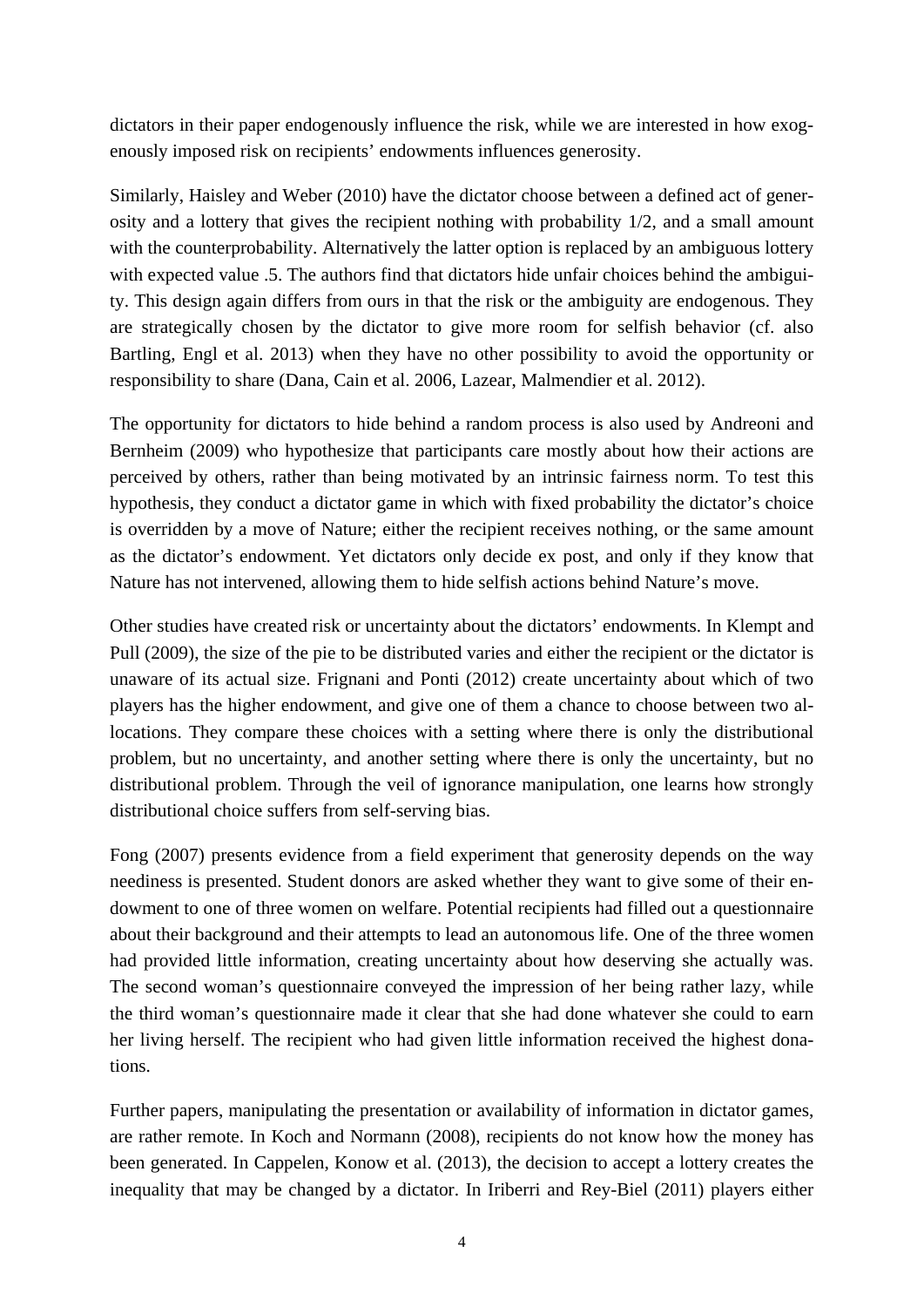know or do not know when choosing an allocation whether they will have the active or the passive role. In Van Koten, Ortmann et al. (2013), the size of the pie to be distributed is not fully known. In Heinrich and Weimann (2013), one of multiple allocation tasks is either chosen by one of the two parties or at random. In Yamagishi and Mifune (2008) dictators know the social background of recipients, but not vice versa. In Norton, Lamberton et al. (2013), the social background of the recipient is or is not ambiguous. In Branas-Garza, Durán et al. (2009), dictators can delegate decisions to a randomization device. In Fong and Oberholzer-Gee (2011), dictators can buy a costly signal to learn how deserving a real world recipient actually is. Brennan, González et al. (2008) do not find a correlation between preferences regarding risk for one's own payoff, and for the payoff of others. In the dictator games of Caballero (2014) an effort stage determines the endowments and dictators receive information on receivers' opportunities and effort. Winschel and Zahn (2014) introduce information asymmetries on the benefits of dictators' actions. Uninformed dictators who do not know exactly how the recipient benefits from her actions behave more pro-socially than informed dictators who know the benefit with certainty.

### **3. Hypotheses**

-

In our experiment we compare the generosity towards recipients with fixed and randomly determined endowments. If dictators hold standard preferences, they will give nothing to the recipient, irrespective of the recipient's endowment and, consequently, irrespective of it being fixed or randomly determined. Given previously discussed findings on the dictator game and the literature on social preferences in general, we expect positive transfers by some subjects. For example, based on the linear model by Fehr and Schmidt (1999) a dictator in the classical dictator game gives an amount that equalizes earnings provided she is sufficiently averse against advantageous inequity, i.e. provided  $\beta > \frac{1}{2}$ , as specified in (1)

$$
u_d = e_d - x - \beta (e_d - x - e_r - x)
$$
 (1)

, where u is utility, d is the dictator, r is the recipient, e is the endowment, x is the amount transferred from the dictator to the recipient, and  $\beta$  measures the degree of aversion against advantageous inequity.

Originally, inequity aversion has been specified for outcomes that are free from risk. However, there are two obvious ways to extend it to situations involving risk: randomly determined endowments could either affect the assessment of fairness ex-ante or ex-post.<sup>2</sup>

<sup>2</sup> It is worth noting that the approach based on ex ante fairness is inconsistent with utilitarianism since it violates the independence axiom (Fudenberg and Levine 2012, Sandroni, Ludwig et al. 2013). Using expected utility theory would violate ex-ante fairness, while ex-ante fairness is not compatible with ex-post fairness. Fudenberg and Levine (2012) demonstrate that this holds not only for the model by Fehr and Schmidt (1999), but also for the social preference models by Bolton and Ockenfels (2000), Charness and Rabin (2002), and Andreoni and Miller (2002).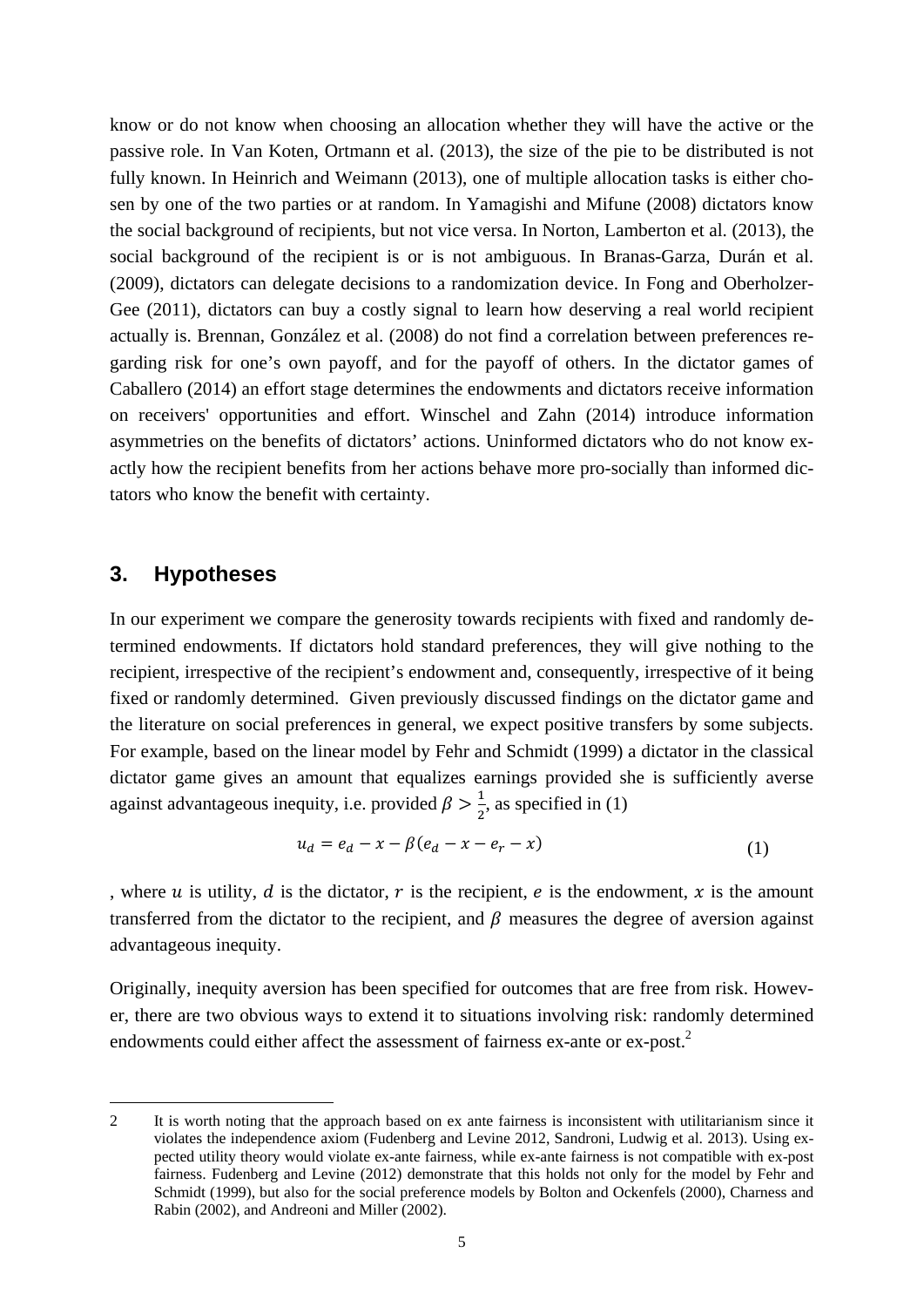If dictators care about fairness ex-ante, i.e., fairness before the realization of the endowment is known, they would base their decision on the expected value of the endowment and maximize their utility defined by  $u_d(e_d, E(e_r), x)$ ; this is the assumption made in the adaptation of the model by Trautmann (2009). An ex-ante inequity averse dictator would transfer the same amount to a recipient with a fixed endowment as she transfers to a recipient with the same *expected* endowment. Therefore, our nul hypothesis postulates no treatment differences, regardless whether subjects are self-centered money maximizers or ex-ante inequity averse.

**H0:** Dictators will always transfer the same amount as long as recipients' endowments are constant in expectation.

However, if dictators care about fairness ex-post, all possible realizations of inequities would be taken into account and weighted with the corresponding probabilities. Thus, a dictator with ex-post fairness concerns maximizes the expected utility  $E(u_d(e_d, \tilde{e_r}, x))$ , where  $\tilde{e_r}$  is any realization of the recipient's endowment made possible by the situation (or the design of the experiment, for that matter). In addition to the situations with advantageous inequity this would now include situations where the payoff balance is to the dictator's disadvantage. Disadvantageous inequity could either result from a larger initial endowment for the recipient or be generated by the dictator herself giving too much, given the actual endowment of the recipient. In the model by Fehr and Schmidt (1999), this would involve an additional  $\alpha$ -term capturing the aversion against disadvantageous inequity. This would imply:

**H1:** Dictators will transfer different amounts when recipients' endowments are fixed or randomly taken from distributions, even if recipients' endowments are equal in expectations

Obviously the predicted differences between the treatments depend on the exact distribution of parameters as they translate into advantageous and disadvantageous inequity.<sup>3</sup> However, keeping the expected value constant we can identify two opposing effects, which can be linked to the second and third moments of the distributions of the recipients' endowments.<sup>4</sup>

First, increasing the standard deviation (second moment) of the distribution increases the differences between the potentially resulting initial endowments and the corresponding expected endowments. Given that on average the aversion against disadvantageous inequity is stronger than the one against advantageous inequity, a higher weight should be on the cases with disadvantageous inequity. Therefore, keeping the expected endowment of a recipient fixed, a dictator would be less generous if the endowment is drawn from a distribution with a larger standard deviation, compared with a distribution with a smaller standard deviation. Second,

<sup>-</sup>3 Table A1 in the appendix gives the conditions for the  $\beta$  parameter that need to be fulfilled for a positive transfer, separately for each treatment; of course no such condition can be calculated if the distribution is not revealed to participants.

<sup>4</sup> In principle, one could of course also consider yet higher moments of the distribution. We refrain from offering hypotheses since we do not manipulate kurtosis and further moments of the distribution in our experiment.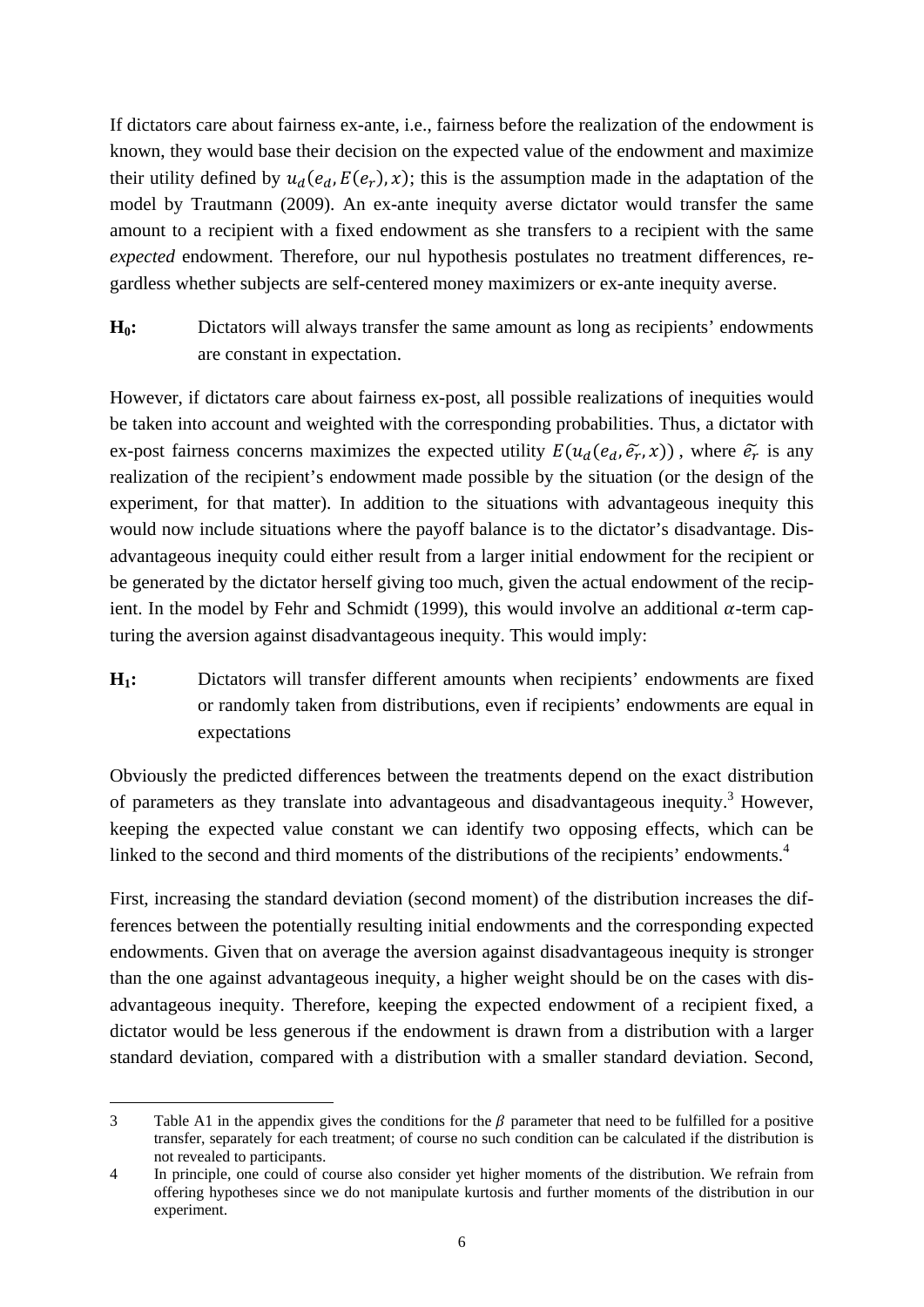increasing the skewness (third moment) of the distribution shifts the mass of possible recipient endowments closer to zero, thereby increasing the incidences of advantageous inequity. Thus, a dictator who is sufficiently averse to advantageous inequity should increase her generosity to prevent the recipient from earning nothing or very little. These considerations yield two directional hypotheses:

**H2:** Keeping the expectation constant, a.) a larger standard deviation of recipients' endowments reduces generosity b.) a larger skewness of recipients' endowments increases generosity.

The previously discussed hypotheses are for situations in which dictators know the recipients' exact endowment, or at least the expected value and the distribution from which the endowment is drawn. Technically, this condition is still fulfilled if the recipient's endowment is taken from a compound lottery. But experimental participants are likely to perceive a compound lottery as an object that is (too) difficult to understand, which makes this a borderline case to an ambiguous situation. The situation is even technically ambiguous if participants are only told the expected value, but have no further information on the distribution from which the recipient's endowment is taken. Uncertainty in the technical sense exists if participants are not given any information about the recipient's endowment. In this situation participants must replace objective with subjective values (Savage 1954). While, we have no theoretical reason to predict the direction of the effect it is reasonable to assume that subjective values differ, which should result in more heterogeneous transfers. This leads to

**H3:** The distribution of dictators' choices differs if they have no information on the recipient's endowment, compared with dictators who receive objective information about this distribution.

### **4. Design and Procedures**

Our experiment consists of several stages and the treatments are implemented in the second stage. The first stage, as well as the stages following the treatments, provide a series of additional within-subjects controls that inform us about the potential forces driving dictator choices. They are the same for all participants. Participants are assigned either to the role of the dictator or a passive recipient. The assigned role is fixed for the duration of the experiment. After the first stage dictators and receivers are randomly re-matched. To preserve independence, feedback on earlier parts of the experiment is withheld until the very end of the entire experiment.

In the first stage we measure each dictators' conditional generosity given varying initial endowments of the recipient. Using the strategy method (Selten 1967), we elicit a complete reaction function, asking participants to tell us how much they would give to the recipient provided the recipient has an endowment of  $0 \in \infty$  10  $\in$ , in equal steps of  $1 \in \mathcal{A}$  and her own en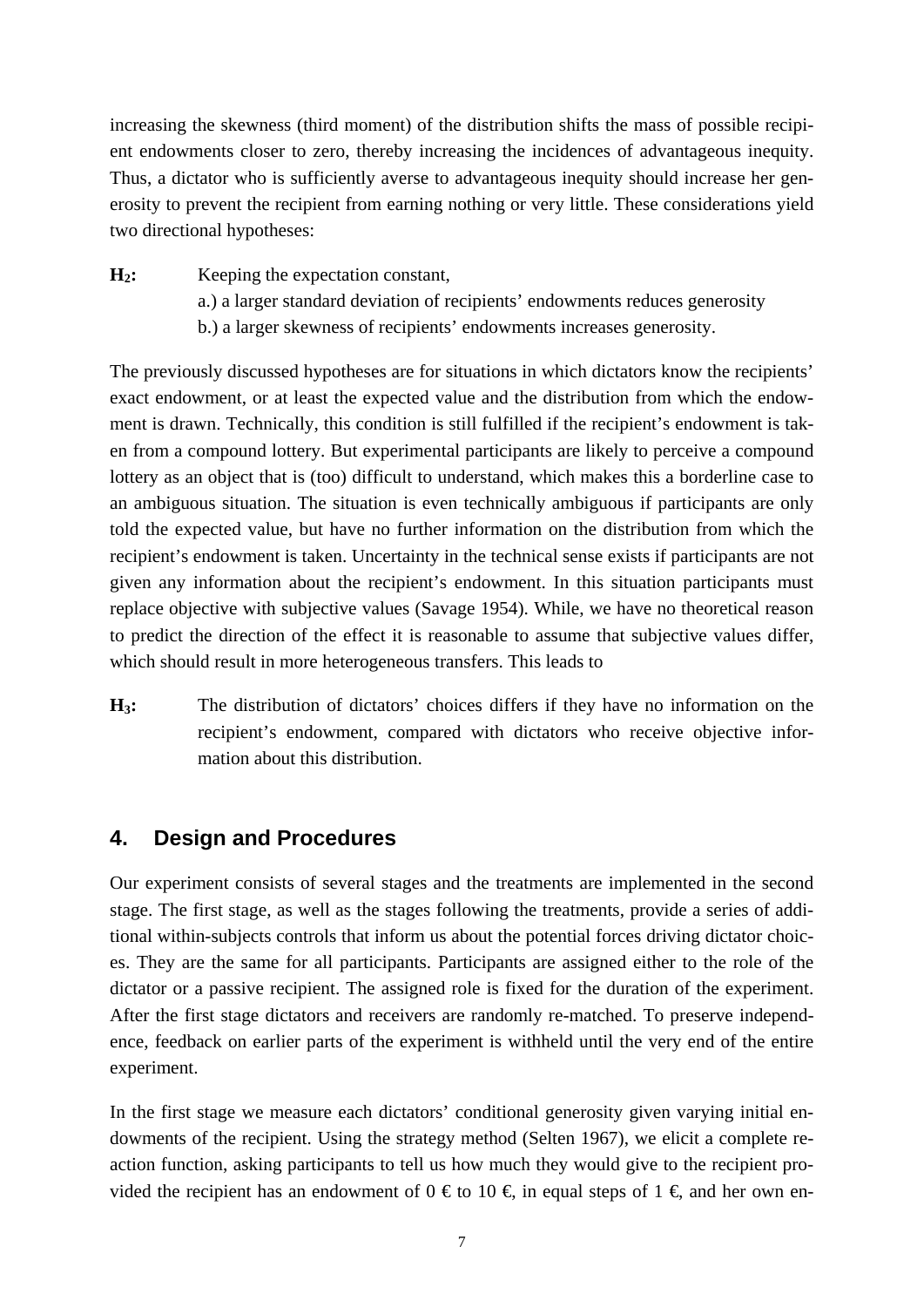dowment being fixed at 10  $\epsilon$  After dictators have made all choices, the computer randomly determines the recipient's endowment, and executes the choice the dictator has made for this case. Feedback from this part of the experiment is withheld until the very end of the experiment.

In the second stage, we implement the treatments and every dictator decides on one transfer for a given distribution from which recipients' endowments are determined. In *fixed,* our baseline treatment, we conduct a standard dictator game with the only feature that the potential recipient also has an endowment. While the dictator is endowed with  $10 \in$  the potential recipient is endowed with  $5 \notin$  The remaining nine treatments differ from *fixed* by the fact that the dictator is at best incompletely informed about the recipient's endowment. In the *symmetry* treatment, with 50% probability the recipient has no endowment. With the counter probability of also 50%, her endowment is the same as the dictator's endowment, i.e.  $10 \text{ } \in \text{ }$  In the *right asymmetry* treatment, the recipient's endowment is  $0 \in \text{with } 90\%$  probability, and  $50 \in \text{with } 100\%$ 10% probability. In the *left asymmetry* treatment, the recipient's endowment is  $0 \in \text{with } 10\%$ probability, and 5.5 € with 90% probability. In the *uniform* treatment, with 9.09% probability the recipient's endowment may assume any integer value between  $0 \in \text{and } 10 \in \text{In the right}$ *skewed* and *left skewed* treatments, the recipient's endowment may also assume 11 different realizations, but the distribution is convex (*right skewed*) or concave (*left skewed*). For the exact shape of the distributions, please see the instructions in the appendix. In the *state space* treatment, with equal probability of one third, the realization of the recipient's endowment is taken from the *uniform*, *right skewed* or *left skewed* distribution. In the *expected value* treatment, the only information the dictator receives about the recipient's endowment is the expected value of  $5 \notin$  Finally, in the *ignorance* treatment the dictator is told that she will not be informed about the recipient's endowment.

In all but the *ignorance* treatment, the dictator knows that in expectation the recipient's endowment is  $5 \notin \mathbb{W}$ e have three treatments with a binary state space. In four treatments, the recipient's endowment may assume 11 different realizations. In the *State Space* treatment, 33 realizations are possible. In the final two treatments, the dictator is not informed about the possible number of realizations. Standard deviations run from 1.65 (*left asymmetry*) to 15.00 (*right asymmetry*). Skewness runs from -2.67 (*left asymmetry*) to 2.67 (*right asymmetry*). Table 1 summarizes the treatment variation.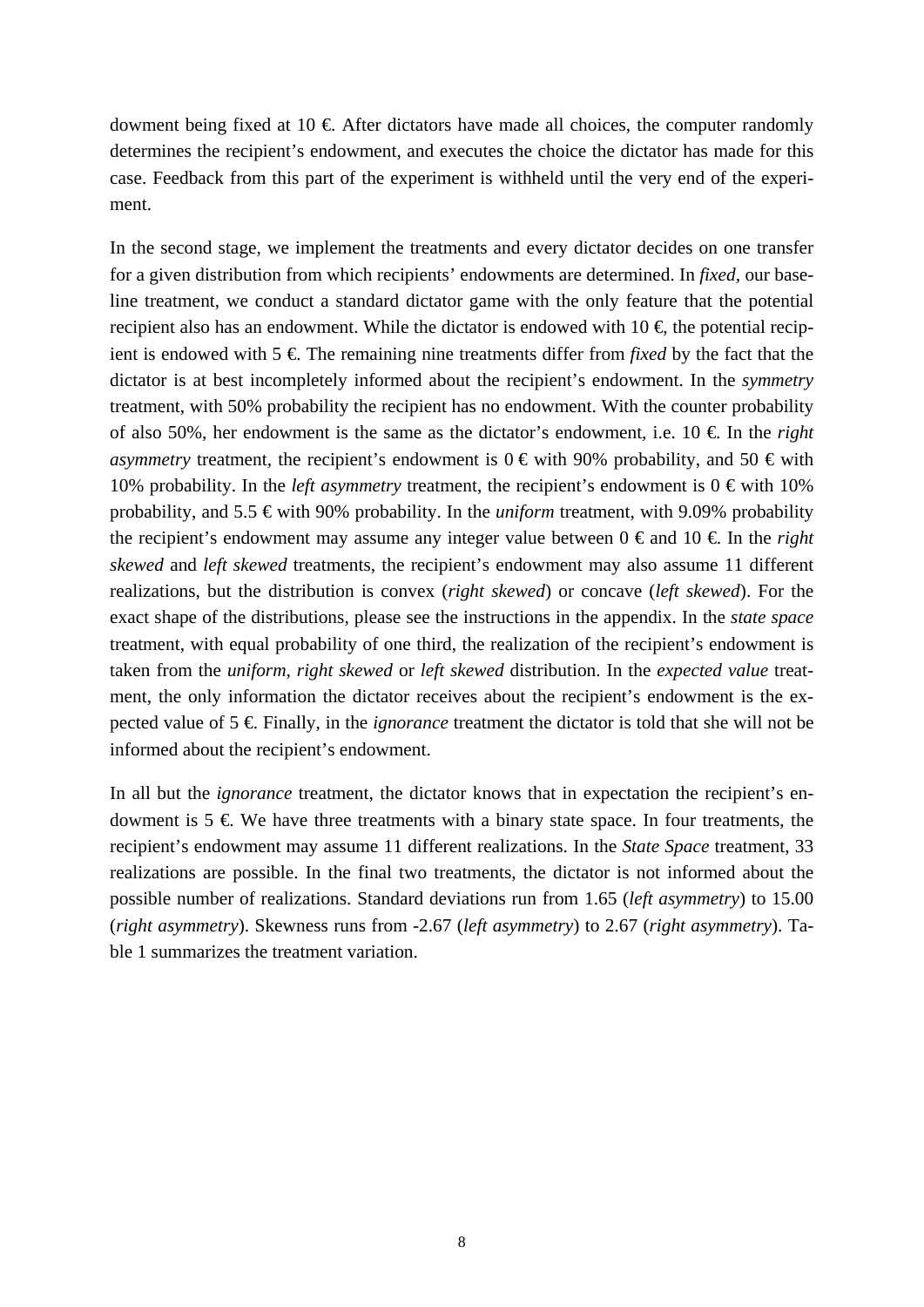| Treatment                          | N(dictator) | <b>State</b><br>space | Functional<br>Form                                   | Proba-<br>bilities                                   | # Reali-<br>zations | <b>SD</b> | <b>Skewness</b> |
|------------------------------------|-------------|-----------------------|------------------------------------------------------|------------------------------------------------------|---------------------|-----------|-----------------|
| Fixed                              | 24          | ${5}$                 | point                                                |                                                      |                     | 0         | 0               |
| Symmetry                           | 24          | $\{0, 10\}$           | binary                                               | .5, .5                                               | 2                   | 5.00      | 0               |
| RightAsymmetry                     | 24          | (0,50)                | binary                                               | .9, .1                                               | $\overline{c}$      | 15        | 2.67            |
| Left Asymmetry                     | 24          | ${0, 5.5}$            | binary                                               | .1, .9                                               | $\overline{2}$      | 1.65      | $-2.67$         |
| <b>Uniform</b>                     | 24          | ${0,1, ,}$<br>10}     | uniform                                              | .09                                                  | 11                  | 3.16      | .0              |
| <b>Right Skewed</b>                | 24          | ${0, 1.5,$<br>, 15    | linearly<br>decreasing                               | ${11/66, ,$<br>1/66                                  | 11                  | 4.03      | .57             |
| <b>Left Skewed</b>                 | 24          | ${0, 75,$<br>, 7.5    | linearly<br>increasing                               | ${1/66, ,$<br>11/66}                                 | 11                  | 2.02      | -.57            |
| <b>State Space</b>                 | 24          | ${0,1, ,}$<br>$15\}$  | uniform<br><b>or</b><br>linearly<br>decreasing<br>or | .09<br><b>or</b><br>$\{11/66, \ldots,$<br>1/66<br>or | 11                  | 3.18      | .34             |
| <b>Expected Value</b><br>lgnorance | 24<br>24    | ?<br>?                | linearly<br>increasing<br>?<br>?                     | ${1/66, ,$<br>11/66}<br>?<br>?                       | ?<br>2              | ?<br>2    | ?<br>?          |
|                                    |             |                       |                                                      |                                                      |                     |           |                 |

#### **Table 1**

**Treatments – Distributions the Recipients' Endowments are Taken From** 

In all treatments except in *ignorance*,

participants know the expected value of the recipient's endowment to be 5 €

Since it is known that untrained individuals have problems processing probability information, we represent all probabilities by natural frequencies, taken from 10,000 possible situations; this format has been documented to substantially reduce cognitive errors (Gigerenzer and Hoffrage 1995). All probabilities and payoffs are not only represented numerically, but also graphically. Please see instructions for detail.

After the second stage we run a series of additional tests and questionnaires. We first elicit two beliefs. We ask all participants how much they believe dictators have on average given if they knew as much about the recipient's endowment as in the main experiment. We also ask how much participants believe dictators have on average given in the one case of the within subjects tests where they know recipients to receive  $5 \in$  Participants earn 1 $\in$  if either estimate is no more than 1 unit away from the actual number. In all treatments, dictators do not know the recipient's endowment for sure. To check whether they evaluate this situation with their personal risk preference, we measure risk attitudes, using the standard test by Holt and Laury (2002).<sup>5</sup> In the *ignorance* and in the *expected value* treatments, dictators face ambiguity. In the *state space* treatment participants might construct the lottery as well as ambiguous. This is why we also measure dictators' ambiguity aversion, using the test proposed by Shupp, Sheremeta et al. (2013). Dictator reactions to recipient's endowment that are risky might be conditional on their individual degree of generosity. We gain this control variable from the ring measure of social value orientation (Liebrand and McClintock 1988).<sup>6</sup> Finally, using the

<sup>5</sup> We also administer the alternative test proposed by Eckel and Grossman (2008). Since results look very similar, we do not report them.

<sup>6</sup> In the questionnaire, we also administer the 10 item version of the Big 5 inventory (Rammstedt and John 2007), ask risk and trust questions from the German socio-economic panel, and collect demographic in-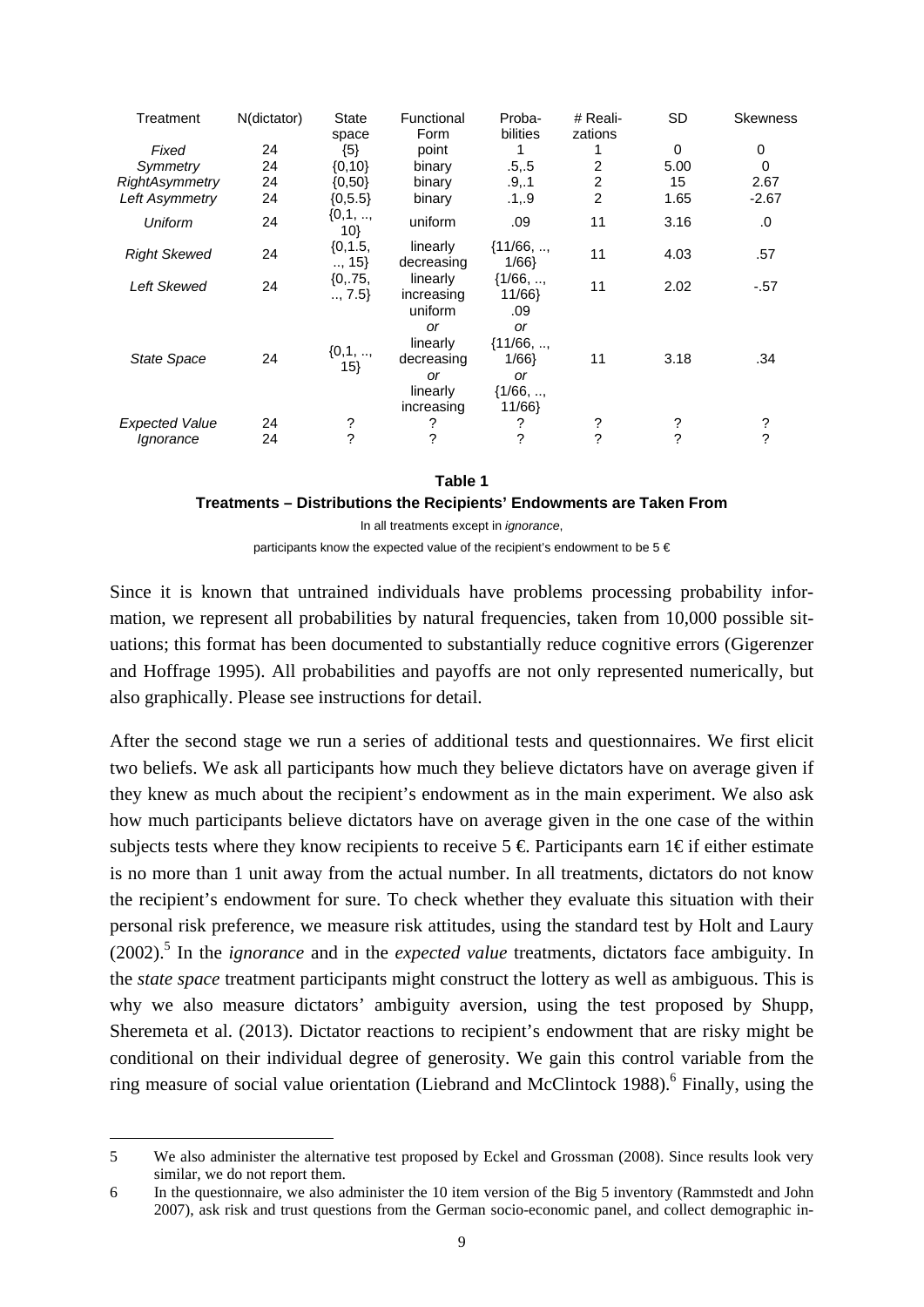mechanism introduced by Becker, DeGroot et al. (1964), from each participant we elicit the willingness to accept for selling a lottery with the same characteristics as the lottery that determines the recipient's endowment.

The experiment was run in 2013 and 2014 in the Bonn EconLab. 478 participants randomly drawn from a pool of approximately 6000 participated in the experiment. Each participant only played a single treatment, and had no information about the remaining treatments. 239 participants had the active, and 239 had the passive role.<sup>7</sup> Roles were randomly assigned at the beginning of the experiment, and held constant throughout the experiment. 272 (56.9%) were female. Mean age was 23.28 years. 456 (95.4%) were students of various majors. The experiment was programmed in zTree (Fischbacher 2007). Participants were invited using the software ORSEE (Greiner 2004). Participants had to answer control questions for the dictator game using the strategy method, and for the main experiment. Feedback from all parts of the experiment was withheld until the very end of the experiment. The experiment approximately lasted two hours. Participants on average earned 29.24  $\epsilon$  (39.30 \$), 31.85  $\epsilon$  for dictators, and 26.58 € for recipients.

# **5. Results**

-

As a first step of our analysis we investigate within-subject differences between first and second stage choices. Thereafter, we turn to comparisons across treatments and analyze the driving forces behind the observed behavior.

### **a) Within subject differences if recipients' endowments are fixed or risky**

In the first stage, dictators chose their contributions conditional on the recipient's endowment, while in the second stage they decided on transfers given different distributions from which the recipient's endowments are taken. In the first stage we asked dictators how much of 10  $\in$ they are willing to give to a passive recipient who has an endowment between 0 and 10  $\in$  in equal steps of  $1 \notin$  In all but the *ignorance* treatment second stage, dictators know recipient endowments in expectation to be equal to  $5 \in \mathbb{C}$ .

Overall, first stage transfers (if the endowment is  $5 \in \mathbb{R}$  i.e. the expected value in the second stage) are highly and significantly correlated with second stage transfers ( $\rho = 0.5695$ , p < 0.001, Spearman rank correlation). However, depending on treatment, there exist significant differences between transfers with a fixed and a randomly determined endowment. Figure 2 reports mean differences between second and first stage transfers.

formation. We also ask recipients about their expectations regarding dictators' choices. Since we can make all points with incentivized tests, we do not use this information for the present paper.

7 In the ignorance treatment, we could not fill one group of 2 since invited participants did not show up.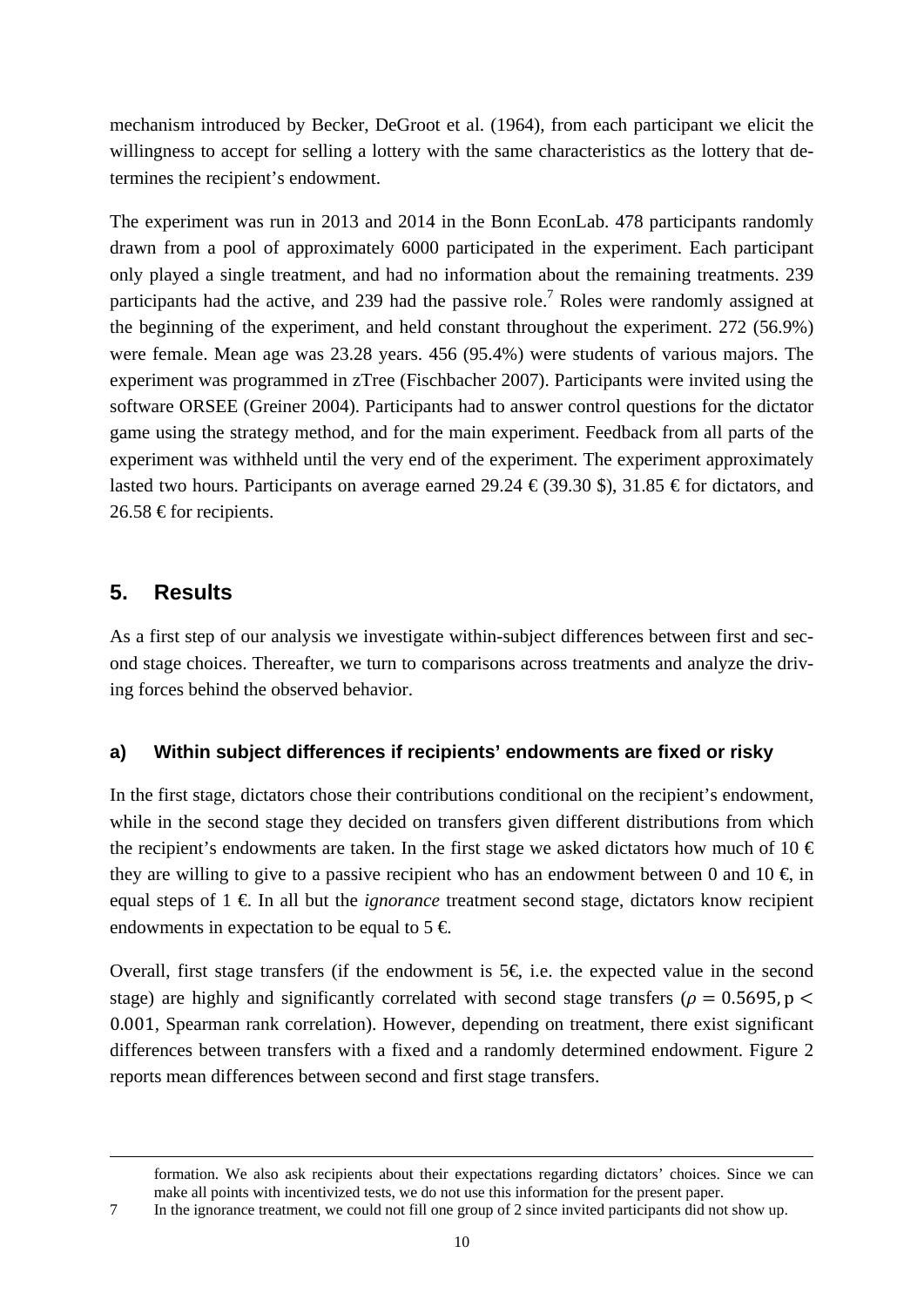Not surprisingly, we observe no significant difference between first and second stage transfers in our baseline treatment *fixed,* where recipients' second stage endowment was fixed to 5 (diff  $= .125$ , two-sided signrank test of diff  $= 0$ ,  $N = 24$ ,  $p = .7605$ ). In treatment *expected value* first and second stage choices are also very similar (diff = .042,  $p = .7605$ ). This suggests that subjects (mis)interpret the expected value as if they knew the realization of the recipient's endowment with certainty. In all other treatments, dictators transfer higher amounts when the recipients' endowments is risky. In *left asymmetry* (diff = .208, p = .2609) this difference is not significant. It is weakly significant in treatments *right asymmetry* (diff = .375, p = .0528), *right skew* (diff = .375, p = .0919), *uniform* (diff = .500, p = .0997)*, left skew* (diff = .542, p = .0722)*,* and *state space* (diff = .583, p = .0625), in *symmetry* it is significant at conventional levels (diff = .667, p<0.0187) and in *ignorance* it is highly significant (diff = 1.087, p = .0004).



#### **Figure 2 Mean Difference Between Unconditional (stage 2) and Conditional (stage 2) Giving**

```
stage 1 giving is for recipient having an endowment of 5 \in
```
stars denote the significance levels of two-sided one-sample signrank test, \* p< 0.1; \*\* p< 0.05; \*\*\* p<0.01

In the previous analysis we only used a single conditional choice. We compared the unconditional transfer with the conditional transfer when the recipients' endowment equaled the expected value of the unconditional choice, i.e. when the recipient was endowed with  $5 \in \mathbb{W}e$ now alternatively use all 11 conditional transfers. We predict which unconditional choices participants would have made had they precisely matched their conditional transfers. We thus map conditional choices on each possible realization of the lottery, and weigh it with the fre-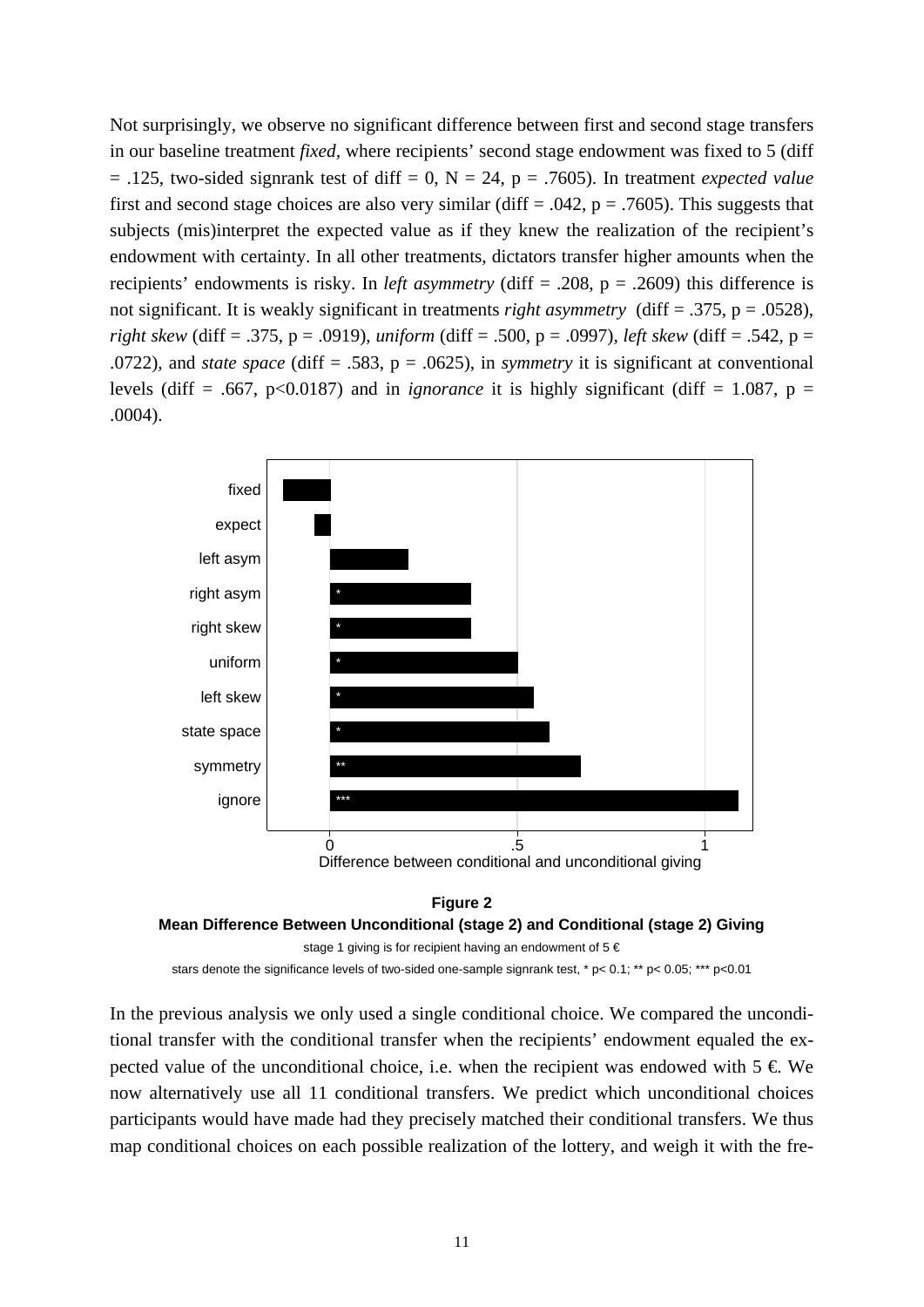quency that this realization obtains in expectation.<sup>8</sup> Of course we can only use this procedure for treatments *symmetry, right asymmetry, left asymmetry, uniform, right skewed, left skewed* and *state space*. Figure 3 shows the resulting mapping of predicted and observed transfers; dots represent unconditional (stage 2) transfers of dictators who have made at least one positive transfer in stage 1 and squares represent unconditional transfers of dictators who never transferred a positive amount in stage 1. The closer dots and squares are to the line, the closer the predicted behavior is to the observed behavior. In general, observations are roughly in line with predictions. However in most treatments dictators are more generous when the recipients' endowment is risky (there are more dots and squares above than below the line). We thus have further support for the finding that participants are more generous if the recipient's endowment is risky.



**Figure 3 Mapping of Choices from Certain to Risky Recipients' Endowments** 

x-axis: predicted amount, y-axis: actual amount

This visual impression is supported by the regressions in Table  $2.9$  First stage behavior is a highly significant predictor of second stage transfers. The positive coefficient indicates that

<sup>8</sup> To illustrate the approach take the symmetry treatment. In this treatment, with 50% probability the recipient's endowment is 0, while it is 10 with the counterprobability of also 50%. If unaffected by risk the participant would make an intermediate choice, given by .5\*her choice if she knows for sure that the recipient has no endowment, and .5\*her choice if she knows that the recipient has the same endowment as herself, i.e. 10. If the recipient may have an endowment  $> 10$ , we map it onto her certain choice if the recipient's endowment is 10. If treatments allow for non-integer recipient endowment, for mapping we round up to the next integer. This mapping is not feasible for the expected value and ignorance treatments.

<sup>9</sup> We estimate a Tobit model, rather than a double hurdle model, since in this regression the explanatory variable already captures zero types (by the prediction that they will give nothing); see below b) for further discussion.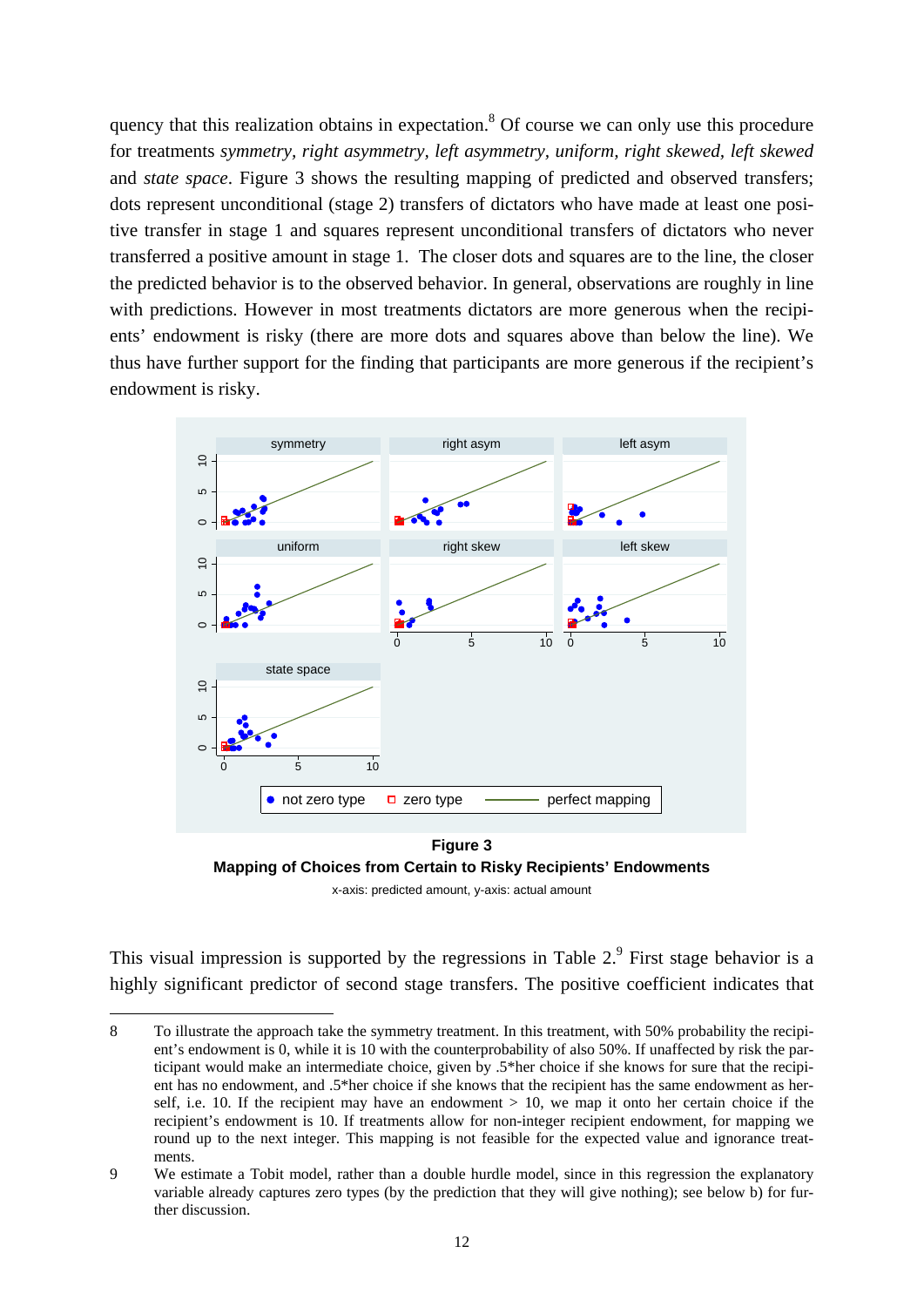predictions and choices are positively correlated (model 1). If we control for the square of the prediction, the coefficient of the prediction is substantially larger than the constant (model 2). This implies that dictators give even more in the second stage, the more so the less they are generous if they know the recipient's endowment with certainty. This effect only disappears if the participant is predicted to give more than half her endowment (which is very rare, given the strong effect of aversion against disadvantageous inequity aversion).<sup>10</sup>

|                         | model 1     | model 2     |
|-------------------------|-------------|-------------|
|                         | $1.507***$  | $3.425***$  |
| prediction              | (.193)      | (.469)      |
| prediction <sup>2</sup> |             | $-614***$   |
|                         |             | (.126)      |
|                         | $-1.626***$ | $-2.155***$ |
| cons                    | (.356)      | (.395)      |
| p model                 | $-.001$     | $-.001$     |
|                         | 180         | 180         |



\*\*\*  $p < .001$ 

Based on these within-subject results, we can already reject our nul hypothesis. In line with hypothesis **H1** dictators send different amounts if recipients' endowments are no longer fixed but randomly determined. In most of the treatments this leads to significantly higher transfers to the recipient. We thus have our first result:

> *Result 1: If dictators only know the expected value of the recipients' endowment, they tend to send the same amount as if the recipient had this endowment for sure. However, they tend to send significantly more if recipients' endowments are randomly taken from a known distribution.*

# **b) Dictator reactions to recipients' endowment with different specifications of risk**

We now turn to the second stage behavior of subjects and compare it across treatments. Testing the second stage transfers reveals at a first glance no significant differences  $(p=0.1547,$ Kruskal-Wallis test). However, it is well known that social preferences are heterogeneous and that a substantial fraction of the experimental population behaves selfishly in dictator games (Engel 2011:Fig.2), making it hard to observe treatment differences. However, it is plausible that a substantial fraction of dictators who give nothing when recipients' endowments are randomly determined don't do so because they are selfish, but because they doubt that the recipi-

 $10 \quad 3.425/0.614 = 5.578.$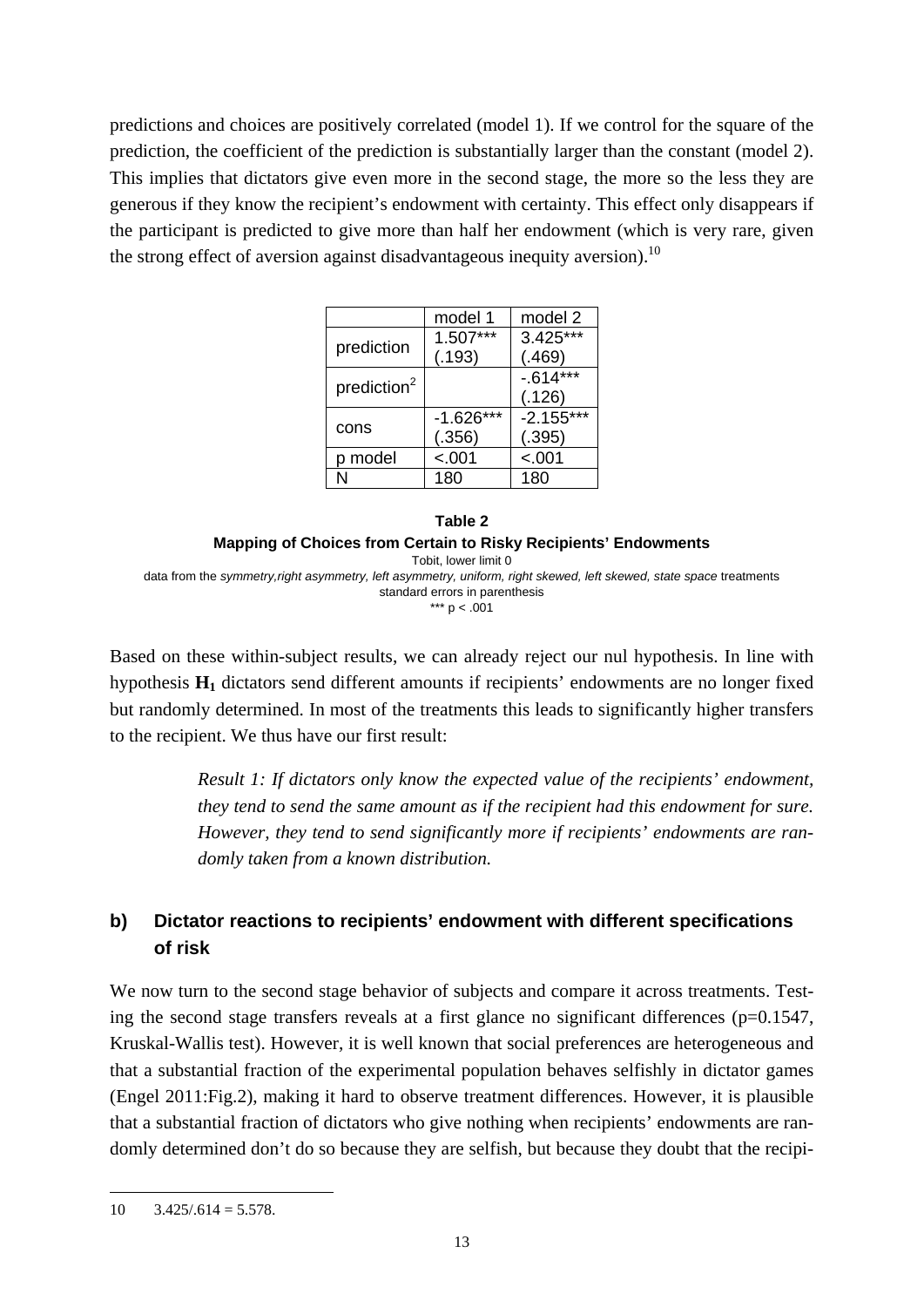ent really needs help. In principle this creates an econometric challenge. One must find a way of telling apart zero giving as a result of personality ("zero type") and of situation (participants would in principle be willing to give a positive amount to a truly deserving recipient, but doubt deservingness in the case at hand). The strength of our design is that we are not forced to infer selfish types from the ultimate dictator choices, but rather can use the conditional dictator choices from the first stage to identify these types. Specifically we observe if the dictator never gives a positive amount for fixed endowments and, thus, is fully selfish. 81 dictators are selfish according to this criterion. By contrast 158 dictators have at least one positive transfer in the first stage, and are therefore not classified as selfish types for fixed endowments. Reinvestigating the transfers between treatments for the subsample of dictators who are not selfish as a matter of principle reveals indeed signs that transfers differ significantly between treatments (p=0.0725, Kruskal-Wallis test).

With parametric estimation we can analyze treatment effects more precisely. The most appropriate approach for our data-generating process is a double hurdle model (Cragg 1971). It not only allows for heterogeneous types, but assumes two independent reasons why a dictator might give nothing to a recipient.<sup>11</sup> She may be selfish, or she may deem the recipient not deserving in this particular situation.<sup>12</sup> Hence the statistical model is given by

$$
d_u^* = \gamma_0 + \gamma_1 d_c + \varepsilon_d
$$
  
\n
$$
g_u^{**} = \beta_0 + \beta_1 t + \varepsilon_g
$$
  
\n
$$
g_u = \mathbf{1}(d_u^* = 1)\mathbf{1}(g_u^{**} > 0)g_u^{**}
$$

where  $d_u$  is a latent dummy variable that is 1 if the participant is not a selfish type.  $g_u^{*}$  is a second latent variable, which we explain by treatment  $t$ . This latent variable translates into giving nothing (not passing the second hurdle) provided the latent variable is negative or zero. If (1) the first hurdle is passed (the participant is not a selfish type,  $d_u^* > 0$ ) and (2) the second hurdle is passed (the participant does not react to the specification of risk induced by the treatment by giving nothing), the individual gives fraction  $g<sub>u</sub>$  of her endowment. We estimate whether a participant is a selfish type with a dummy variable that is 1 if the dictator gives a positive amount for at least one level of recipient endowment in the first stage (variable  $d_c$ ).

If we use this procedure to filter out selfish types, we observe similar results as with our within-subject analyses. No significant treatment difference compared with the baseline *fixed*, for the *right asymmetry*, *left asymmetry* and the *expected value* treatments. But we do find significant treatment effects for all other treatments, i.e. the *symmetry*, 13 the *uniform*, the *right skewed,* the *left skewed,* and the *state space* treatment (Table 3 Model 1). In Model 2 we direct-

<sup>11</sup> Often Tobit models that allow for lower censoring are applied to dictator games. However, a Tobit model makes the problematic assumption that participants who have given nothing might as well also have taken money. More importantly even, Tobit maintains the assumption that dictators are taken from a homogenous population.

<sup>12</sup> For background and software implementation see Engel and Moffatt (2014).

<sup>13</sup>  $p = .065$ .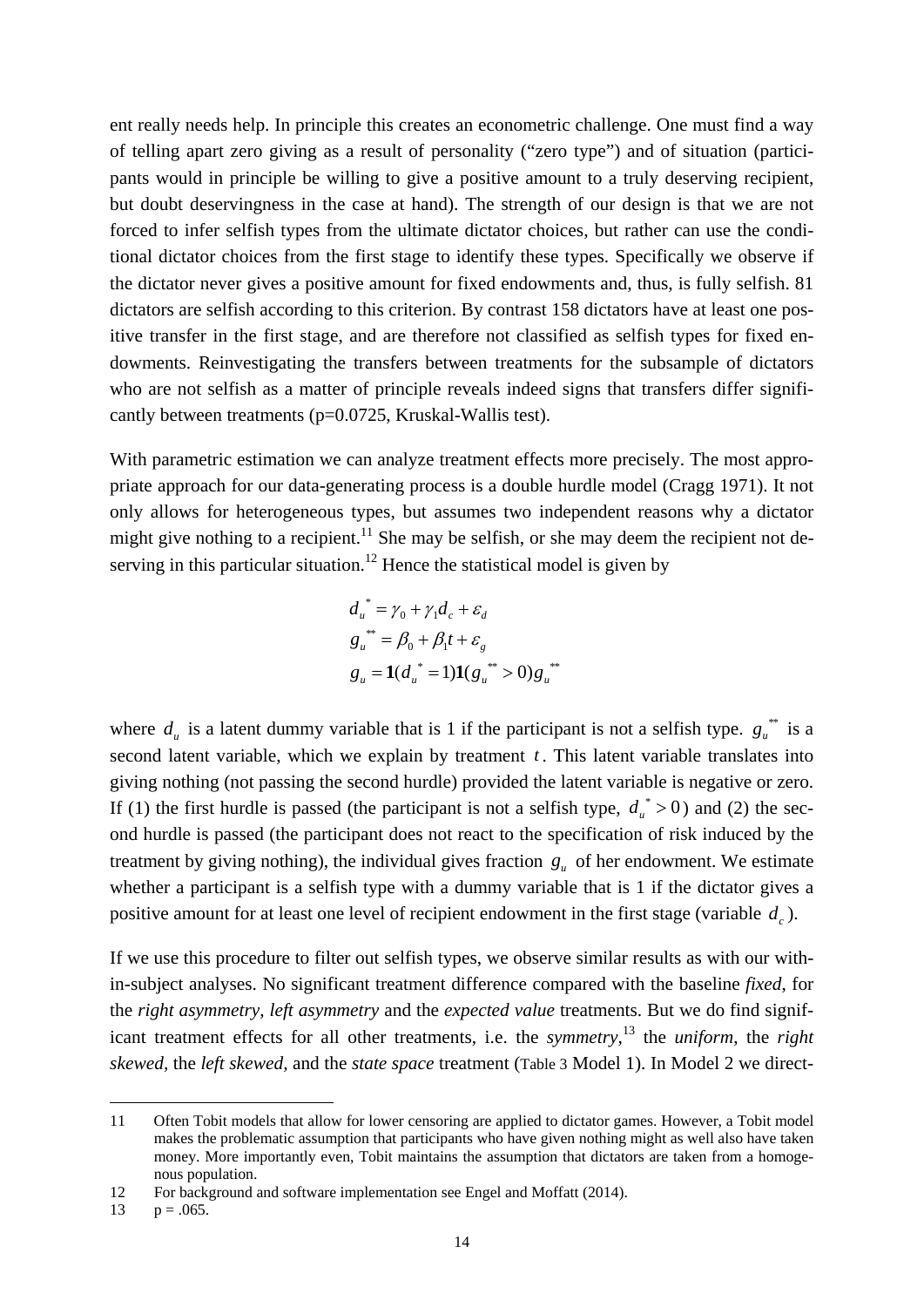ly test hypotheses **H2a** and **H2b**. If recipients' endowments are randomly taken from a distribution (i.e. if the data are not from the *fixed* baseline), dictators tend to transfer significantly more. However the skewness and the standard deviation of the underlying distribution influence the actual size of the transfer. The effect of the standard deviation is at first only weakly significant, but turns significant at conventional levels if we control for the number of possible realizations that the recipient's endowment may take (model 3, see Table 1 for detail).<sup>14</sup> In line with our predictions we find a negative effect of the standard deviation, and a positive effect of skewness. The more the possible realizations of the recipient's endowment are spread out, the less even those dictators are willing to give that are not selfish in the first place. Skewness has a positive value if it is quite likely that the recipient has nothing or little (cf. Table 1).

While we had directed hypotheses for the effects of the standard deviation and skewness we did not expect transfers to be higher in all treatments compared to the baseline with *fixed* endowment of 5 €. In treatments *right asymmetry* and *right skewed* the dictator can end up with a lower profit than the recipient, even if the dictator gives nothing (Table 1). And still, we observe a significantly *positive* effect if we compare these two treatments with the baseline (double hurdle model, coef 1.032, se .487, p .034). The effect becomes even stronger if we compare the *fixed* treatment with all treatments where the recipient may have a higher *or the same* endowment as the dictator. This is additionally possible in the treatments *symmetry*, *uniform*, and *state space* (double hurdle model , coef 1.259, se .480, p .009). We thus conclude,

> *Result 2: Dictators who are at all willing to donate give more if the recipient's endowment is not fixed but randomly determined. Transfers decrease with increased standard deviation and increase with increased skewness.*

<sup>14</sup> Standard deviation ( $p = .063$ ), skewness ( $p = .049$ ).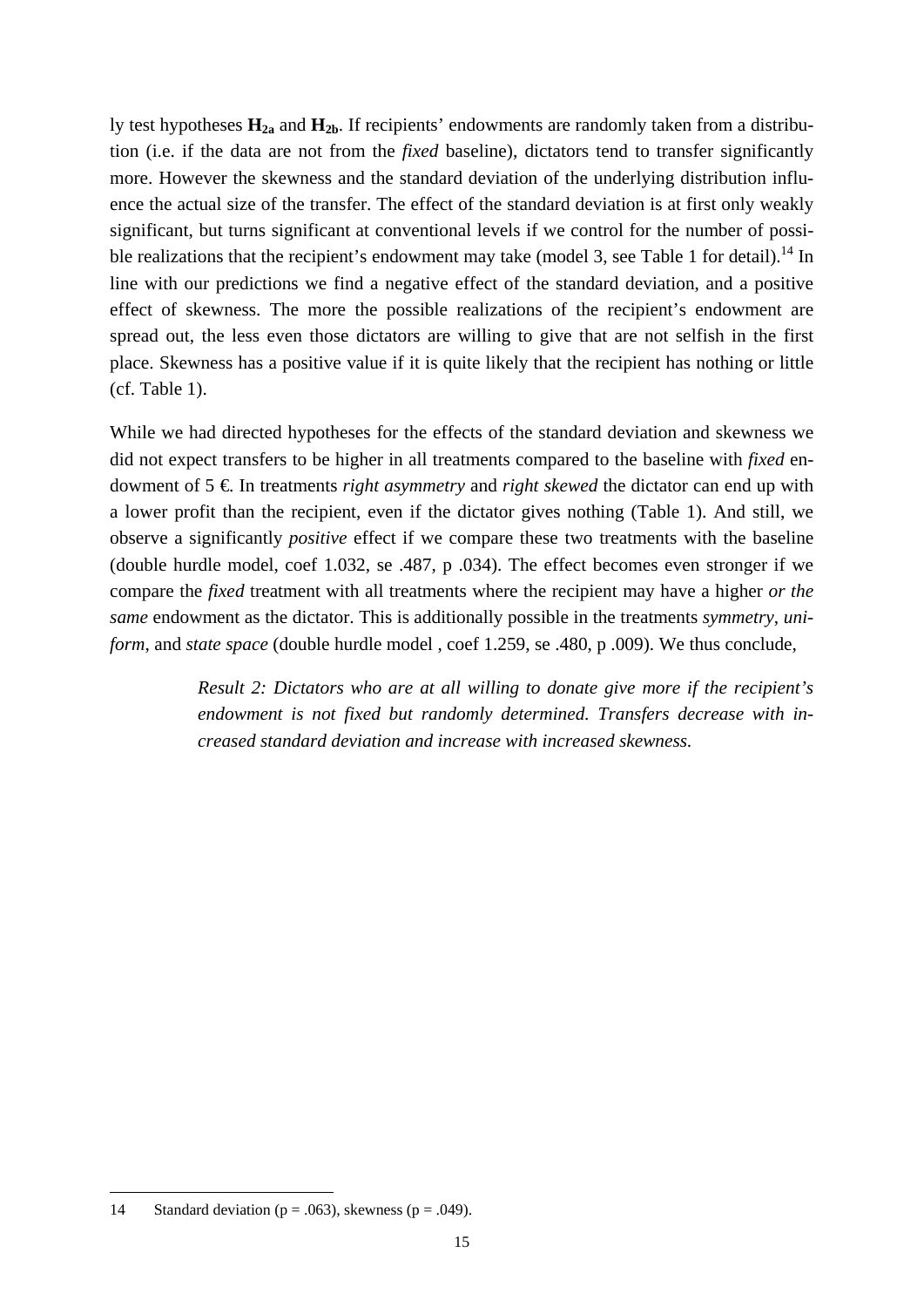|                                                                | model 1     | model 2     | model 3     |
|----------------------------------------------------------------|-------------|-------------|-------------|
| if hurdle passed                                               |             |             |             |
| symmetry                                                       | $1.169^{+}$ |             |             |
|                                                                | (.635)      |             |             |
| right asymmetry                                                | .951        |             |             |
|                                                                | (.658)      |             |             |
| left asymmetry                                                 | .564        |             |             |
|                                                                | (.616)      |             |             |
| uniform                                                        | 1.706**     |             |             |
|                                                                | (.596)      |             |             |
| right skewed                                                   | $1.727*$    |             |             |
|                                                                | (.710)      |             |             |
| left skewed                                                    | $1.317*$    |             |             |
|                                                                | (.592)      |             |             |
| state space                                                    | $1.268*$    |             |             |
|                                                                | (.583)      |             |             |
| expected value                                                 | .573        |             |             |
|                                                                | (.629)      |             |             |
| ignorance                                                      | $2.013***$  |             |             |
|                                                                | (.565)      |             |             |
| recipient's endowment risky                                    |             | $1.624**$   | 2.094**     |
|                                                                |             | (.521)      | (.690)      |
| standard deviation                                             |             | $-112+$     | $-174*$     |
|                                                                |             | (.060)      | (.084)      |
| skewness                                                       |             | $.339*$     | $.500*$     |
|                                                                |             | (.172)      | (.231)      |
| number of possible realizations of recipient's endowment       |             |             | $-.018$     |
|                                                                |             |             | (.018)      |
| cons                                                           | $1.044*$    | $1.247**$   | $1.277**$   |
|                                                                | (.459)      | (.425)      | (.421)      |
| hurdle                                                         |             |             |             |
| does not always give nothing if recipient endowment is certain | 2.811***    | 2.552***    | 2.552***    |
|                                                                | (.407)      | (.409)      | (.420)      |
| cons                                                           | $-2.224***$ | $-2.172***$ | $-2.172***$ |
|                                                                | (.386)      | (.393)      | (.393)      |
| model characteristics                                          |             |             |             |
| p model                                                        | < .0001     | < .0001     | < .0001     |
| N                                                              | 239         | 192         | 192         |

#### **Table 3: Treatment Effects**

double hurdle models

model 1: all data; model 2 and 3: all data except treatments *ignorance* and *expected value* 

standard errors in parenthesis

\*\*\*  $p < .001$ , \*\*  $p < .01$ , \*  $p < .05$ ,  $p < .1$ 

The one treatment that clearly stands out is *ignorance*. Already Figure 2 reveals that the largest effect is observed in the situation in which dictators have no information on the recipients' endowment whatsoever. In line with this the coefficient of this treatment in Model 1 of Table 3 has the highest positive value. Our previous within-subject analysis confirmed that subjects were willing to transfer significantly more if they had no information on recipients' endowment, compared to recipients with a fixed endowment of  $5 \in (p<0.001, wo-sided signrank)$ test). We further highlight this point by comparing the second stage behavior between treatments *fixed* and *ignorance*. In our baseline treatment *fixed,* i.e. when dictators knew that the recipient had half their own endowment, 58% of them kept the entire endowment for themselves. At most they gave 2 of 10  $\epsilon$ , which leads to slightly less than an equal split of earn-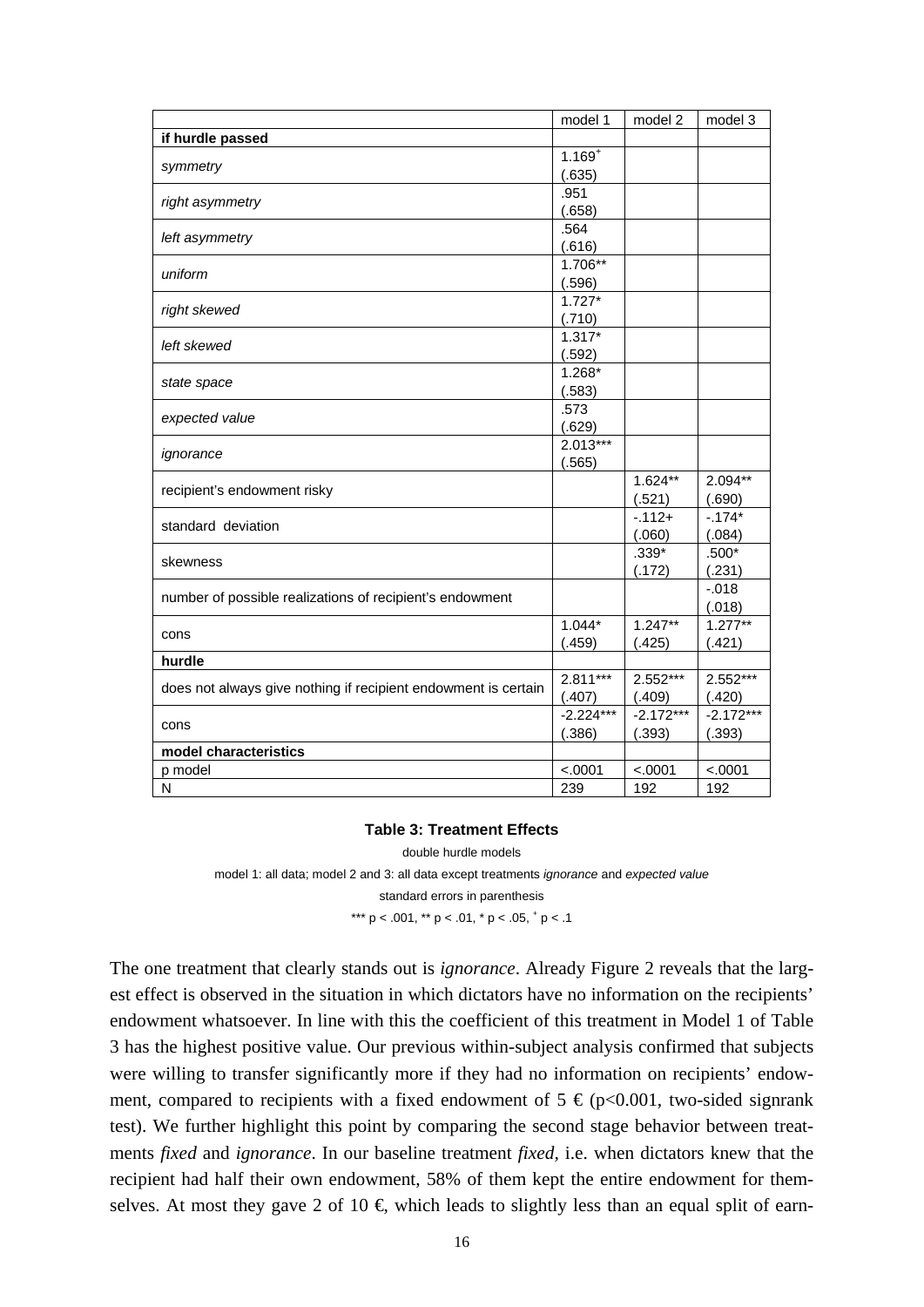ings. By contrast if dictators had no clue about the recipient's endowment, they on average gave  $2 \in \mathbb{R}$ . The maximum was  $8 \in \mathbb{R}$  Only 35% of all dictators kept the entire endowment. The between subjects difference in giving is significant for the comparison between *ignorance* and *fixed* (p = .0212, two-sided Mann-Whitney test) and for the comparison between *ignorance* and all other treatments pooled ( $p = .0104$ ). We thus fully support  $H_3$  and identified the direction of the effect:

> *Result 3: Dictators give the most if they do not know anything about the recipient's endowment.*

#### **c) Explanations**

Can we explain that dictators become more generous if recipients' endowments are no longer fixed? In Table 4, we try to identify some of the underlying factors, using the data from the within subjects tests.

We already mentioned that the conditional transfers from the first stage give us a complete reaction function. To characterize this function, separately for each dictator, we run a local linear regression that explains choices with each of these 11 recipients' endowments and their square (to capture non-linearities). Separately for each participant, we thus regress  $g_{cr}$  =  $\gamma_0 + \gamma_1 e_r + \gamma_2 e_r^2 + \varepsilon_r$ , where g is the amount given conditional (c) on the recipients endowment being  $r$ .  $e$  is the respective certain endowment of the recipient, and  $e<sup>2</sup>$  is its square. From each dictator we thus have three coefficients: the constant  $\gamma_0$ , the slope  $\gamma_1$ , and the square term  $\gamma_2$ . As model 1 of Table 4 demonstrates, only the constant has explanatory power. This intercept is a linear approximation of the respective dictator's willingness to donate if the recipient's endowment is 0. This interpretation receives additional support from model 2. In this regression, we explain dictators' second stage choices with two of their choices under certainty: if the recipient has no endowment, and if the recipient receives the expected value of the lottery from the main experiment. Both choices under certainty have a positive effect on choices with risky endowments. But the effect of the dictator's choice when she knows that the recipient has no endowment is much bigger and significant at the 1 ‰ level. By contrast, the effect of the dictator's choice when she knows that the recipient receives  $5 \text{ } \in$  is less than half that strong and only weakly significant ( $p = .055$ ). This suggests that dictators are particularly concerned about the risk that recipients might not gain anything from the game.

Model 3 provides additional support for this interpretation. If we control for the expectations of dictators about the average choice of dictators in the main experiment and when they know the recipient to have a certain endowment of  $5 \in \mathfrak{f}$  the effect of the dictator's choice when she knows that the recipient is endowed with  $5 \in$  becomes insignificant, as does the corresponding belief about the choices of all dictators. By contrast, the effect of the dictator's own decision when she knows the recipient to be poor remains highly significant and almost as strong as before. Additionally there is an even stronger, and also highly significant, effect of the dictator's expectation about the choices of all dictators in the main experiment. This suggests that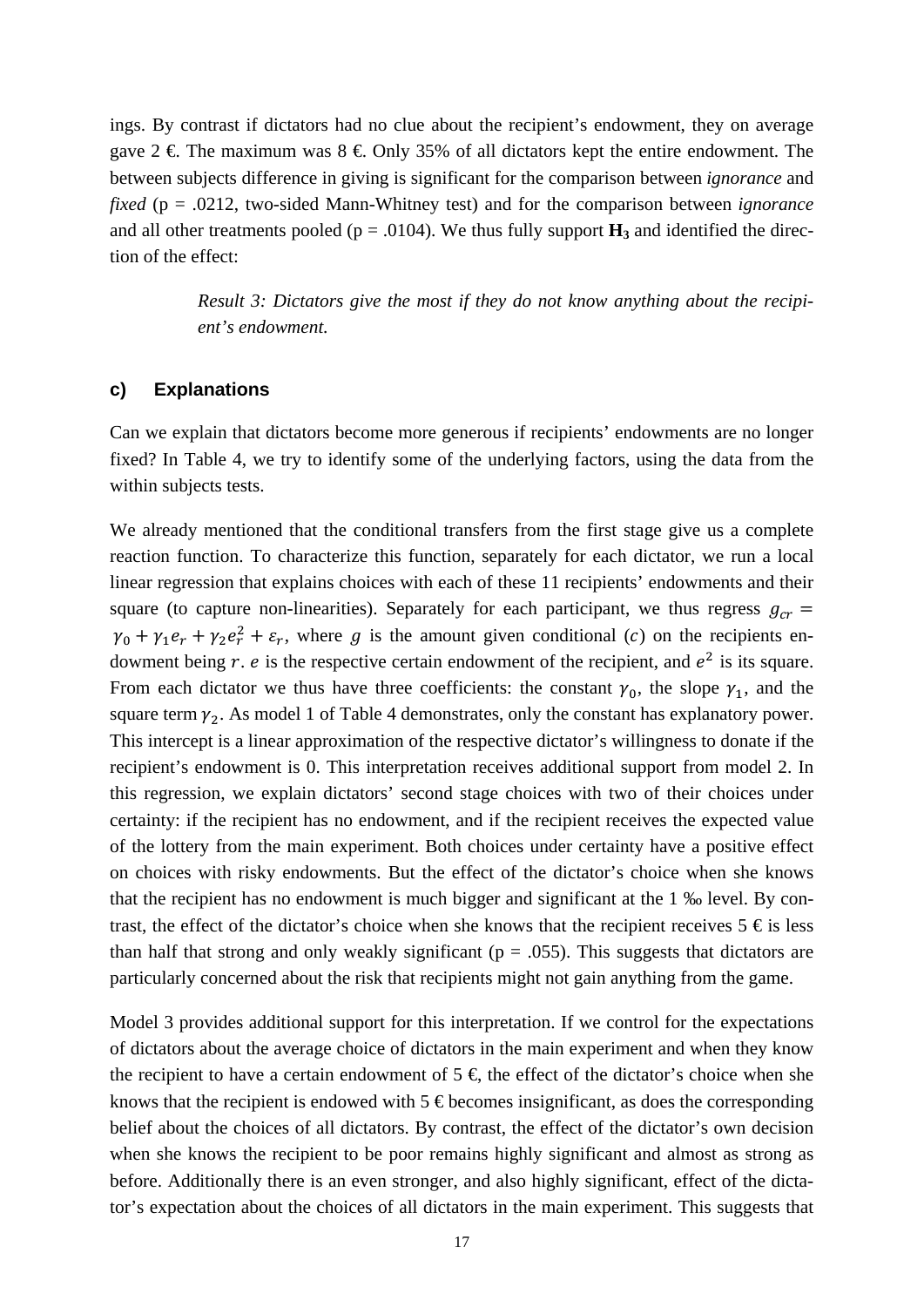dictators consider leaving recipients with nothing as normatively problematic, and that they give the more the more demanding their belief about this norm.

If we further control for the dictator's generosity, as expressed in her social value orientation, we find the expected positive correlation (model 4). The more pro-social the dictator (according to her social value orientation), the higher the transfers in the risky dictator game. Interestingly, the coefficient of dictators' expectations about the choices of all dictators in the main experiment remains nearly unchanged. This underlines that the latter explanatory variable indeed captures a normative concern, and is not just a proxy for the pro-sociality of the dictator. All reported effects are robust to controlling for dictator's own risk preference (model  $5$ )<sup>15</sup> as well as the amount the dictator requires for selling a lottery with the same distribution of gains as the lottery to which the recipient is exposed in the respective treatment (model 6). Neither risk-preferences nor the price requested for selling the lottery add additional insights. We conclude:

> *Result 4: If the recipient's endowment is risky, dictators are concerned that the recipient might receive nothing. They give the more, the more they think dictators give in that situation..*

<sup>15</sup> We lose the data from participants who were inconsistent on this test since then their risk preference cannot be calculated. We can, however, instead use the result from the additional test proposed by Eckel and Grossman (2008), that forces consistency. If we do, results are consistent with the ones reported above..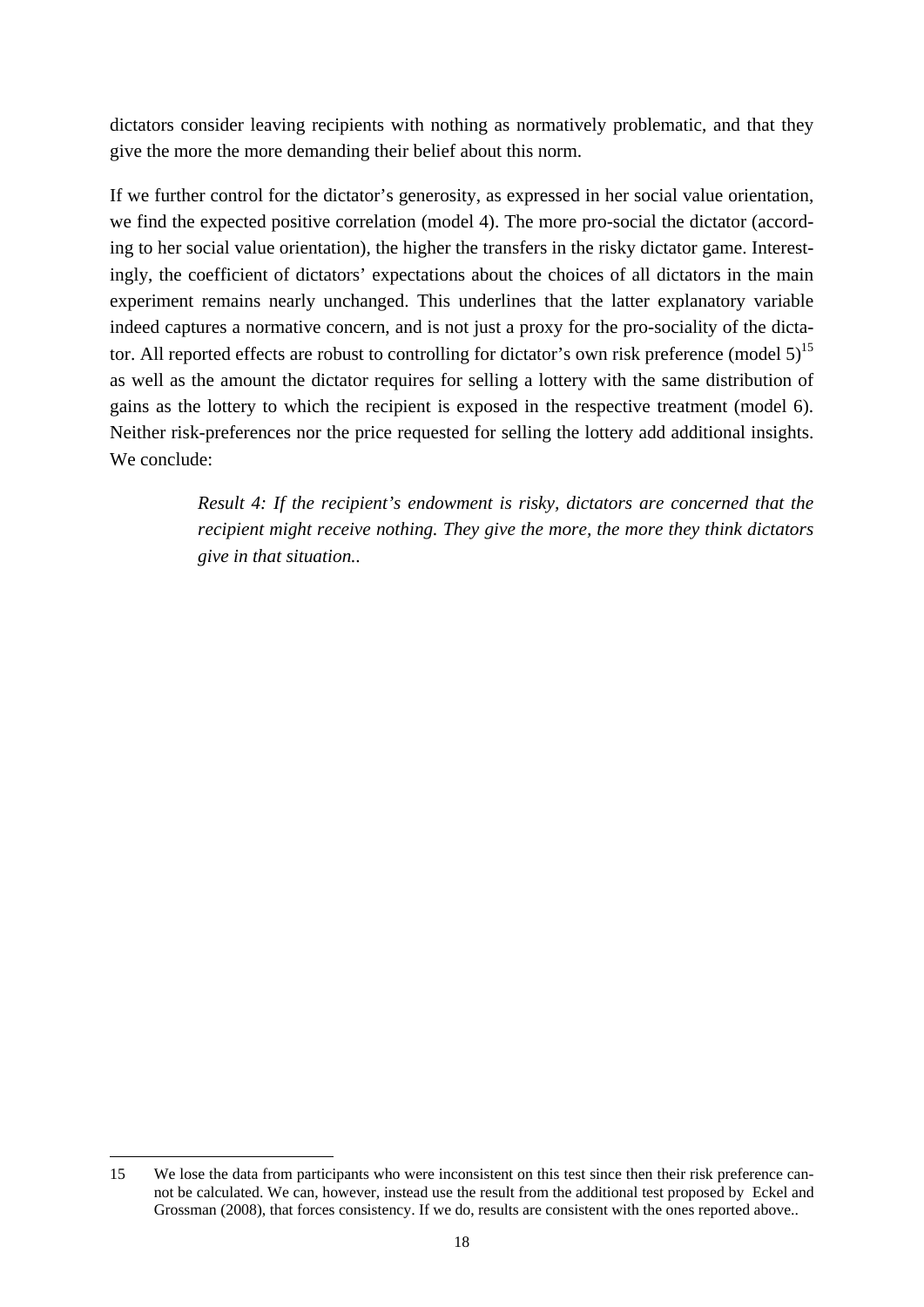|                                                                      | model 1                        | model <sub>2</sub>             | model 3               | model 4               | model 5               | model 6               |
|----------------------------------------------------------------------|--------------------------------|--------------------------------|-----------------------|-----------------------|-----------------------|-----------------------|
| if hurdle passed                                                     |                                |                                |                       |                       |                       |                       |
| reaction function cons                                               | $.843***$<br>(.237)            |                                |                       |                       |                       |                       |
| reaction function slope                                              | .541<br>(2.109)                |                                |                       |                       |                       |                       |
| reaction function square                                             | $-1.777$<br>(21.242)           |                                |                       |                       |                       |                       |
| choice if recipient has no endow-<br>ment                            |                                | .663***<br>(.107)              | .495***<br>(.090)     | .462***<br>(.089)     | .424***<br>(.099)     | .398***<br>(.107)     |
| choice if recipient has endowment<br>of $5 \in$                      |                                | $.258+$<br>(.135)              | .058<br>(.104)        |                       |                       |                       |
| expected mean choice of dictators<br>under risk                      |                                |                                | .791***<br>(.133)     | .734***<br>(.120)     | $.609***$<br>(.123)   | .587***<br>(.124)     |
| expected mean choice of dictators if<br>recipient has endowment of 5 |                                |                                | $-0.042$<br>(.135)    |                       |                       |                       |
| social value orientation                                             |                                |                                |                       | $.013+$<br>(.008)     | $.021**$<br>(.008)    | $.020**$<br>(.008)    |
| switching point in risk aversion test                                |                                |                                |                       |                       | .035<br>(.054)        | .039<br>(.052)        |
| willingness to accept for selling<br>equivalent lottery              |                                |                                |                       |                       |                       | .053<br>(.063)        |
| cons                                                                 | $-.767$ <sup>+</sup><br>(.442) | $-.887$ <sup>+</sup><br>(.509) | $-1.497***$<br>(.416) | $-1.439***$<br>(.425) | $-1.429**$<br>(.585)  | $-1.529**$<br>(.602)  |
| hurdle                                                               |                                |                                |                       |                       |                       |                       |
| does not always give nothing if<br>recipient endowment is certain    | $3.109***$<br>(.610)           | $3.241***$<br>(.783)           | 2.893***<br>(.497)    | 2.867 ***<br>(.490)   | $2.717***$<br>(.493)  | 2.683***<br>(.476)    |
| cons                                                                 | $-1.713***$<br>(.491)          | $-1.682**$<br>(.502)           | $-1.799***$<br>(.466) | $-1.813***$<br>(.463) | $-1.796***$<br>(.476) | $-1.859***$<br>(.472) |
| model characteristics                                                |                                |                                |                       |                       |                       |                       |
| p model                                                              | < .0001                        | < .0001                        | < .0001               | < .0001               | < .0001               | < .0001               |
| N                                                                    | 215                            | 215                            | 215                   | 215                   | 197                   | 197                   |

#### **Table 4**

#### **Explanations for Dictator Choices**

double hurdle models

dv: choice when recipients' endowment is uncertain

data from all treatments (but not the *baseline*)

standard errors in parenthesis

\*\*\*  $p < .001$ , \*\*  $p < .01$ , \*  $p < .05$ ,  $\frac{1}{p} < .1$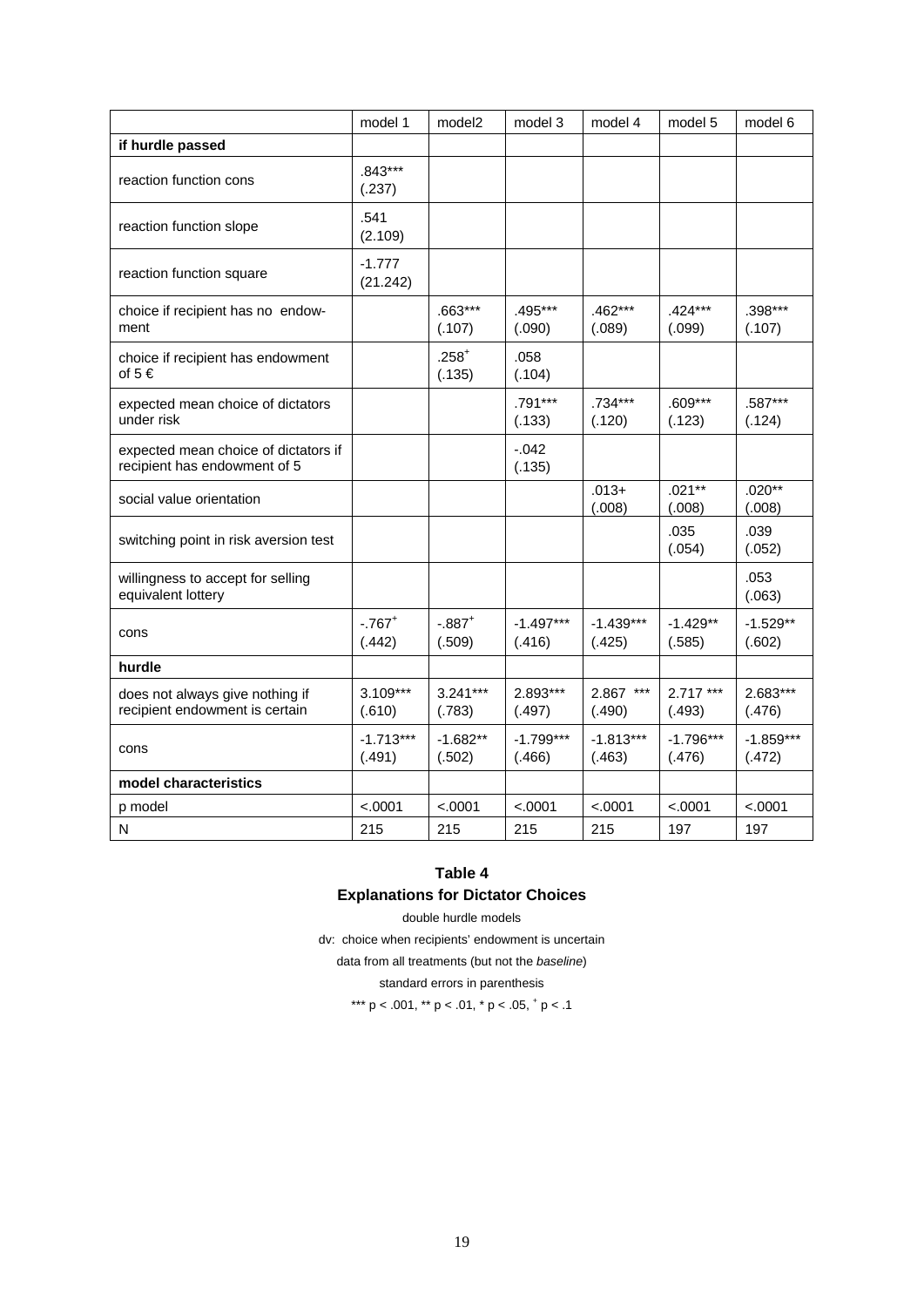# **6. Conclusion**

Donors can often not be sure whether the recipient really deserves their help. One might have thought that such a risk deters generosity. In a lab experiment, we show that the opposite holds true. Those participants who are at all willing to donate give more if they have only imperfect information about the recipient's endowment. However, the transferred amount depends on the higher moments of the distribution from which the recipient's endowment is taken and not just on the first moment, i.e. the expected value, that we hold constant. Transfers decrease significantly in the standard deviation  $(2<sup>nd</sup>$  moment) and increase significantly in the skewness  $(3<sup>rd</sup>$  moment) of the distribution. However, dictators are most generous if they have no information at all about the recipient's endowment.

We use a series of within subjects tests to find the determinants of this evaluation function. The most important factor is the attitude of the individual dictator towards leaving the recipient with nothing. The more the dictator gives when the recipient is sure to have no endowment, the more she also gives when the recipient's endowment is risky. This suggests that dictators chiefly aim at addressing the possibility that, for the recipient, the worst comes to the worst. Dictators also give the more the more they think all dictators give in the same situation. This suggests that dictator choices are driven by normativity, and that dictators orient themselves towards what they believe to be the local norm.

At a first glance our result stands in thought-provoking contrast to another, well-documented effect: if dictators are given an opportunity to hide the *ability* to help, many participants seize the opportunity, even if this is costly. The effect has been graphically labelled as "moral wiggle room" (Dana, Cain et al. 2006, Dana, Weber et al. 2007) (but see van der Weele, Kulisa et al. 2014), and has been modeled as a concern for one's self-image (Benabou and Tirole 2006, Andreoni and Bernheim 2009). We show that being unsure about the recipient's deservingness has a diametrically opposite effect: it makes dictators more generous, the more so the more pronouncedly deservingness is uncertain. Actually both findings would be consistent with self-image as a common cause: in our setting, dictators know that recipients know that dictators face the risk of leaving a deserving recipient with nothing who is at their mercy.

In day-to-day life, individuals hardly ever benefit from the privilege of true certainty. Uncertainty is particularly likely if a call for help reaches them. Help is often given to those in distress. And distress is regularly accompanied by disorder. If socially minded individuals were to wait until those begging for their intervention have proven beyond doubt that they really need help, much distress would go unchecked. The results from our experiment suggest that those who are at all willing to listen to such calls for help are indeed sensitive to the frequently dismal procedural situation of potential recipients. The same as a criminal court, they would much rather accept that some of their generosity is diverted to unworthy causes, rather than risking that those who have asked legitimately for help because they are in serious trouble are left alone. Humans are social animals, after all.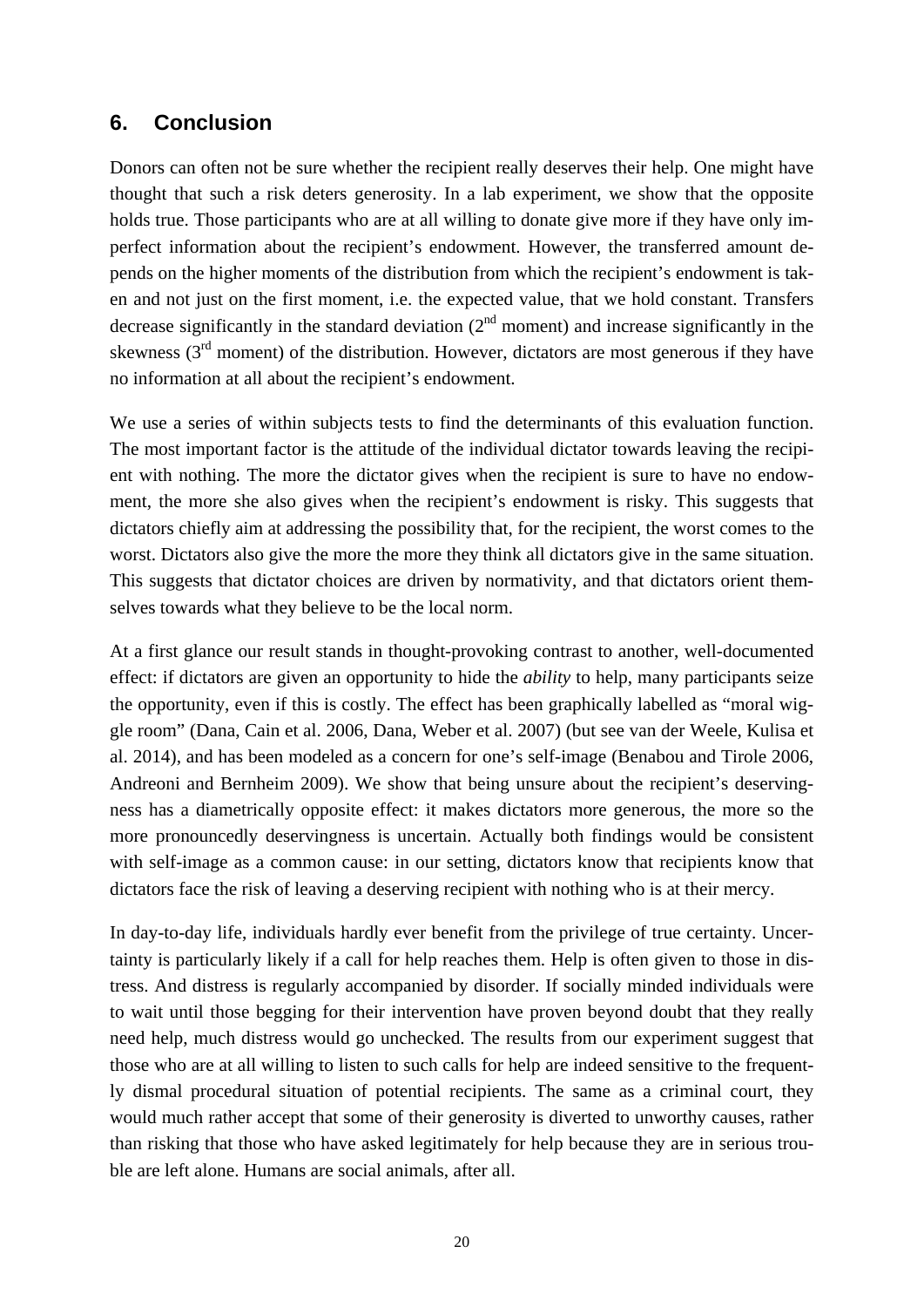### **References**

- ANDREONI, JAMES AND B. DOUGLAS BERNHEIM (2009). "Social Image and the 50-50 Norm. A Theoretical and Experimental Analysis of Audience Effects." Econometrica **77**: 1607- 1636.
- ANDREONI, JAMES AND JOHN MILLER (2002). "Giving According to GARP. An Experimental Test of the Consistency of Preferences for Altruism." Econometrica **70**: 737-753.
- BARDSLEY, NICHOLAS (2008). "Dictator Game Giving. Altruism or Artefact?" Experimental Economics **11**: 122-133.
- BARTLING, BJÖRN, FLORIAN ENGL AND ROBERTO A. WEBER (2013), Does Willful Ignorance Deflect Punishment? – An Experimental Study, http://ideas.repec.org/p/zur/econwp/125.html.
- BECKER, GORDON M., MORRIS H. DEGROOT AND JACOB MARSCHAK (1964). "Measuring Utility by a Single-response Sequential Method." Behavioral Science **9**(3): 226-232.
- BENABOU, ROLAND AND JEAN TIROLE (2006). "Incentives and Prosocial Behavior." American Economic Review **96**: 1652-1678.
- BOLTON, GARY E. AND ELENA KATOK (1998). "An Experimental Test of the Crowding Out Hypothesis. The Nature of Beneficent Behavior." Journal of Economic Behavior & Organization **37**: 315-333.
- BOLTON, GARY E. AND AXEL OCKENFELS (2000). "ERC: A Theory of Equity, Reciprocity and Competition." American Economic Review **90**: 166-193.
- BRANAS-GARZA, PABLO, MIGUEL A. DURÁN AND MARÍA PAZ ESPINOSA (2009). "The Role of Personal Involvement and Responsibility in Unfair Outcomes." Rationality and Society **21**: 225-248.
- BRENNAN, GEOFFREY, LUIS G GONZÁLEZ, WERNER GÜTH AND M VITTORIA LEVATI (2008). "Attitudes toward Private and Collective Risk in Individual and Strategic Choice Situations." Journal of Economic Behavior & Organization **67**(1): 253-262.
- BROCK, J.MICHELLE, ANDREAS LANGE AND ERKUT Y. OZBAY (2013). "Dictating the Risks. Experimental Evidence on Norms of Giving in Risky Environments." American Economic Review **103**: 415-4337.
- CABALLERO, GUSTAVO A. (2014), Information Effect Regarding Inequality of Opportunities on Redistribution. A Lab Experiment, http://ideas.repec.org/p/clg/wpaper/2014-01.html.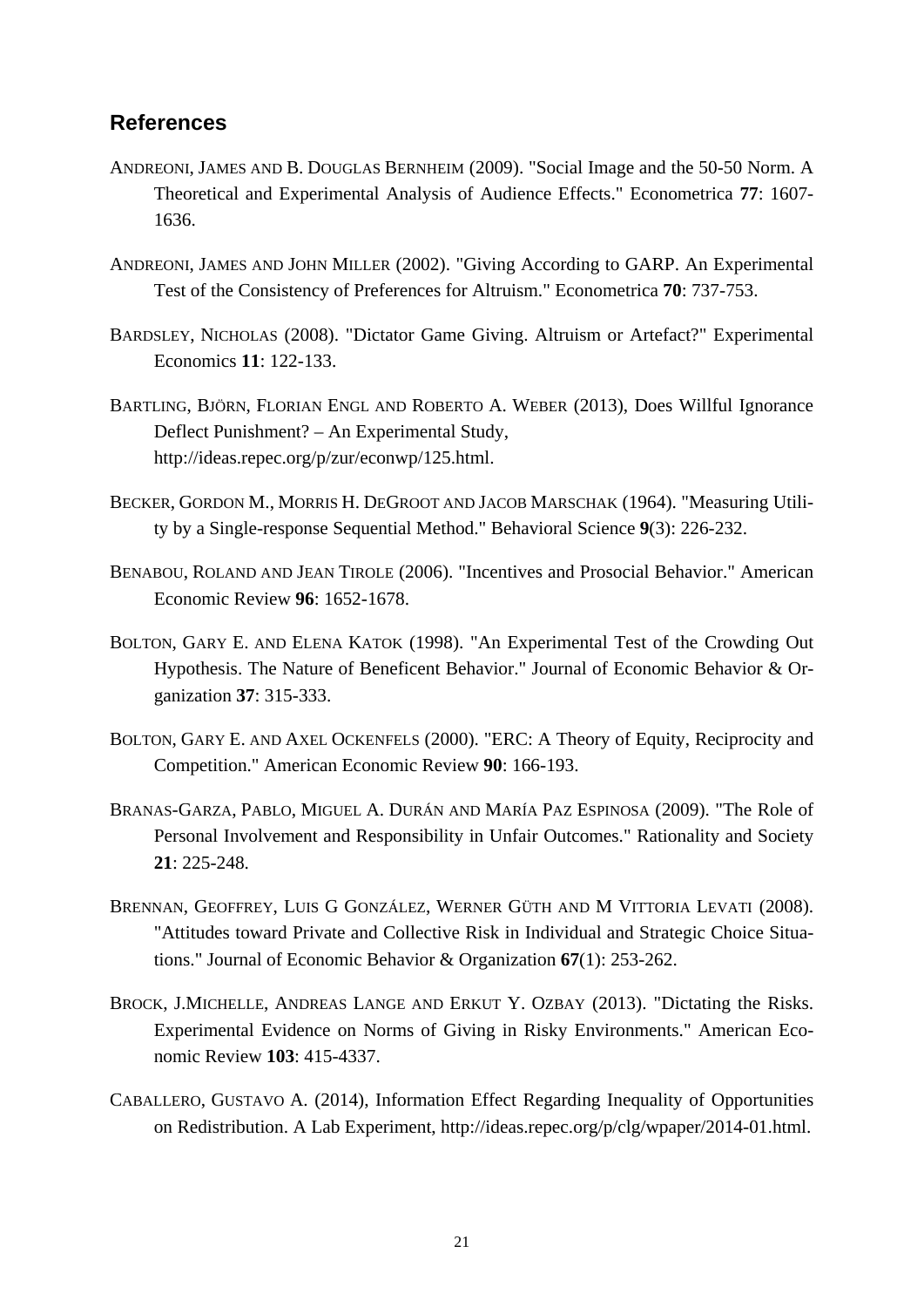- CAPPELEN, ALEXANDER W., JAMES KONOW, ERIK Ø. SØRENSEN AND BERTIL TUNGODDEN (2013). "Just Luck. An Experimental Study of Risk Taking and Fairness." American Economic Review **103**: 1398-1413.
- CARPENTER, JEFFREY, ALLISON LIATI AND BRIAN VICKERY (2010). "They Come to Play: Supply Effects in an Economic Experiment." Rationality and Society **22**: 83-102.
- CHARNESS, GARY AND MATTHEW RABIN (2002). "Understanding Social Preferences with Simple Tests." Quarterly Journal of Economics **117**: 817-869.
- COX, JAMES C. (2004). "How to Identify Trust and Reciprocity." Games and Economic Behavior **46**: 260-281.
- CRAGG, JOHN G. (1971). "Some Statistical Models for Limited Dependent Variables with Application to the Demand for Durable Goods." Econometrica **39**: 829-844.
- DANA, JASON, DAYLIAN M. CAIN AND ROBYN M. DAWES (2006). "What You Don't Know Won't Hurt Me. Costly (But Quiet) Exit in Dictator Games." Organizational Behavior and Human Decision Processes **100**: 193-201.
- DANA, JASON, ROBERTO A WEBER AND JASON XI KUANG (2007). "Exploiting Moral Wiggle Room. Experiments Demonstrating an Illusory Preference for Fairness." Economic Theory **33**(1): 67-80.
- ECKEL, CATHERINE C AND PHILIP J GROSSMAN (2008). "Forecasting Risk Attitudes. An Experimental Study Using Actual and Forecast Gamble Choices." Journal of Economic Behavior & Organization **68**(1): 1-17.
- ECKEL, CATHERINE C., PHILIP J. GROSSMAN AND RACHEL M. JOHNSTON (2005). "An Experimental Test of the Crowding Out Hypothesis." Journal of Public Economics **89**: 1543- 1560.
- ENGEL, CHRISTOPH (2011). "Dictator Games. A Meta-Study." Experimental Economics **14**: 583-610.
- ENGEL, CHRISTOPH AND PETER G. MOFFATT (2014). "dhreg, xtdhreg, bootdhreg. Programs to Implement Double Hurdle Regression." Stata Journal **14**: 778-797.
- FEHR, ERNST AND KLAUS M. SCHMIDT (1999). "A Theory of Fairness, Competition, and Cooperation." Quarterly Journal of Economics **114**: 817-868.
- FISCHBACHER, URS (2007). "z-Tree. Zurich Toolbox for Ready-made Economic Experiments." Experimental Economics **10**: 171-178.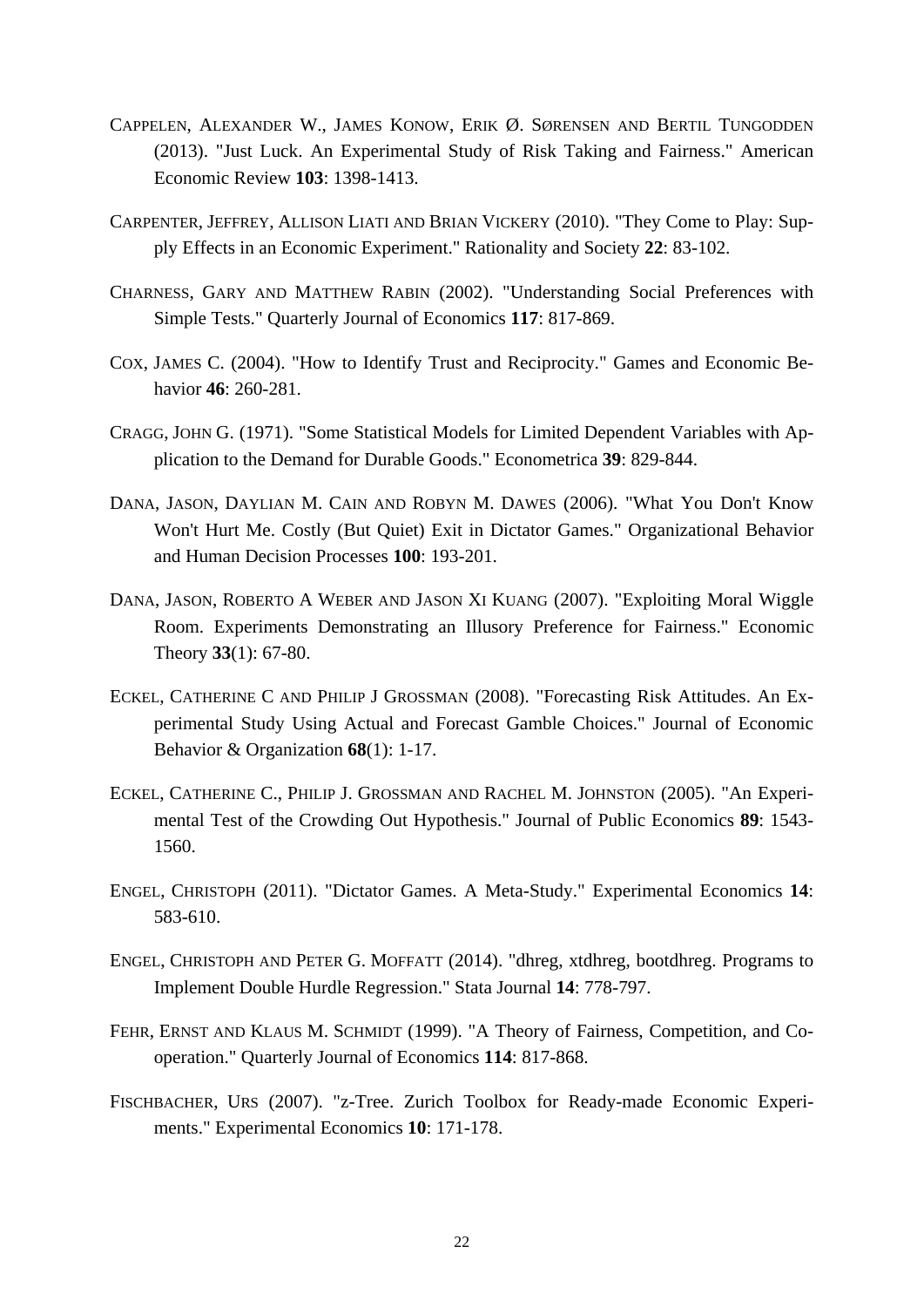- FONG, CHRISTINA M. (2007). "Evidence from an Experiment on Charity to Welfare Recipients. Reciprocity, Altruism and the Empathic Responsiveness Hypothesis." Economic Journal **117**: 1008-1024.
- FONG, CHRISTINA M. AND FELIX OBERHOLZER-GEE (2011). "Truth in Giving. Experimental Evidence on the Welfare Effects of Informed Giving to the Poor." Journal of Public Economics **95**: 436-444.
- FRIGNANI, NICOLA AND GIOVANNI PONTI (2012). "Risk Versus Social Preferences under the Veil of Ignorance." Economics Letters **116**(2): 143-146.
- FUDENBERG, DREW AND DAVID K LEVINE (2012). "Fairness, Risk Preferences and Independence. Impossibility Theorems." Journal of Economic Behavior & Organization **81**(2): 606-612.
- GIGERENZER, GERD AND ULRICH HOFFRAGE (1995). "How to Improve Bayesian Reasoning Without Instruction. Frequency Formats." Psychological Review **102**(4): 684-704.
- GREINER, BEN (2004). An Online Recruiting System for Economic Experiments. Forschung und wissenschaftliches Rechnen 2003. K. Kremer and V. Macho. Göttingen**:** 79-93.
- HAISLEY, EMILY C. AND ROBERTO A. WEBER (2010). "Self-serving Interpretations of Ambiguity in Other-regarding Behavior." Games and Economic Behavior **68**(2): 614-625.
- HEINRICH, TIMO AND JOACHIM WEIMANN (2013). "A Note on Reciprocity and Modified Dictator Games." Economics Letters **121**(2): 202-205.
- HOLT, CHARLES A. AND SUSAN K. LAURY (2002). "Risk Aversion and Incentive Effects." American Economic Review **92**: 1644-1655.
- IRIBERRI, NAGORE AND PEDRO REY-BIEL (2011). "The Role of Role Uncertainty in Modified Dictator Games." Experimental Economics **14**: 160-180.
- KLEMPT, CHARLOTTE AND KERSTIN PULL (2009), Generosity, Greed and Gambling. What Difference Does Asymmetric Information in Bargaining Make?, http://www.econbiz.de/archiv1/2009/94186\_generosity\_greed\_gambling.pdf.
- KOCH, ALEXANDER AND HANS-THEO NORMANN (2008). "Giving in Dictator Games. Regard for Others or Regard by Others?" Southern Economic Journal **75**: 223-231.
- KORENOK, OLEG, EDWARD L. MILLNER AND LAURA RAZZOLINI (2012). "Experimental Evidence on Inequality Aversion. Dictators Give to Help the Less Fortunate." Journal of Economic Behavior & Organization **82**: 543-547.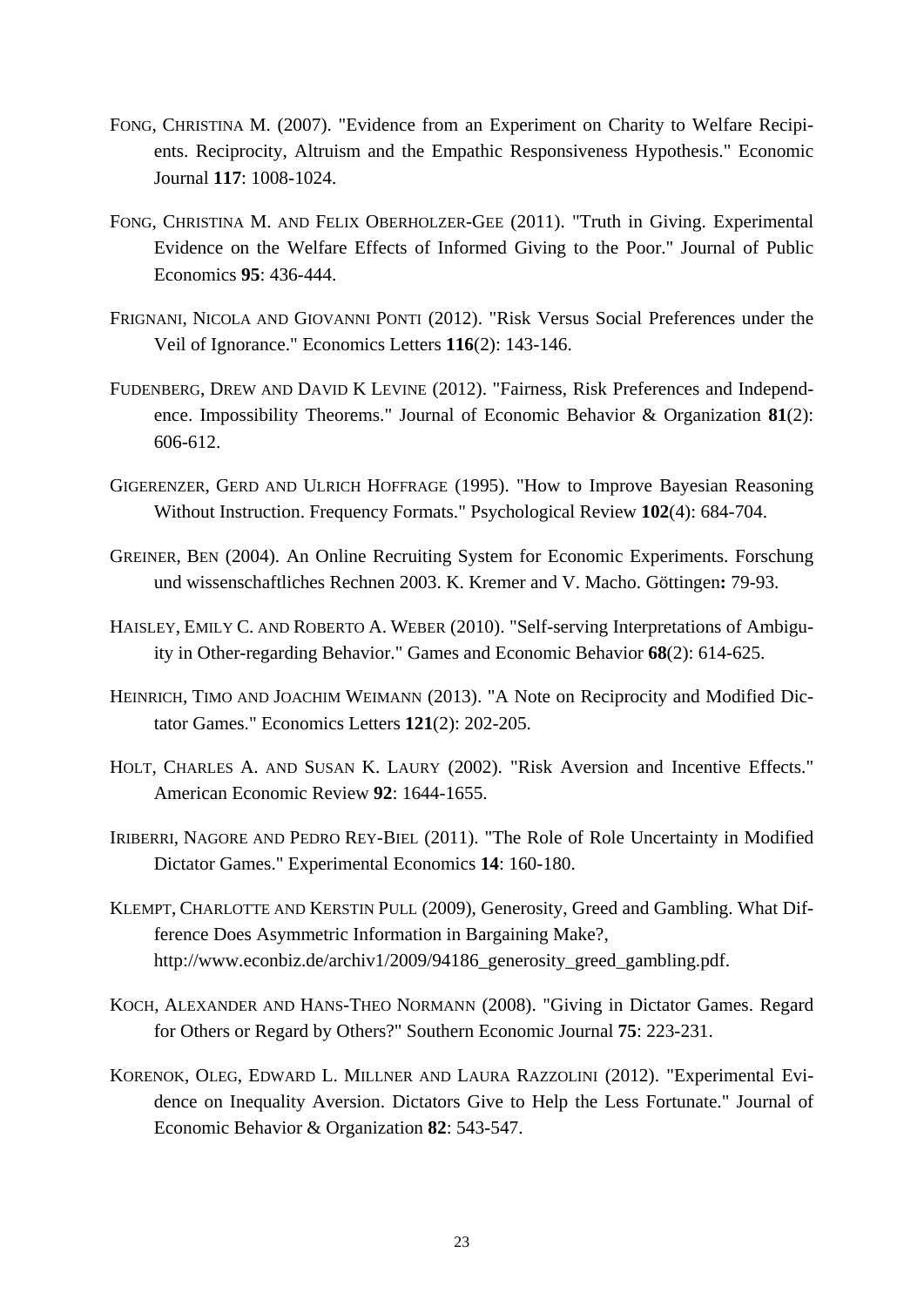- LAZEAR, EDWARD P, ULRIKE MALMENDIER AND ROBERTO A WEBER (2012). "Sorting in Experiments with Application to Social Preferences." American Economic Journal: Applied Economics **4**(1): 136-163.
- LIEBRAND, WIM B. AND CHARLES G. MCCLINTOCK (1988). "The Ring Measure of Social Values. A Computerized Procedure for Assessing Individual Differences in Information Processing and Social Value Orientation." European Journal of Personality **2**: 217-230.
- NORTON, DAVID A, CAIT POYNOR LAMBERTON AND REBECCA WALKER NAYLOR (2013). "The Devil you (don't) Know. Interpersonal Ambiguity and Inference Making in Competitive Contexts." Journal of Consumer Research **40**(2): 239-254.
- RAMMSTEDT, BEATRICE AND OLIVER P. JOHN (2007). "Measuring Personality in One Minute or Less. A 10-item Short Version of the Big Five Inventory in English and German." Journal of Research in Personality **41**: 203-212.
- SANDRONI, ALVARO, SANDRA LUDWIG AND PHILIPP KIRCHER (2013). "On the Difference Between Social and Private Goods." BE Journal of Theoretical Economics **13**(1): 151-177.
- SAVAGE, LEONARD J. (1954). The Foundations of Statistics. New York,, Wiley.
- SELTEN, REINHARD (1967). Die Strategiemethode zur Erforschung des eingeschränkt rationalen Verhaltens im Rahmen eines Oligopolexperiments. Beiträge zur experimentellen Wirtschaftsforschung. E. Sauermann. Tübingen, Mohr**:** 136-168.
- SHUPP, ROBERT, ROMAN M SHEREMETA, DAVID SCHMIDT AND JAMES WALKER (2013). "Resource Allocation Contests. Experimental Evidence." Journal of Economic Psychology **39**: 257-267.
- TRAUTMANN, STEFAN T (2009). "A Tractable Model of Process Fairness Under Risk." Journal of Economic Psychology **30**(5): 803-813.
- VAN DER WEELE, JOËL J, JULIJA KULISA, MICHAEL KOSFELD AND GUIDO FRIEBEL (2014). "Resisting Moral Wiggle Room. How Robust Is Reciprocal Behavior?" American Economic Journal: Microeconomics **6**(3): 256-264.
- VAN KOTEN, SILVESTER, ANDREAS ORTMANN AND VITEZSLAV BABICKY (2013). "Fairness in Risky Environments. Theory and Evidence." Games **4**(2): 208-242.
- WINSCHEL, EVGUENIA AND PHILIP ZAHN (2014), When Ignorance is Bliss Information Asymmetries Enhance Prosocial Behavior in Dicator Games, http://ideas.repec.org/p/ces/ceswps/\_4750.html.
- YAMAGISHI, TOSHIO AND NOBUHIRO MIFUNE (2008). "Does Shared Group Membership Promote Altruism? Fear, Greed, and Reputation." Rationality and Society **20**: 5-30.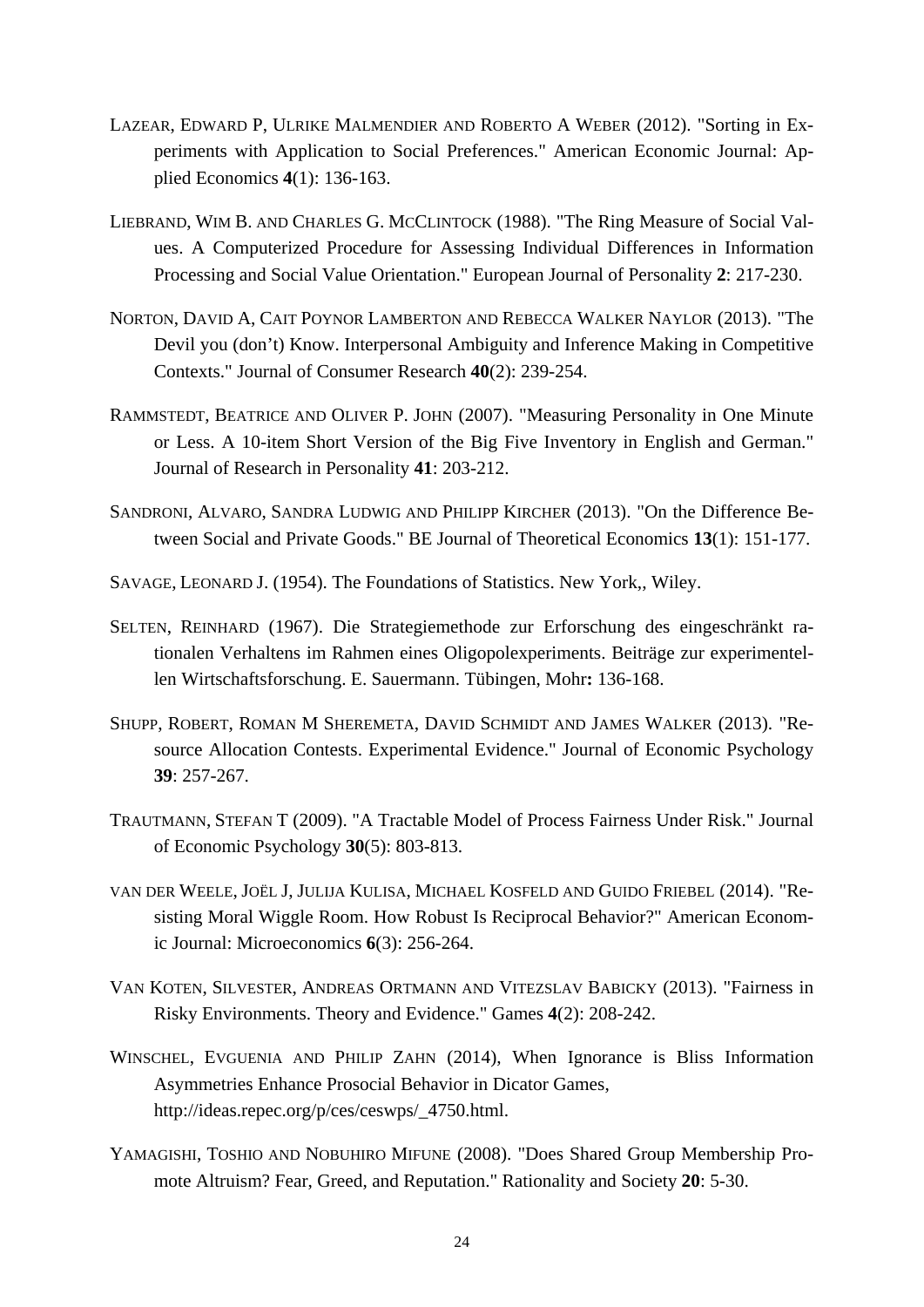#### **Appendix:**

| Treatment              | Necessary condition for any     | Lowest transfer if |  |
|------------------------|---------------------------------|--------------------|--|
|                        | positive transfer               | condition is meet  |  |
| Fixed                  | $\beta \geq 0.5$                | 2.5                |  |
| Symmetric              | $\beta \geq 1 + \alpha$         | 5                  |  |
| <b>Right Asymmetry</b> | $β ≥ 0.56 + 0.11α$              | 5                  |  |
| Left Asymmetry         | $\beta \geq 0.5$                | 2.25               |  |
| Uniform                | $\beta \geq 0.55 + 0.1\alpha$   | 0.5                |  |
| <b>Right Skewed</b>    | $\beta \geq 0.59 + 0.18 \alpha$ | 0.5                |  |
| Left Skewed            | $\beta \geq 0.5$                | 1.25               |  |
| <b>State Space</b>     | $\beta \geq 0.54 + 0.09\alpha$  | 0.5                |  |
| <b>Expected Value</b>  |                                 |                    |  |
| Ignorance              |                                 |                    |  |
|                        | ___                             |                    |  |

#### **Table A1**

**Necessary minimal advantageous inequity aversion for positive transfers**  Based on a linear Fehr-Schmidt model.  $\beta$ gives the parameter for advantageous inequity aversion and  $\alpha$  for disadvantageous inequity aversion. Higher transfers are possible in the treatments for higher  $\beta$  parameters (except in Symmetry and RightAsymmetry).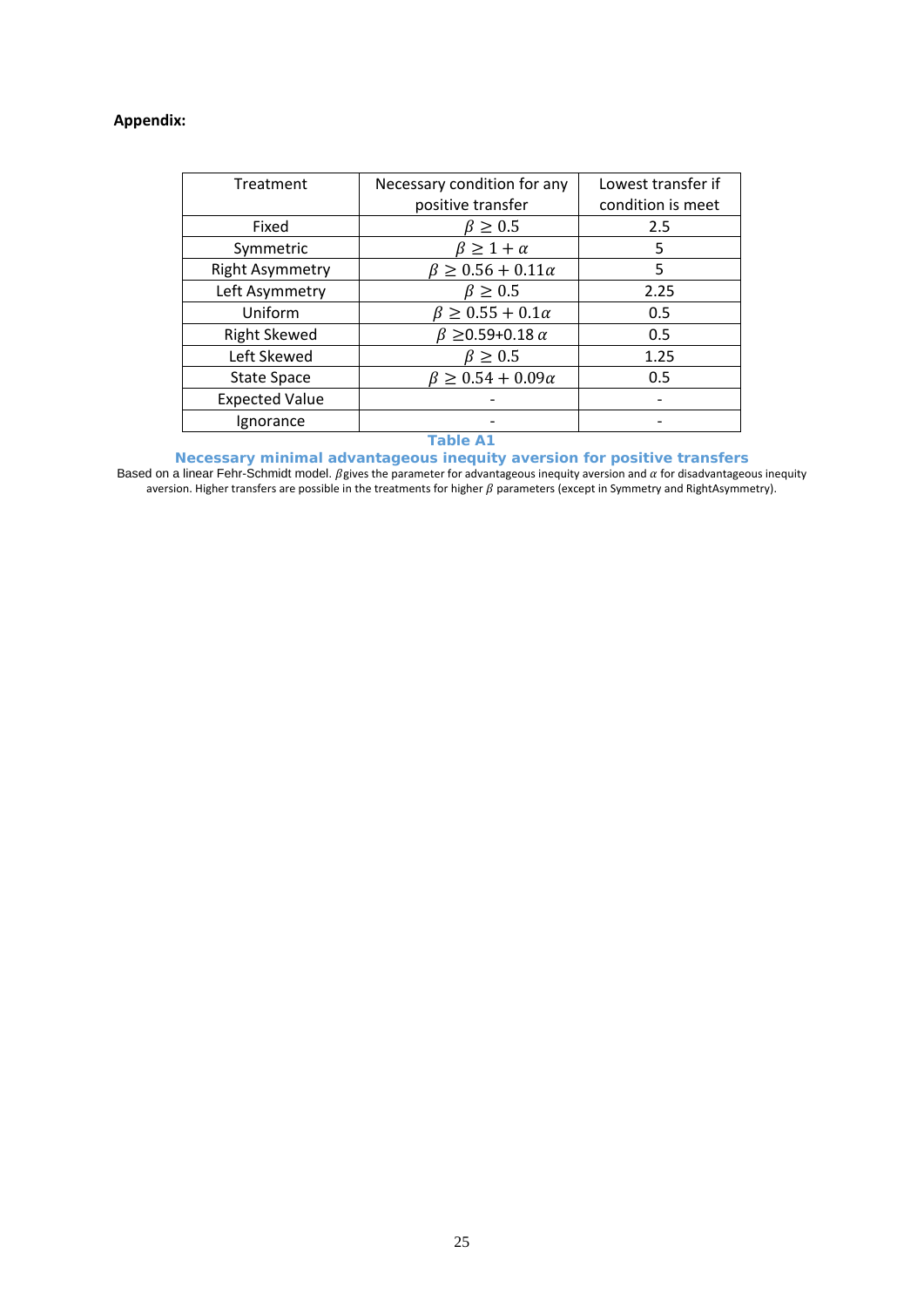#### **Instructions**

#### **Welcome to this study.**

**Please note that you may not talk to the other participants at any time during the entire study.** Should this happen, we will be forced to terminate the study.

Please read these instructions carefully. Depending on your decisions and those of the other participants, you can earn money in the course of the study. At the end, the **total sum you have earned will be paid to you in cash.** Please wait in your booth until you are called to pick up your payment. Please bring all material you have received from us in order to pick up your earnings.

In this study, you will interact anonymously with other participants. At no time will you find out the name of the other participant with whom you are interacting or have interacted. We will not publish any information on the decisions and payments of individual participants.

This study is made up of ten different parts, each of which is separate from the other parts. This means that your payments and decisions in one part of the study **do not influence** payments in later parts. On the next page, you will find the instructions to the first part of today's study.

Following these instructions, we will ask you some control questions. The study will begin once you have correctly answered these questions. The control questions are there to help you understand the instructions; **they do not have any influence on your payments**.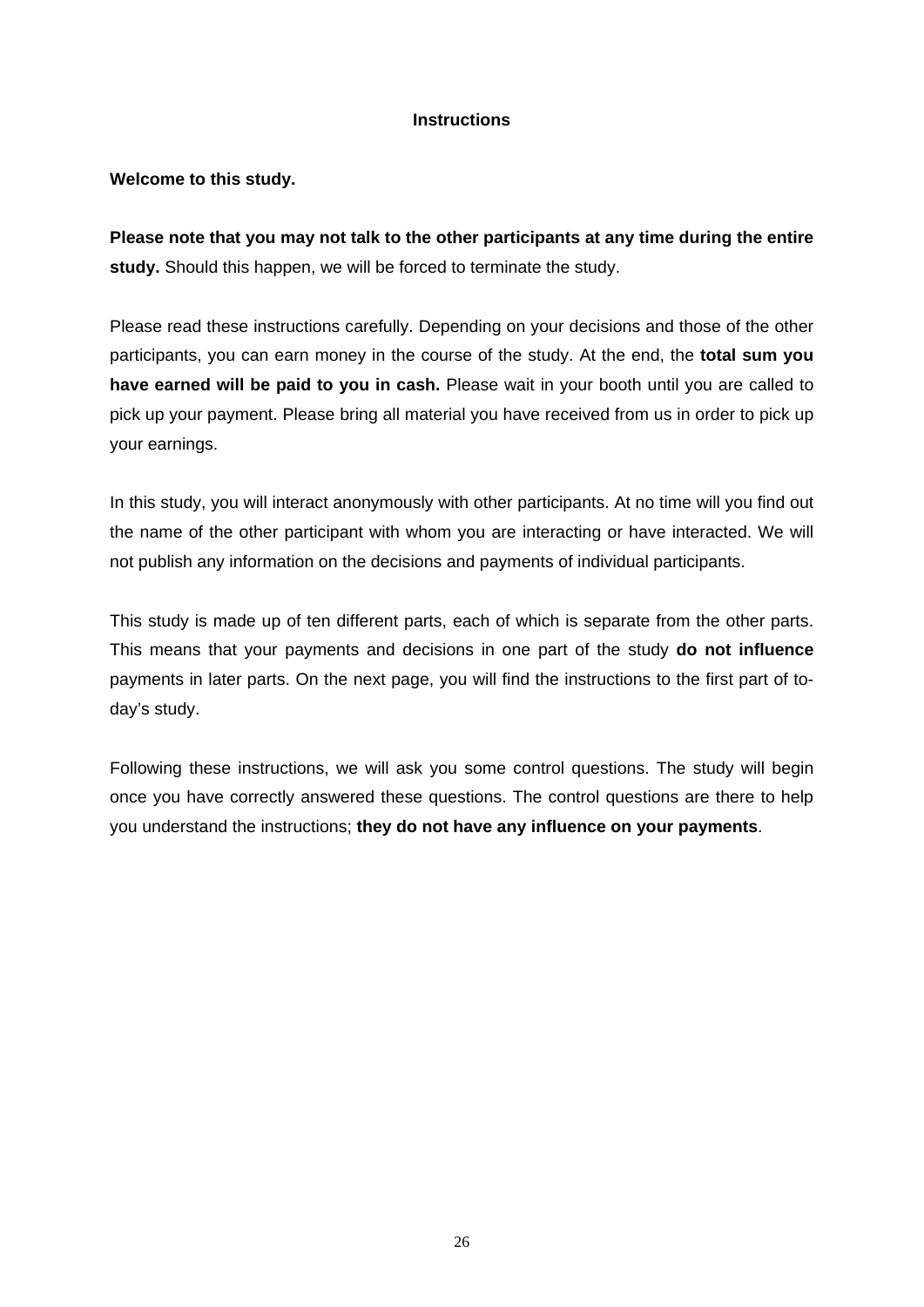#### **Instructions for the first part of the study**

There are **two** roles in the first part of the study: the role of donor and the role of receiver. At the beginning, the computer determines your role at random. In a further draw, the computer matches one donor and one receiver. Participants in the donor role receive an endowment of

#### **10 Euro.**

Participants in the receiver role receive an endowment that is either

#### **0, 1, 2, 3, 4, 5, 6, 7, 8, 9, or 10 Euro.**

The following graph shows the endowments that are possible for the receiver and how they relate to the donor's endowment.



The donor now makes a decision as to how much of his or her endowment to give to the receiver. The donor can keep the entire endowment, donate the entire endowment to the receiver, or donate any other (whole-number) sum. In so doing, the donor has to make a decision for each of the eleven possible endowments of the receiver. At this point, the receiver's endowment has not yet been determined. In other words, the donor does not yet know the value of the receiver's endowment, but the donor can determine an amount – for every possible endowment value – that he or she wishes to give to the receiver.

After the donor has made decisions for all cases, the computer will determine the receiver's endowment in another draw. Please note that **the computer only chooses one of the eleven possible cases** and **only one of these cases is paid out to the donor and the receiver in the end**. We will only inform you at the end of the study, i.e., after all payoffs have been determined, which endowment the receiver actually had.

#### **If you have any questions, please raise your hand, and we will come to you.**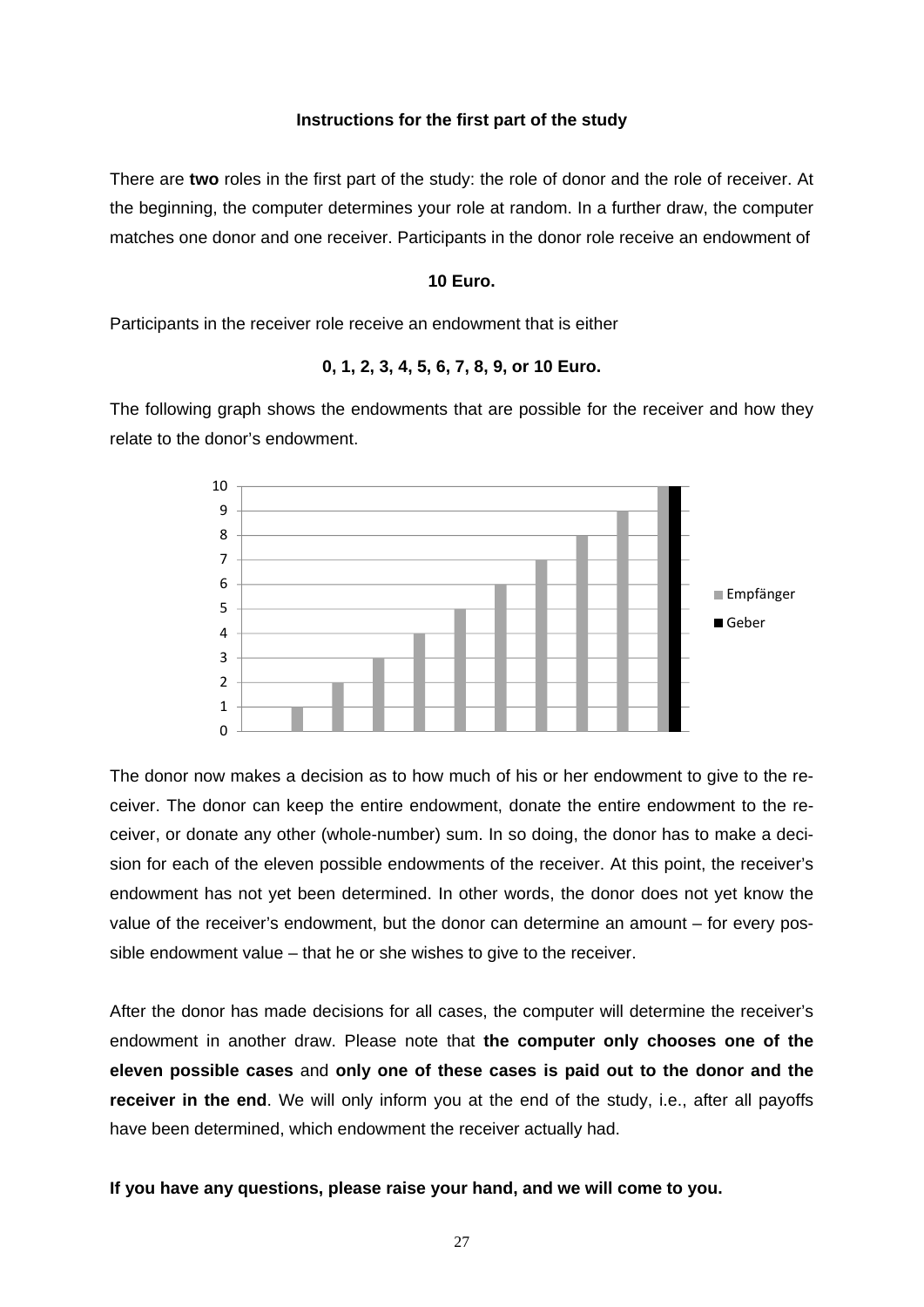#### **Instructions for the second part of the study (Treatment Symmetry)**

In the second part of the study, we have the same **two** roles, donor and receiver. In this second part, you keep the same role you already had in the first part of the study. However, the computer determines in a new draw which donors and receivers are matched. This draw is conducted independently of the first part of the experiment.

#### The **donor receives an endowment** of

#### **10 Euro.**

The **receiver's endowment** is **determined at random** by the computer:

# **With a probability of 50%, the receiver will get an endowment of 0 Euro. With a probability of 50%, the receiver will get an endowment of 10 Euro.**

For better comprehension, a graph will illustrate the type of insecurity, and its extent, on the following page. The possible receiver endowments can be seen on the vertical axis. The probability with which these endowments are realized can be seen on the horizontal axis. The computer will draw a random number between 1 and 10,000, which we shall call a lottery number. Each lottery number is allocated to an endowment, and the more lottery numbers are allocated to an endowment, the likelier it is for this endowment to be drawn. The graph shows how many lottery numbers are allocated to a payment. The above probabilities arise from the drawn lottery numbers and the total number of tickets.



For comparison, a further graph shows the donor's secure endowment.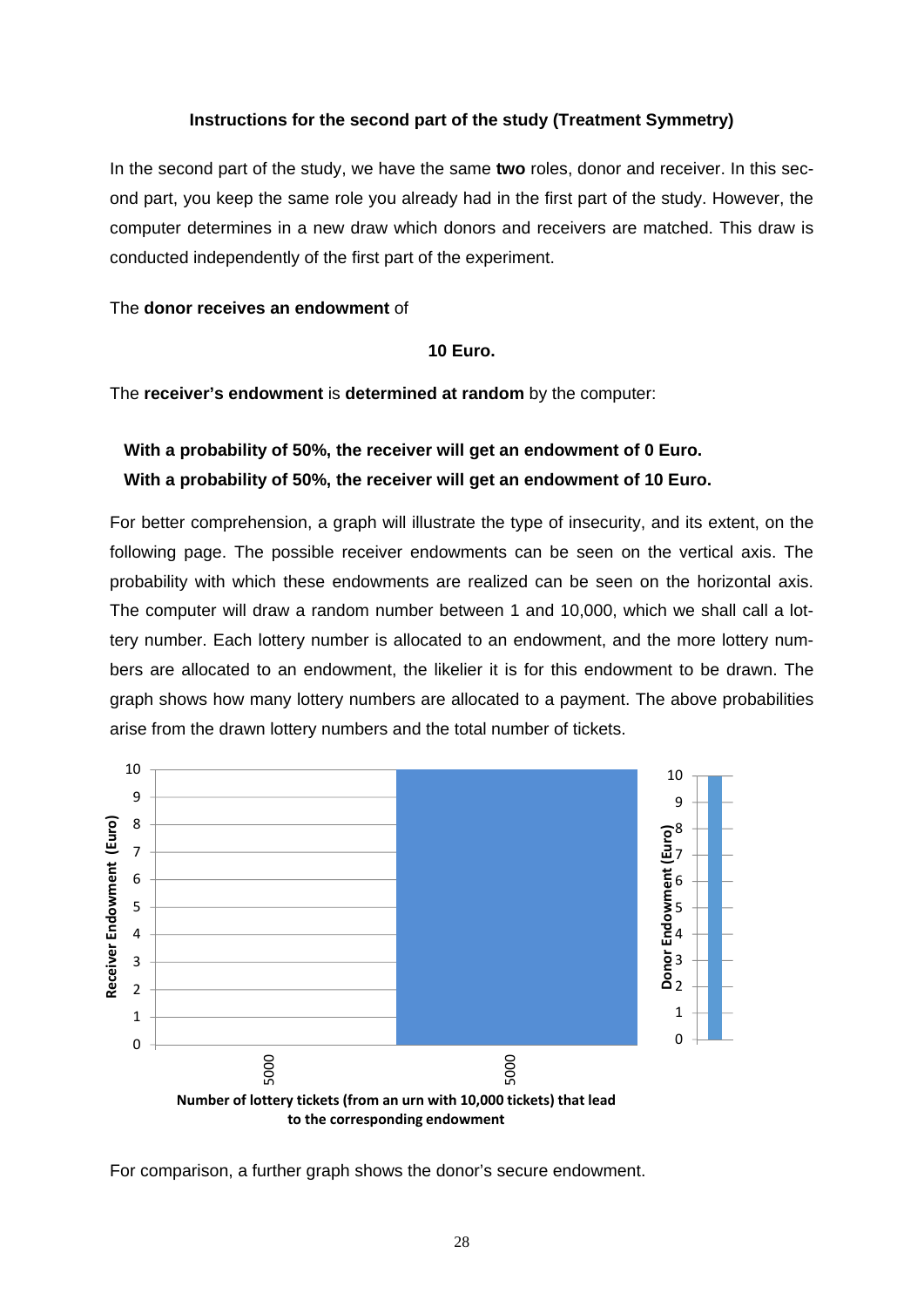The donor now makes a decision as to how much of his or her endowment to give to the receiver. The donor can keep the entire endowment, donate the entire endowment to the receiver, or donate any other (whole-number) sum.

Please note that **this time the donor may not determine the amounts given to the receiver for the possible receiver endowments.** The donor only knows

**1. which receiver endowments are possible**

### **(0 or 10 Euro);**

# **2. how likely it is that the passive participant will receive all of these endowments**

**(a likelihood of 50%).** 

Only at the end of this study, once the donor's decision has come into effect, will we inform you of the endowment the receiver actually had.

Before you make your decision in a few moments, we will ask you to answer two control questions that check your understanding of the material so far. Once you have answered all questions correctly, the payoff-relevant part will begin.

**If you have any questions, please raise your hand, and we will come to you.** 

**Depending on treatment, the graph was replaced by one of the following graphs:**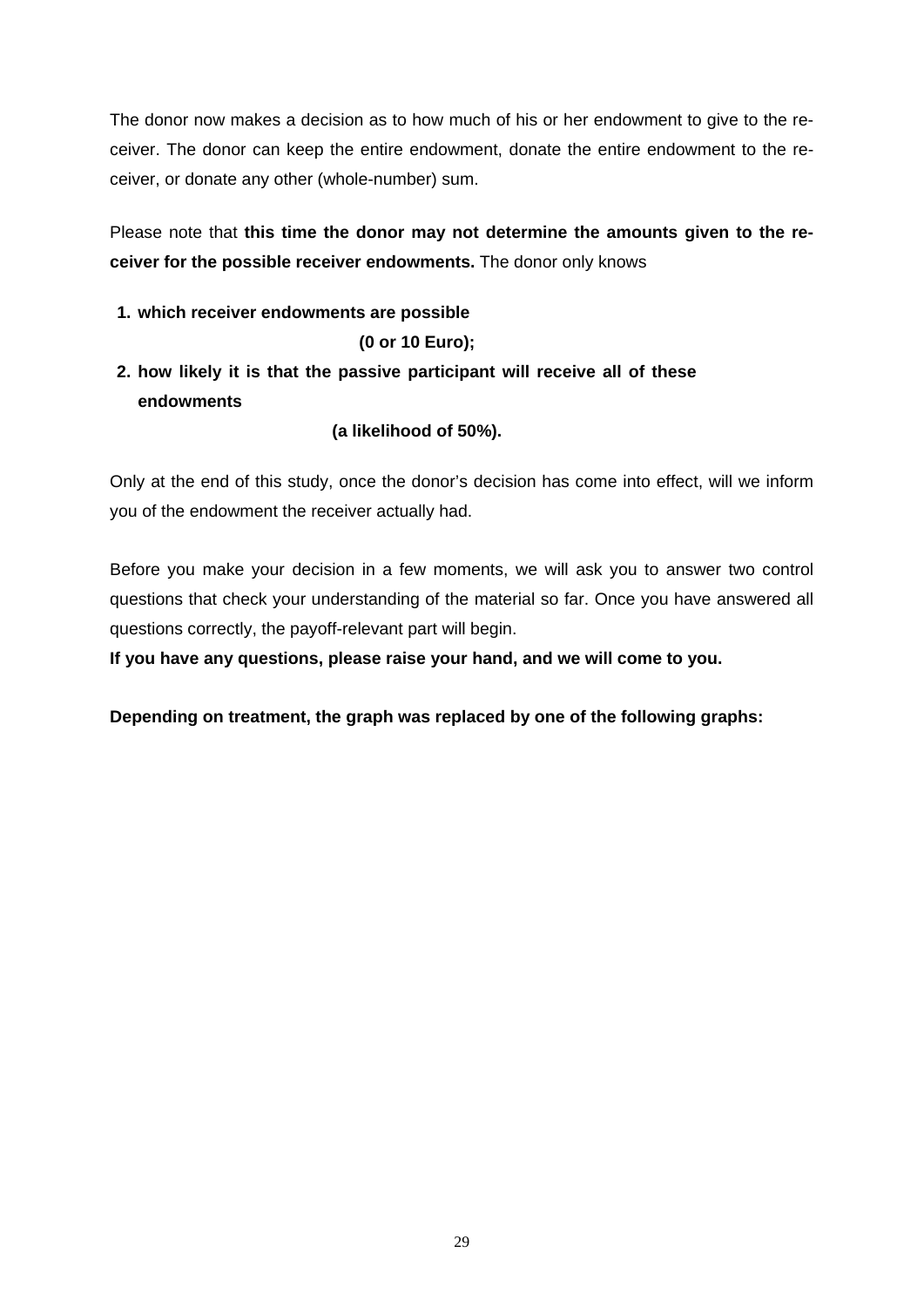With a probability of 50 %, you will receive 10 Taler. With a probability of 50 %, you will receive 0 Taler. There may be two possibilities, but only one of these cases appears in the graph.

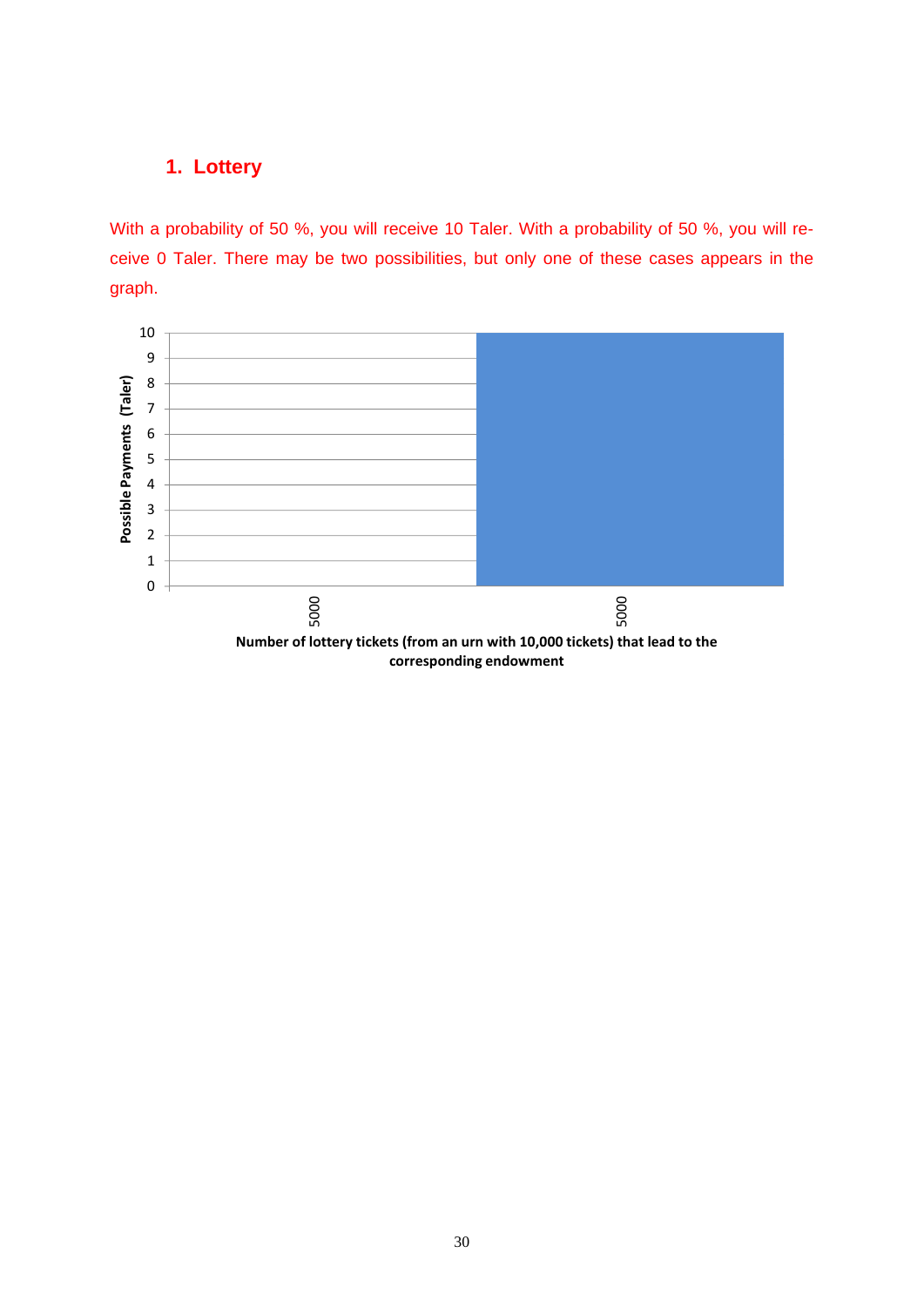In this lottery, there are two possible payments. The first payment (of 0 Taler) will occur with a probability of 90 % ein, while the other payment (of 50 Taler) will occur with a probability of 10 %. Please be aware that in this lottery, too, one of the two payments is 0 Taler and therefore not visible in the graph.

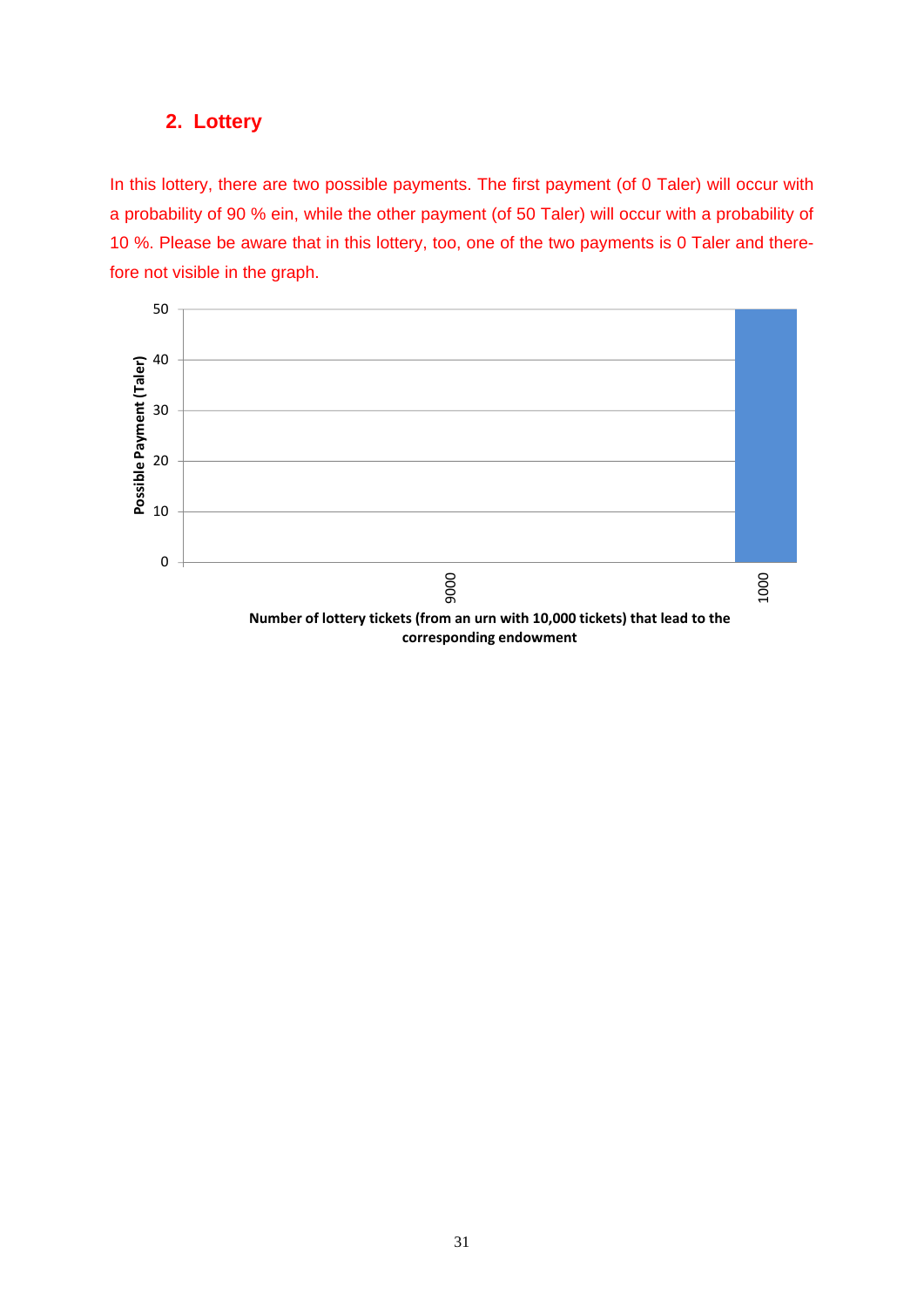### **1. 3. Lottery**

In this lottery, there are two possible payments. The first payment (of 0 Taler) will occur with a probability of 10 %, while the other payment (of 5.5 Taler) will occur with a probability of 90 %. Please be aware that in this lottery, too, one of the two payments is 0 Taler and therefore not visible in the graph.

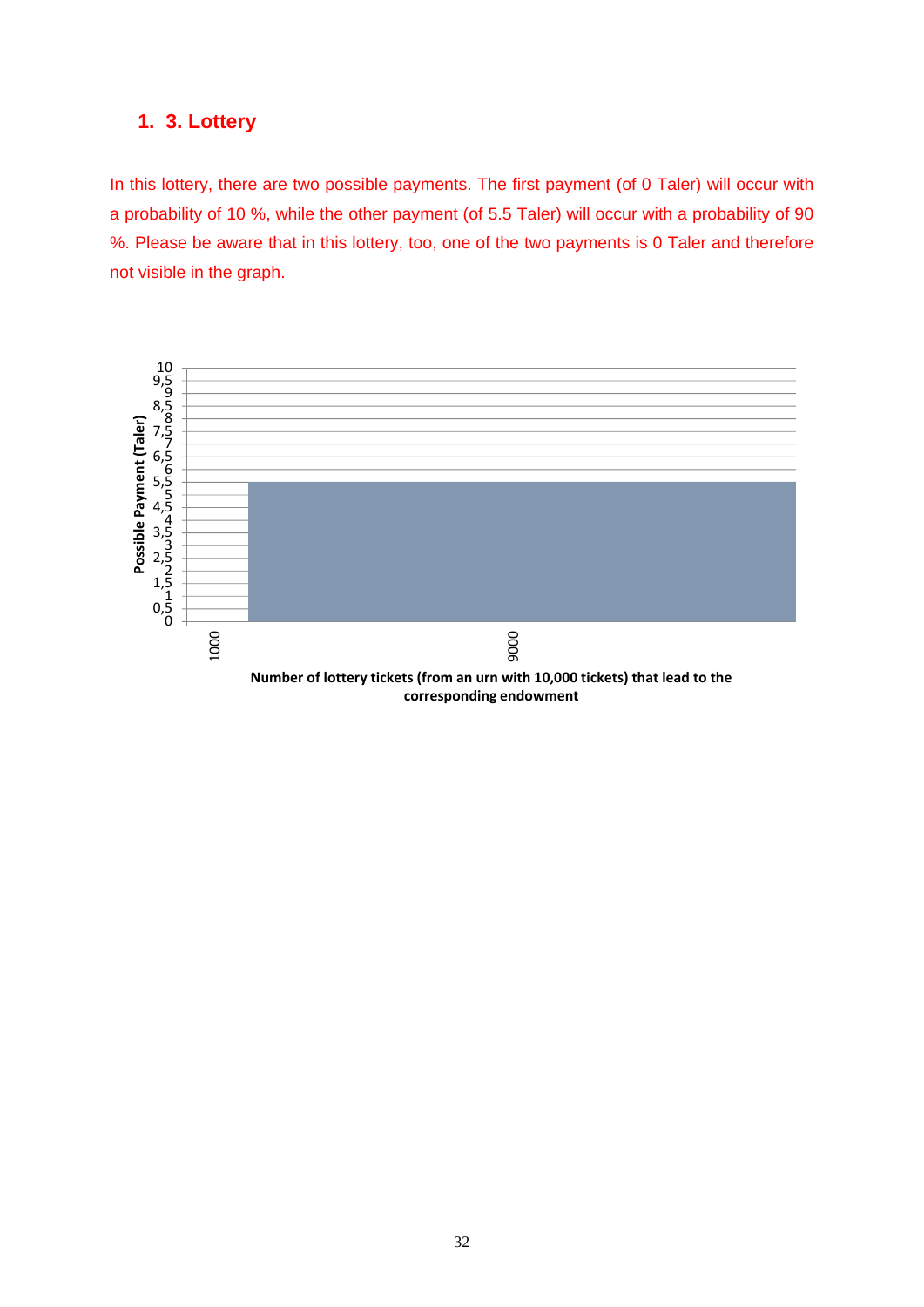# **2. 4. Lottery**

In this lottery, there are 11 possibilities. Your earnings can be any whole number between 0 and 10 Taler, with an equal probability of 9 %.

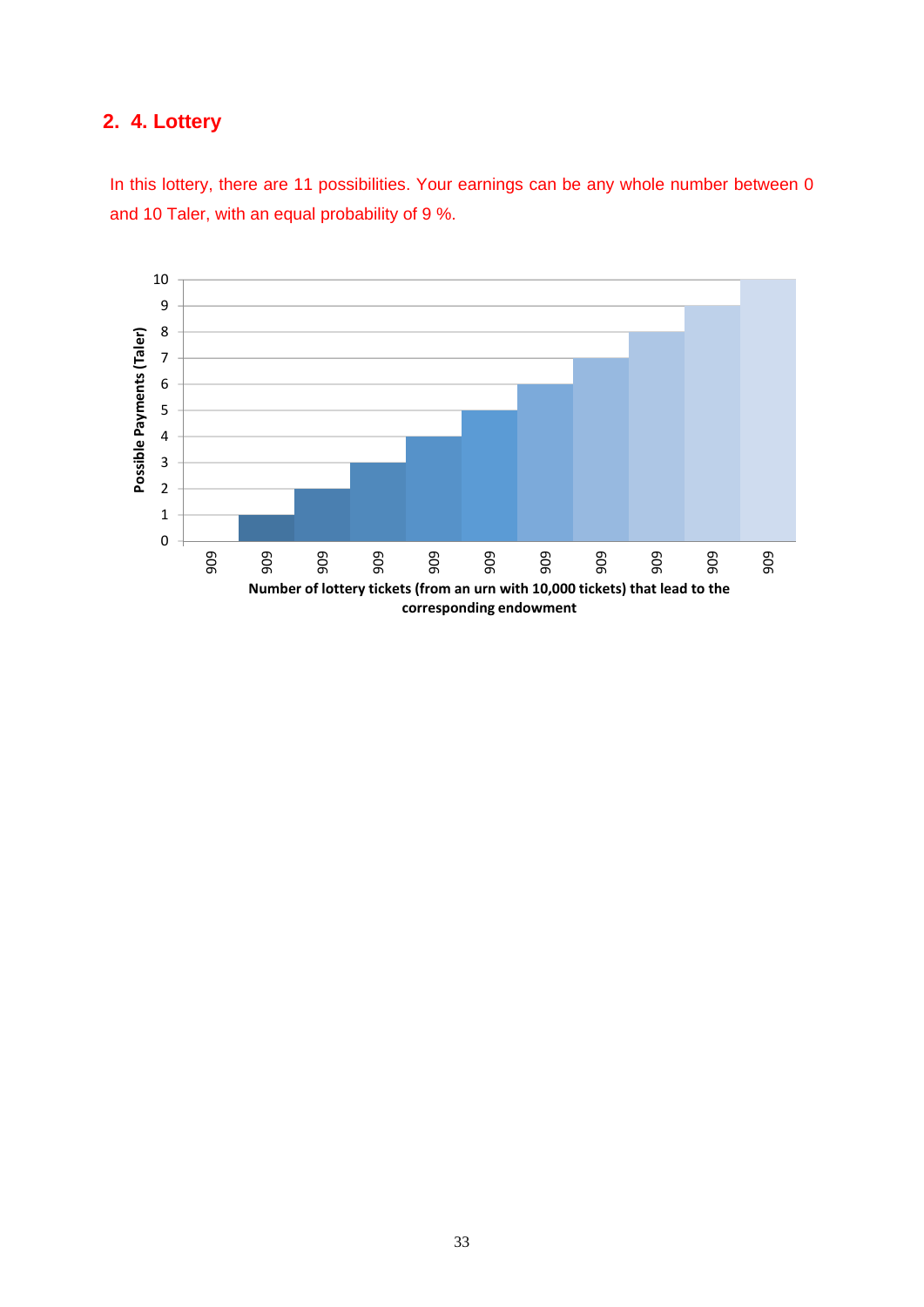In this lottery, there are 11 possibilities. The winnings can be anything between 0 and 15 Taler, in equal steps of 1.5 Taler. However, the different realizations of the winnings have different (rather than equal) probabilities.

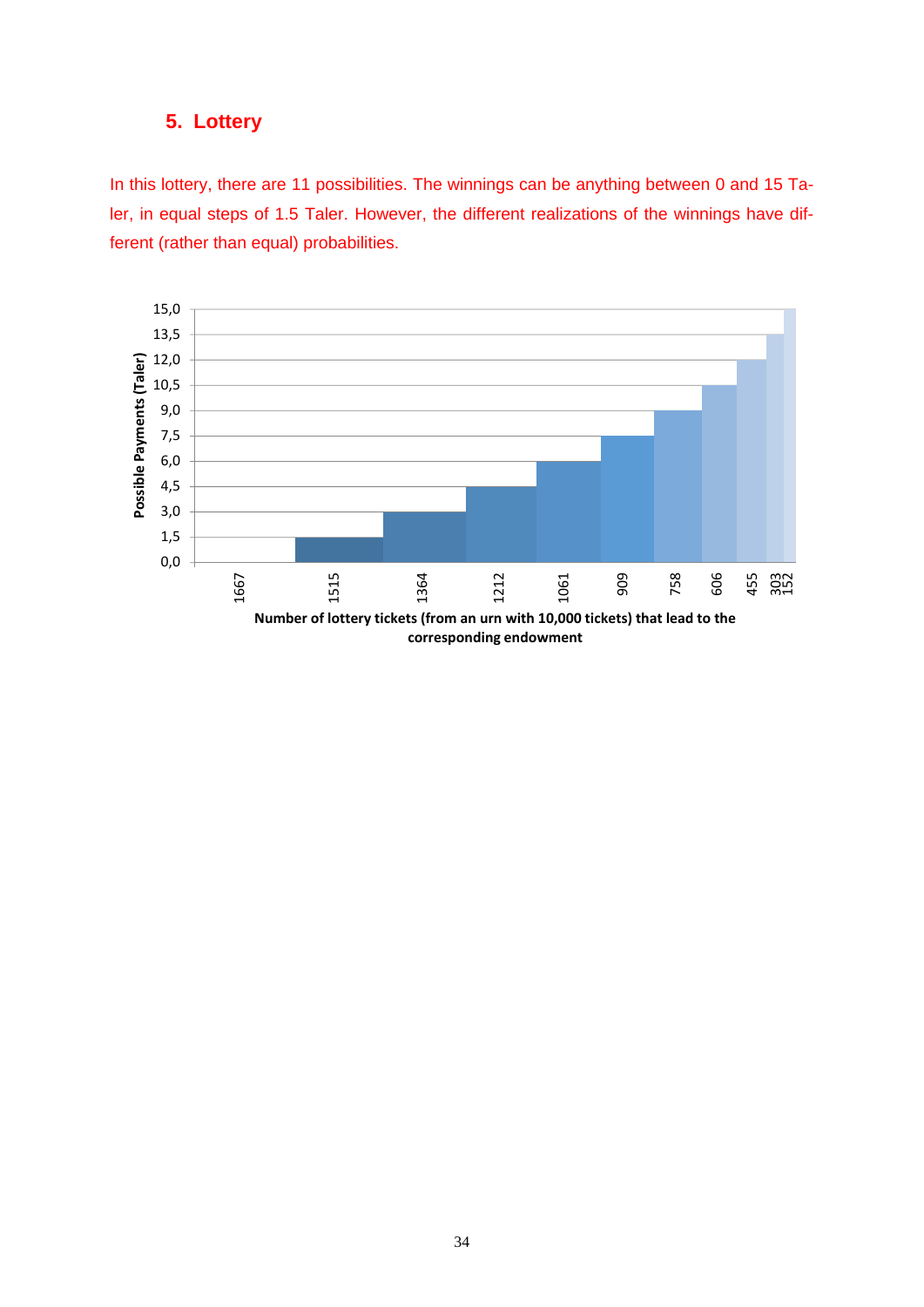In this lottery, there are 11 possibilities. The winnings can be anything between 0 and 6.66 Taler, in equal steps of .66 Taler. However, the different realizations of the winnings have different (rather than equal) probabilities.

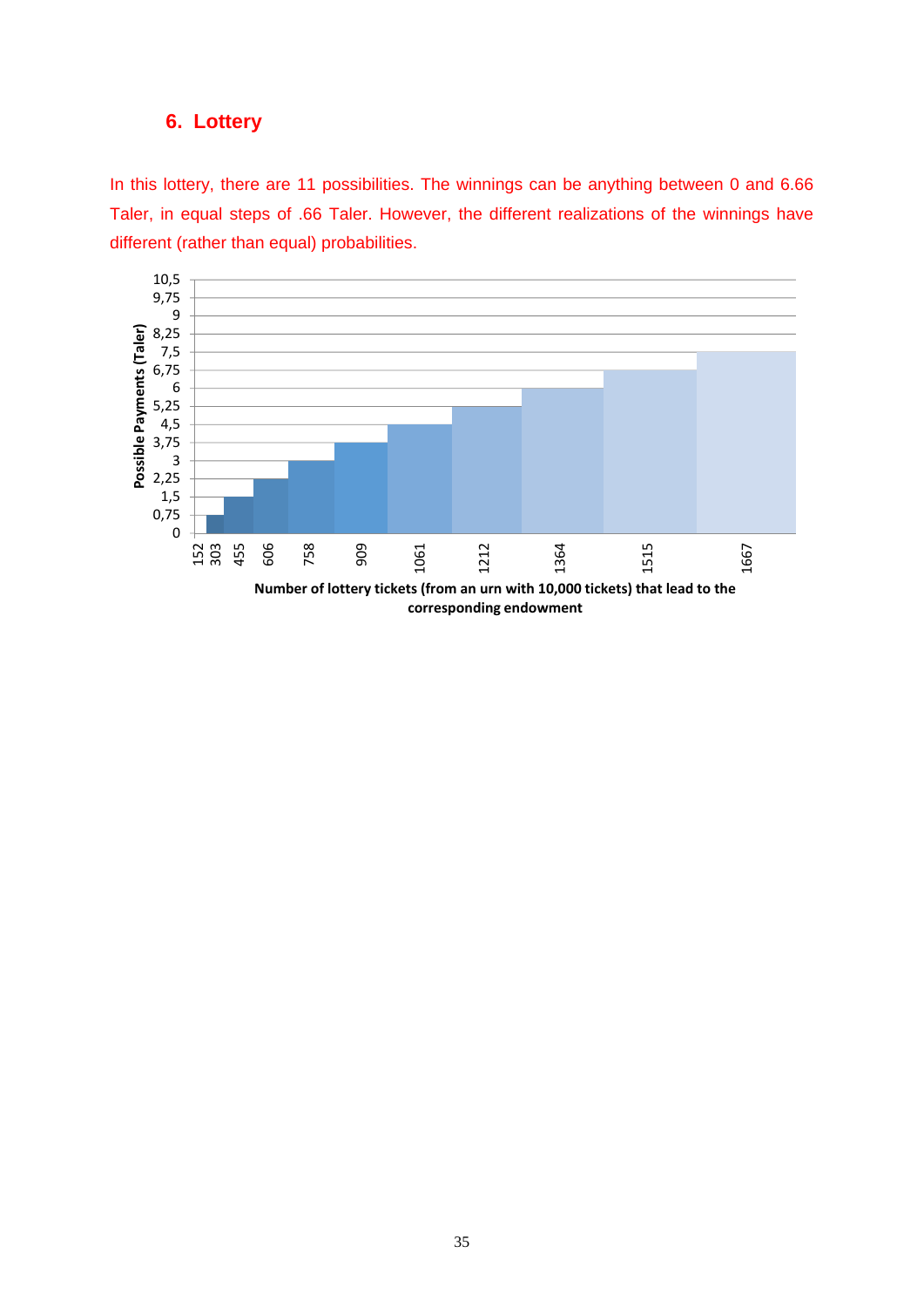This lottery consists of one of the three lotteries 5, 6, and 7, all of which can occur with the same probability, i.e., a probability of 33.3 %.

### **8. Lottery**

In this lottery, we know that, after 1,000 repetitions, 5 Taler occur on average.

### **9. Lottery**

In this lottery, we do not know the winnings that can occur, nor how many possibilities there are, nor which probabilities are assigned to these possibilities. Only losses are excluded.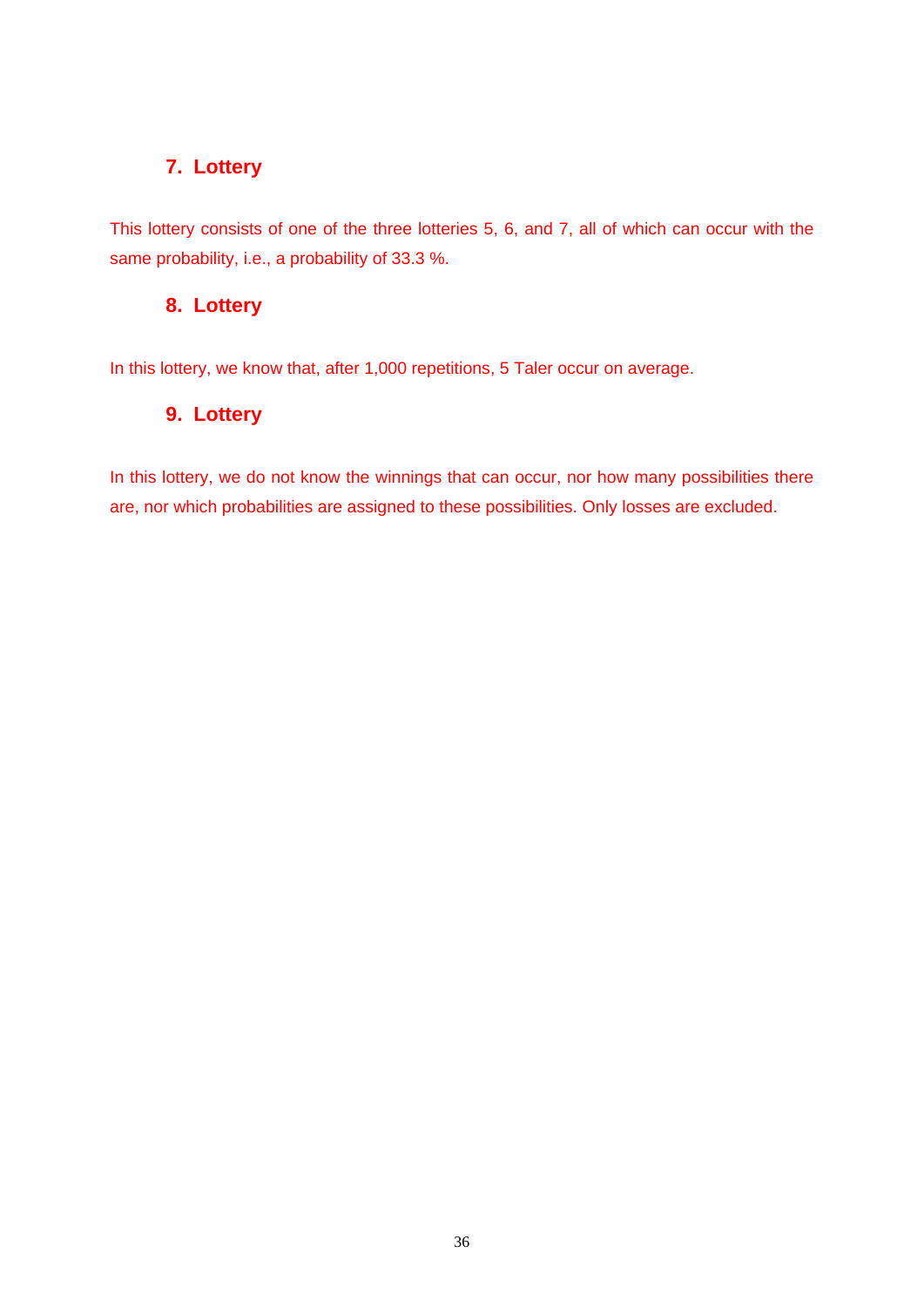#### **Instructions for the third part of the study**

In this part of the experiment, you are matched with no other participant. You therefore decide alone. We ask you for your estimate.

1. In your opinion, how many Euro, on average, did the donors decide to give the receiver in the first part of the study, if the receiver had an endowment of 5 Euro?

2. In your opinion, how many Euro, on average, did the donors give the receiver in the second part of the study?

For each of your estimates that are no more that **+1** or **–1** away from the actual number, you will be given an additional payoff of **1 Euro**.

If necessary, you may re-read the instructions to the first and second part of this study.

**If you have any questions, please raise your hand, and we will come to you.**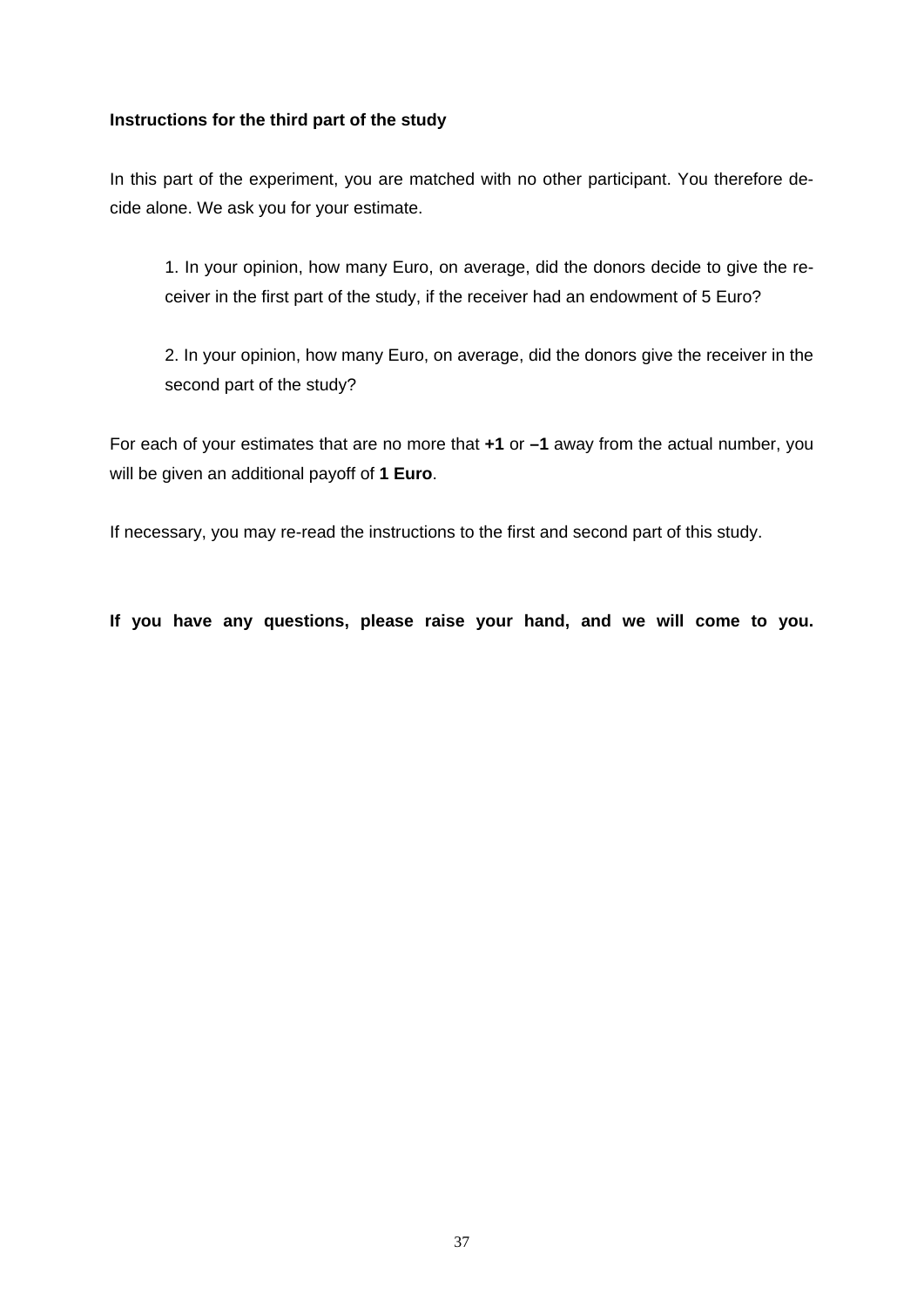#### **Instructions for the fourth part of the study**

In this part of the experiment, your decisions are relevant only to you and influence only your own payment. Similarly, the other participants' decisions only influence their own respective payments. In this and the following parts, we will give the payment sums in the fictitious Taler currency. 1 Taler corresponds to 0.1 Euro.

In a few moments, we will show you a lottery on your screen and ask you what the minimum price would be for which you would be willing to sell this lottery. The price can be **anything between 0 and 10 Taler**. Once you have **determined a price**, the computer will **draw a whole number between 0 and 10 Taler**. All numbers are equally likely. Should this number be higher than your price, the computer will buy the lottery from you at the chosen price. Should the number be lower than your price, the computer will not buy the lottery from you.

If you keep the lottery, the computer will play this lottery in the next step and credit the profit to you. If the price you named is lower than the number determined by the computer, the lottery is sold to the computer at the price determined by you.

The lottery is described on your screen by way of a table containing probabilities. Apart from the possible profit, the table contains the probabilities with which this profit occurs. For better comprehension, we shall also illustrate the type and extent of the insecurity by way of a graph. The possible profit can be seen on the vertical axis. The probability with which this profit occurs can be seen on the horizontal axis. The computer will randomly draw a number between 1 and 10,000, which we shall call lottery number. Each lottery number is assigned to one profit, and the more lottery numbers are allocated to a profit, the likelier it is for this profit to be drawn. The graph shows how many lottery numbers are allocated to a payment. The probabilities in the table arise from the drawn lottery numbers and the total number of tickets.

**If you have any questions, please raise your hand, and we will come to you.**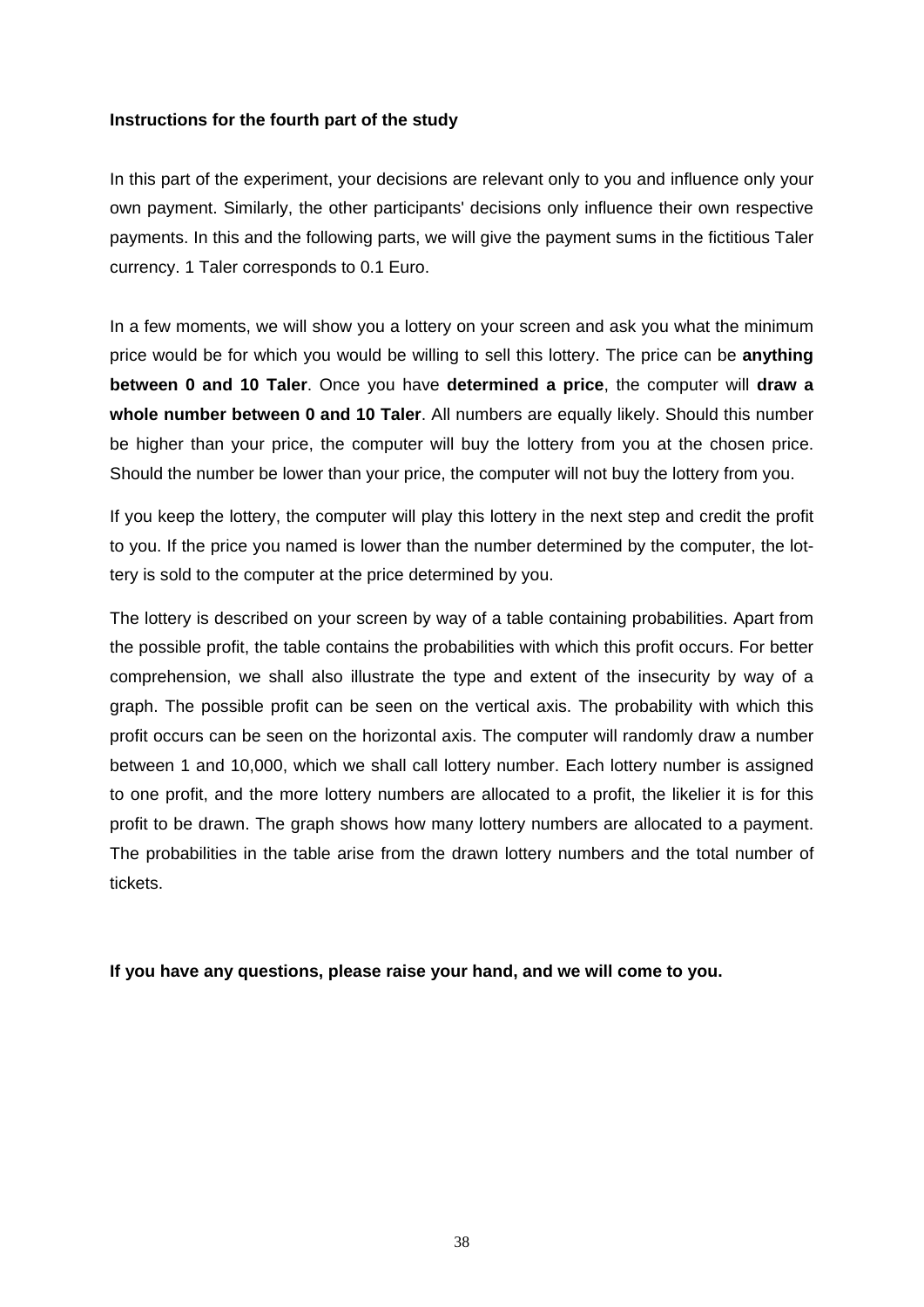# **3. Lottery (Treatment Symmetry)**

With a probability of 50 %, you will receive 10 Taler. With a probability of 50 %, you will receive 0 Taler. There may be two possibilities, but only one of these cases appears in the graph.

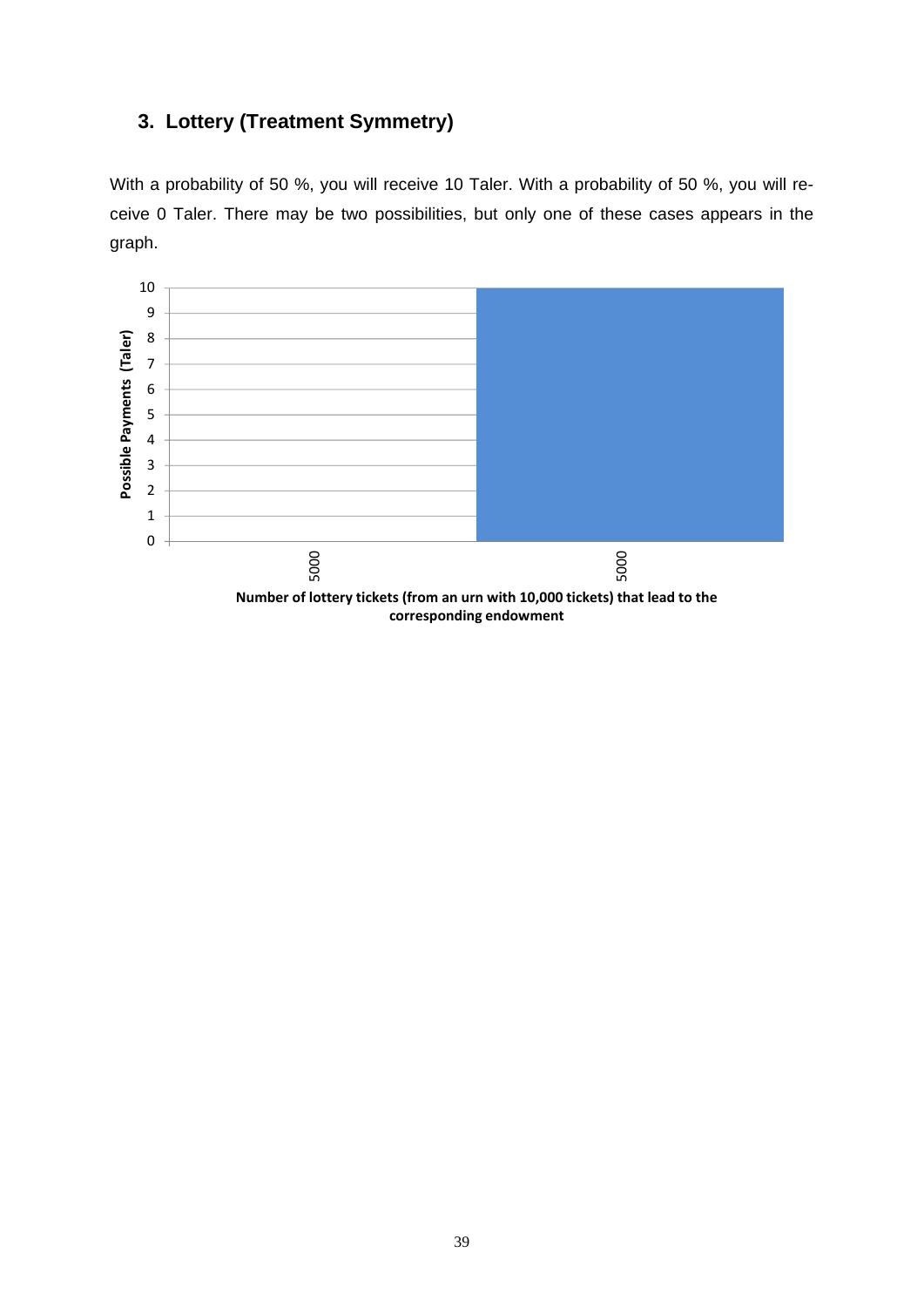#### Instructions for the fifth part of the study

In this part of the experiment, too, your decisions are only relevant for you and influence only your own payment. Similarly, the other participants' decisions only influence their own respective payments.

In this part, you are asked to opt for one of five lotteries. Each of the lotteries has two possible payoffs, both of which are equally probable (in other words, they can occur with a probability of 50%). The lottery chosen by you will be played out at the end of this study, and the resulting payment will be added to your total earnings.

| Lotterie: | Los:           | Auszahlung (Taler): | Wahrscheinlichkeit: | Ihre Auswahl:     |                                                                                           |
|-----------|----------------|---------------------|---------------------|-------------------|-------------------------------------------------------------------------------------------|
|           | A              | 10.0                | 50%                 | Lotterie 1        |                                                                                           |
|           | B              | 10.0                | 50%                 |                   |                                                                                           |
|           | A              | 18.0                | 50%                 |                   | Bitte entscheiden Sie sich für eine Lotterie.<br>durch bestätigen einer der fünf Buttons. |
|           | B              | 6.0                 | 50%                 | <b>Lotterie 2</b> |                                                                                           |
|           | A              | 26.0                | 50%                 |                   |                                                                                           |
|           | B              | 2.0                 | 50%                 | Lotterie 3        |                                                                                           |
|           | $\overline{A}$ | 34.0                | 50%                 |                   |                                                                                           |
|           | B              | $-2.0$              | 50%                 | Lotterie 4        |                                                                                           |
|           | A              | 42.0                | 50%                 |                   |                                                                                           |
|           | B              | $-6.0$              | 50%                 | <b>Lotterie 5</b> |                                                                                           |

If you have any questions, please raise your hand, and we will come to you.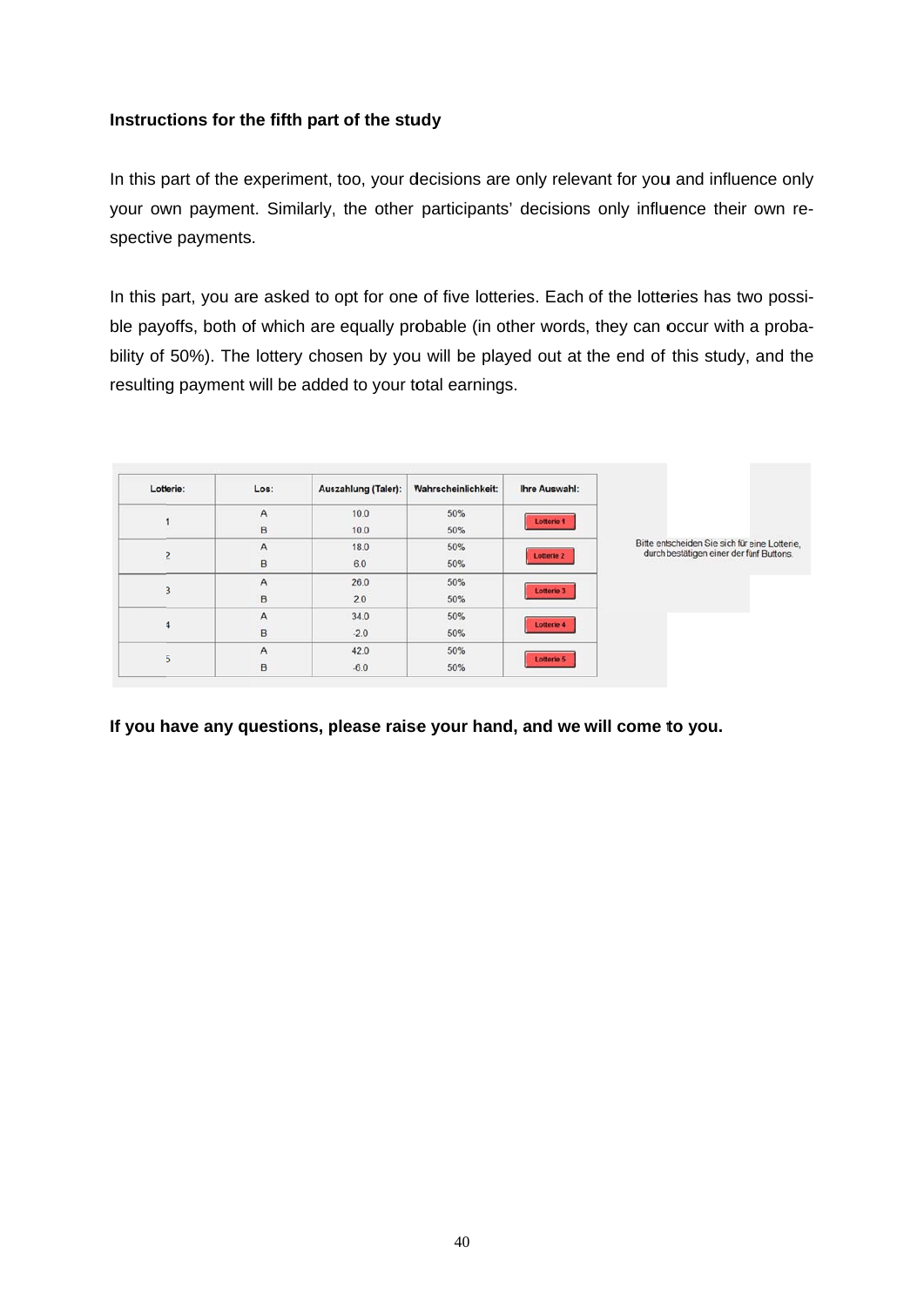#### **Instructions for the sixth part of the study**

In this part, we ask you to make a series of decisions once again. In this part of the experiment, too, your decisions are only relevant for you and influence only your own payment. Similarly, the other participants' decisions only influence their own respective payments. How much you ultimately receive depends on your decisions and on chance.

For each of the 10 lines in the table you have to decide between option A and option B. At the end of the experiment, a line is randomly drawn and thus becomes relevant for your payoff. Each line can be chosen with the same probability. You should therefore consider your choice carefully for each line.

| Lotterie | <b>Option A</b>                          | <b>Option B</b>                            | <b>Ihre Entscheidung</b> |
|----------|------------------------------------------|--------------------------------------------|--------------------------|
|          | 20 Taler mit Wahrscheinlichkeit 10% oder | 38.5 Taler mit Wahrscheinlichkeit 10% oder | C Option A               |
|          | 16 Taler mit Wahrscheinlichkeit 90%      | 1 Taler mit Wahrscheinlichkeit 90%         | $\cap$ Option B          |

You will find these ten cases in a list on your screen. Both options consist of two possible payments (one high and one low), which are paid out with varying probabilities.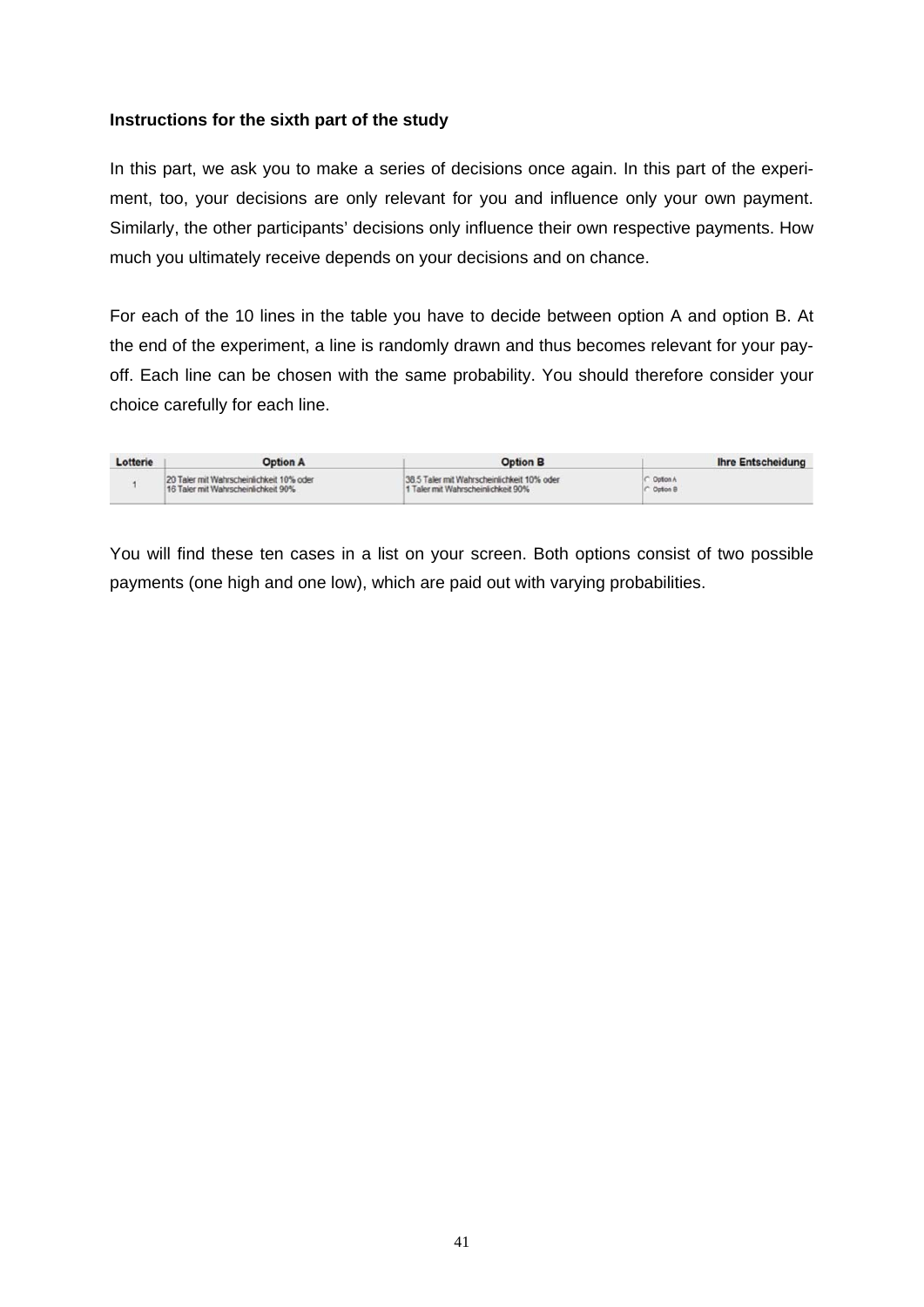#### Instructions for the seventh part of the study

In this part, we ask you to make a series of decisions once again. In this part of the experiment, too, your decisions are only relevant for you and influence only your own payment. Similarly, the other participants' decisions only influence their own respective payments. How much you ultimately receive depends on your decisions and on chance.

For each of the 20 lines in the table you have to decide between option A and option B. At the end of the experiment, a line is randomly drawn and thus becomes relevant for your payoff. Each line can be chosen with the same probability. You should therefore consider your choice carefully for each line.

You will be shown 20 different lotteries. If, for instance, you have chosen option B in one line, you will be certain to receive the sum from option B in case the computer chooses this line at the end of the experiment. In the case of option A, the computer will determine the result of the lottery by way of another draw.

| Lotterie | <b>Option A</b>                                                                                     | <b>Option B</b>       | <b>Ihre Entscheidung</b> |
|----------|-----------------------------------------------------------------------------------------------------|-----------------------|--------------------------|
|          | 5.00 Taler mit unbekannter Wahrscheinlichkeit oder<br>0.00 Taler mit unbekannter Wahrscheinlichkeit | 0.25 Taler garantiert | Option A C C Option B    |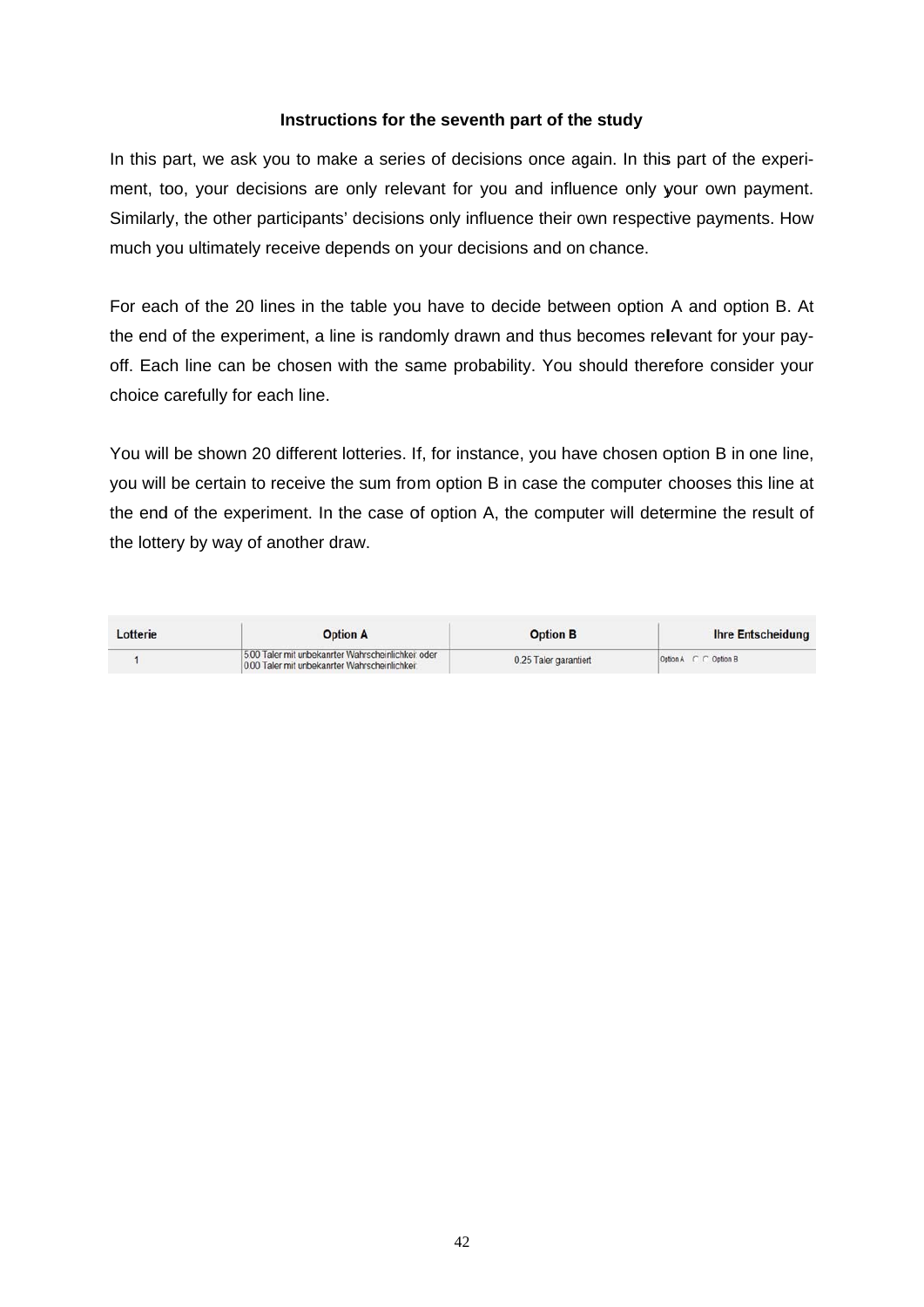#### **Instructions for the eighth part of the study**

In this part of the study, your payment once again depends on the other participants' decisions, just as your decisions influence the other participants' payments.

Each participant is asked to choose a number between 1 and 100. Whoever lies closest to two-thirds of the average of all chosen numbers wins this eighth part of the study. In other words, the computer first calculates the average of all numbers and multiplies this number by .67. Then the computer determines the participant whose number was closest to this number. The winner receives 50 Taler. Should several participants be equally close to two-thirds of the average, the 50 Taler shall be equally distributed.

**If you have any questions, please raise your hand, and we will come to you.**